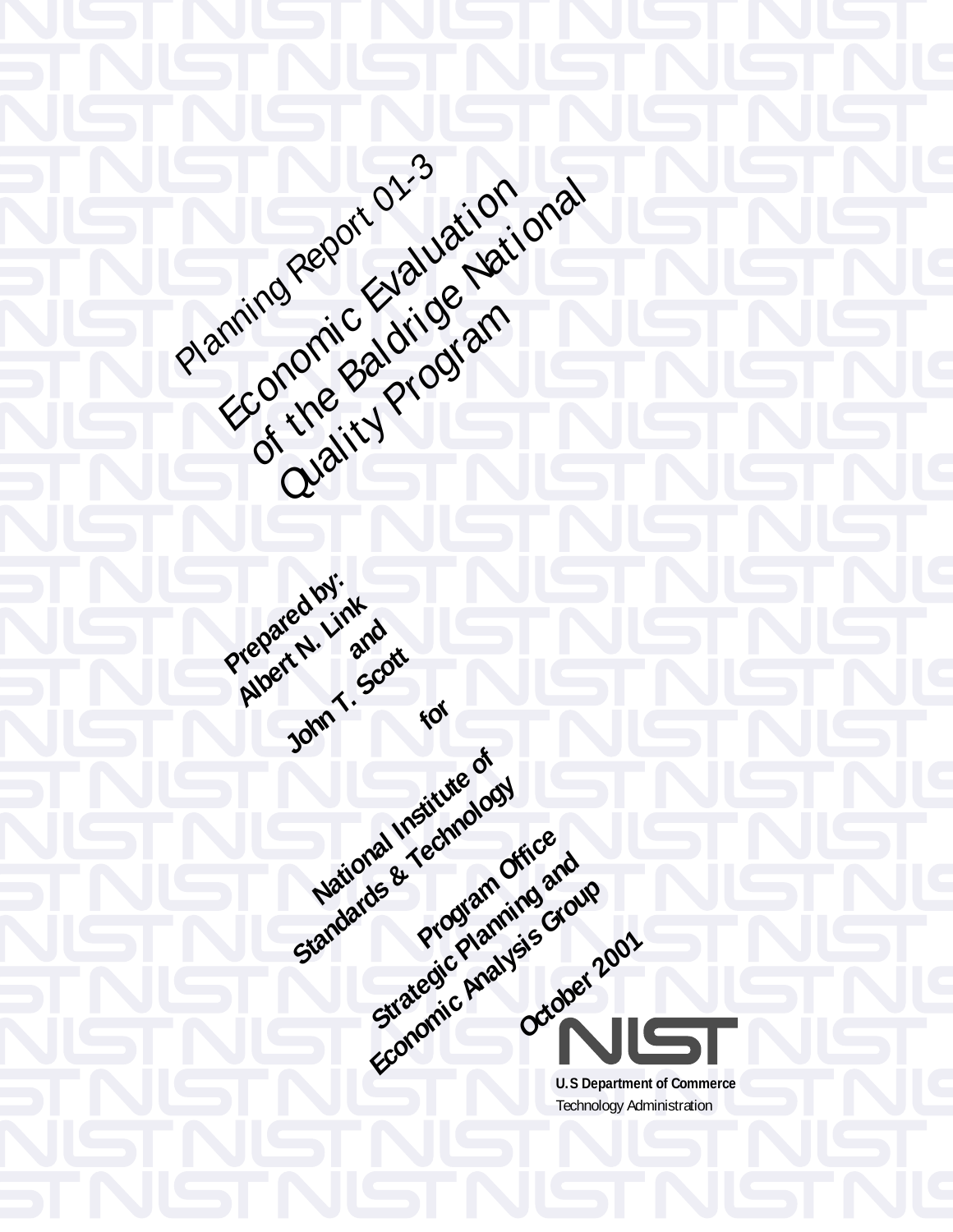# **Economic Evaluation of the**

# **Baldrige National Quality Program**

by

Albert N. Link Department of Economics University of North Carolina at Greensboro

and

John T. Scott Department of Economics Dartmouth College

Final Report Submitted to the National Institute of Standards and Technology Program Office

October 2001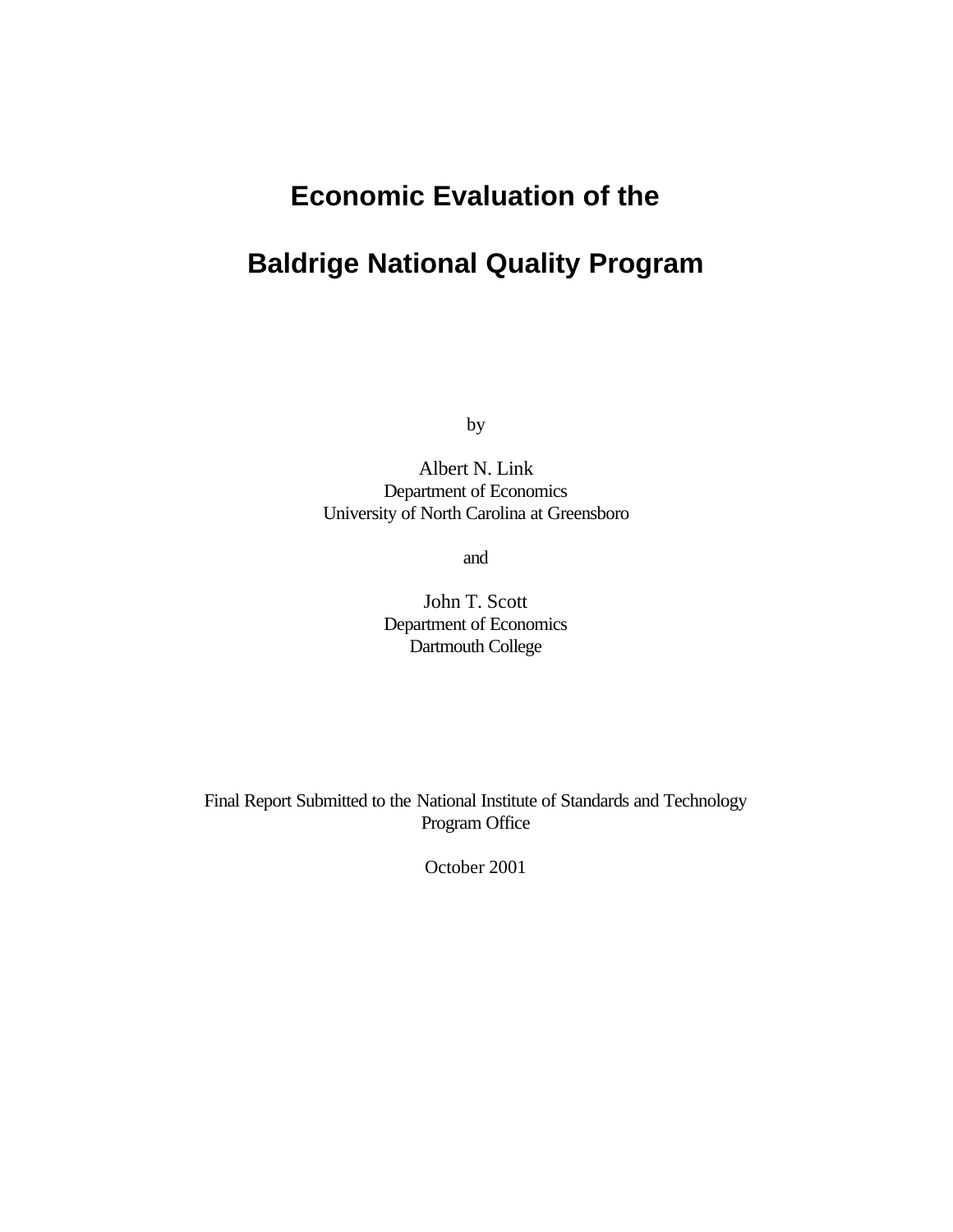This report has benefited from the comments and suggestions of a number of individuals including Daniel Barton, Lee G. Branstetter, Charles C. Brown, Joseph E. Cooper, Barry Diamondstone, Harry Hertz, Steven Martin, Troy J. Scott, and Gregory Tassey.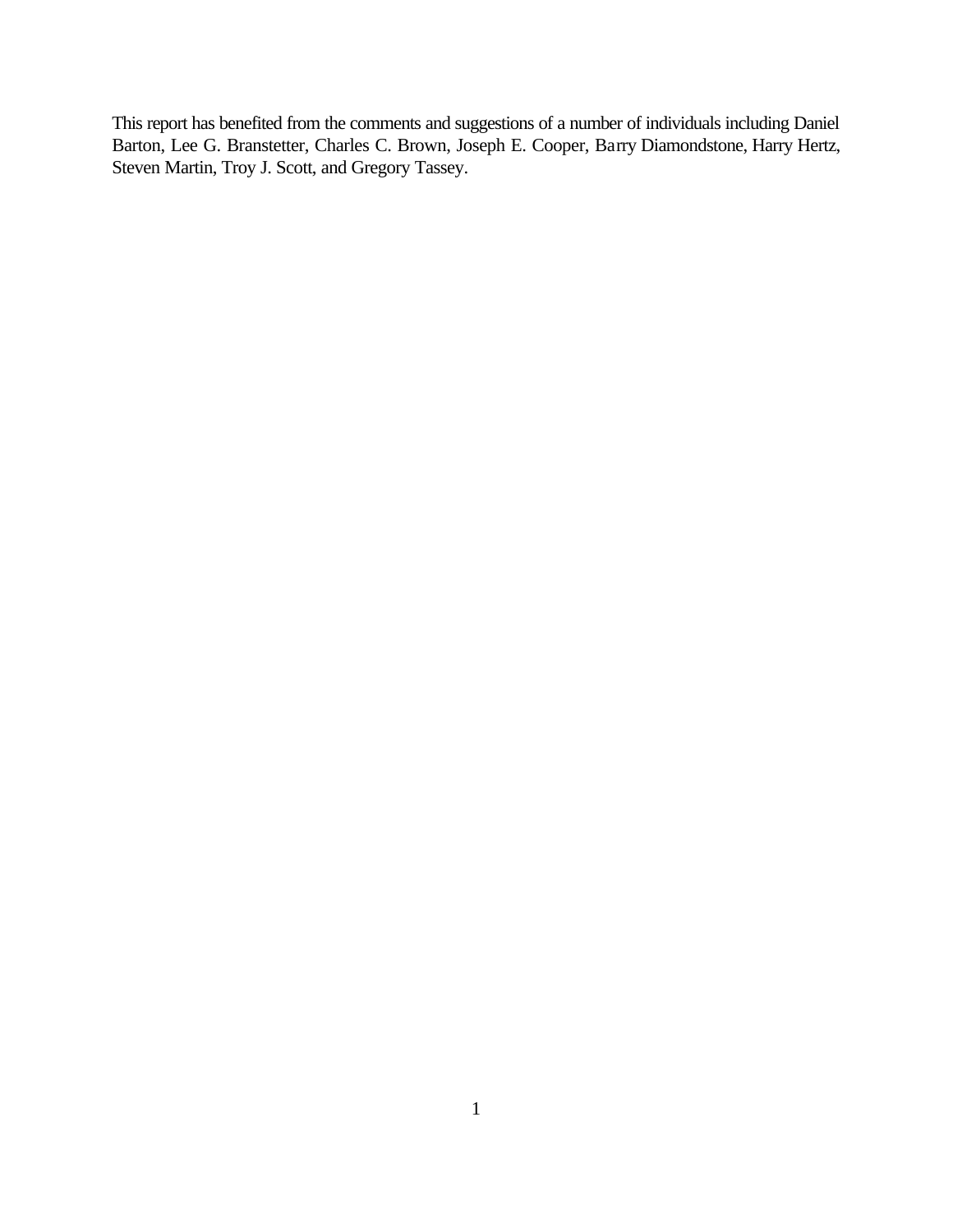# **Table of Contents**

| <b>Executive Summary</b> |                                                                    | $\overline{4}$ |
|--------------------------|--------------------------------------------------------------------|----------------|
|                          | I. Introduction and Overview of the Baldrige National Quality      |                |
|                          | Program                                                            | 5              |
|                          | A. Purpose of the Study                                            | 5              |
|                          | B. History of the Baldrige National Quality Program                | $\mathfrak{S}$ |
|                          | C. Outline of the Report                                           | 6              |
|                          | <b>II. Concepts of Quality</b>                                     | 8              |
|                          | A. Evolution of Ideas about Quality                                | $\,8\,$        |
|                          | B. Formalizing Ideas about Quality                                 | 9              |
|                          | B.1. Traditional sources of quality improvement                    | 10             |
|                          | B.2. Broad-based sources of quality improvement                    | 10             |
|                          | III. Academic and Professional Literature Related to Investments   |                |
|                          | in Performance Excellence                                          | 15             |
|                          | A. Fragmented Nature of the Literature                             | 15             |
|                          | B. Conceptual Model of Firm Performance                            | 16             |
|                          | C. Investments in Quality and Firm Performance                     | 17             |
|                          | IV. Empirical Models of Investments in Performance Excellence      | 21             |
|                          | A. Attributes Specified in the Baldrige Criteria for               |                |
|                          | Performance Excellence                                             | 21             |
|                          | B. Relationship between Attributes and Firm Performance            | 21             |
|                          | V. Applications to the Baldrige National Quality Program           | 22             |
|                          | A. Trends in Applications                                          | 22             |
|                          | <b>B.</b> Award Winners                                            | 22             |
|                          | VI. Economic Evaluation of the Baldrige National Quality Program   | 25             |
|                          | A. Overview of the Evaluation Methodology                          | 25             |
|                          | A.1. Systemic approaches to program evaluation                     | 25             |
|                          | A.2. Traditional economic evaluation methods                       | 26             |
|                          | A.3. The counterfactual evaluation method                          | 27             |
|                          | A.4. The spillover evaluation method                               | 27             |
|                          | A.5. Methodology applicable to an evaluation of the Baldrige       |                |
|                          | <b>National Quality Program</b>                                    | 28             |
|                          | B. American Society for Quality                                    | 29             |
|                          | C. Social Costs of Operating the Baldrige National Quality Program | 29             |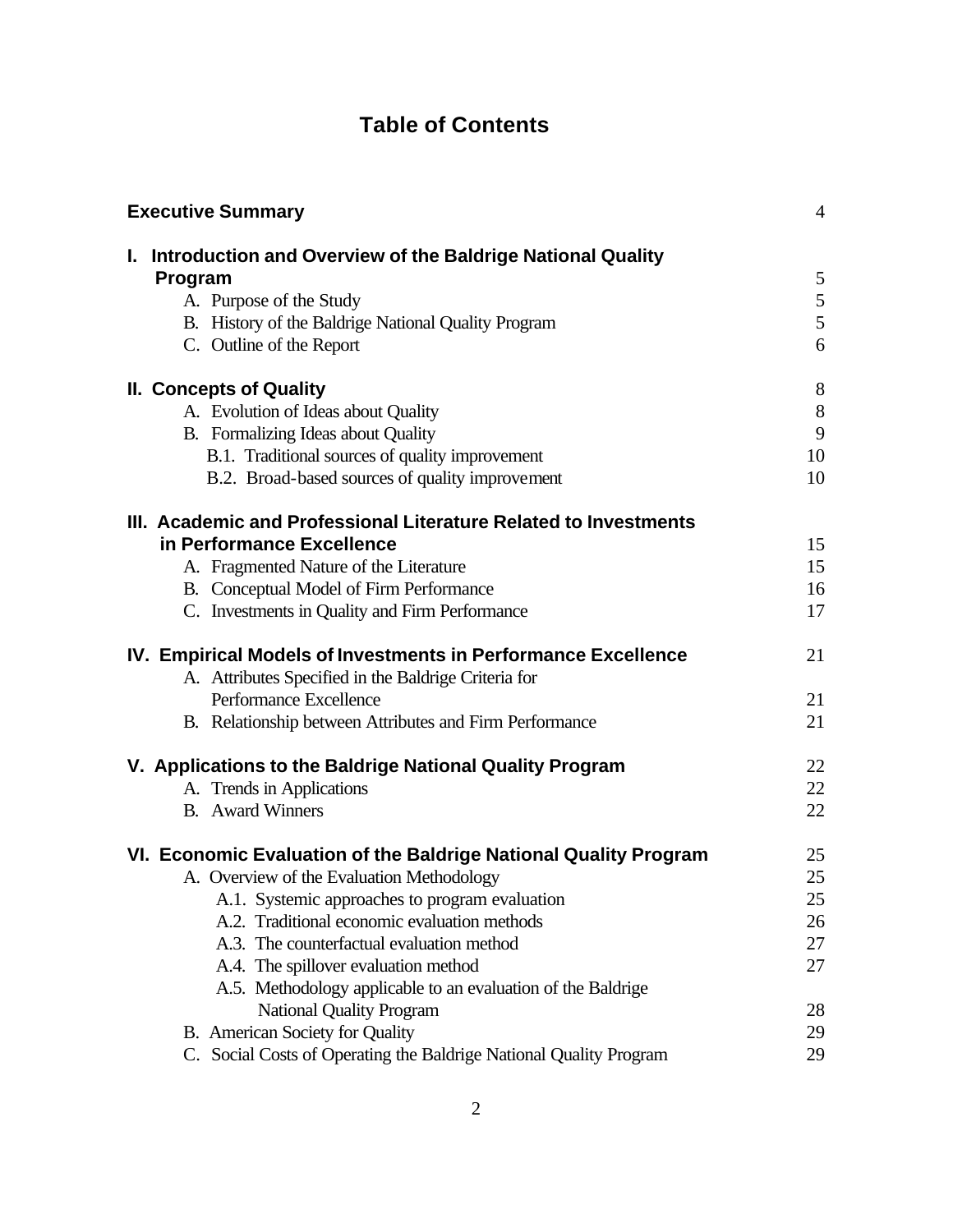| D. Social Benefits Associated with the Baldrige National Quality Program | 30 |
|--------------------------------------------------------------------------|----|
| D.1. Evidence of social benefits associated with the Baldrige            |    |
| <b>National Quality Program</b>                                          | 30 |
| D.2. Estimation of social benefits associated with the Baldrige          |    |
| <b>National Quality Program</b>                                          | 31 |
| E. Ratio of Net Social Benefits to Social Costs Associated with the      |    |
| <b>Baldrige National Quality Program</b>                                 | 38 |
|                                                                          |    |
| VII. Summary                                                             | 45 |
| <b>References</b>                                                        | 46 |
|                                                                          |    |
| Appendix: Detailed Review of the Academic and Professional               |    |
| <b>Literature Related to Investments in Quality</b>                      | 53 |

**VII.**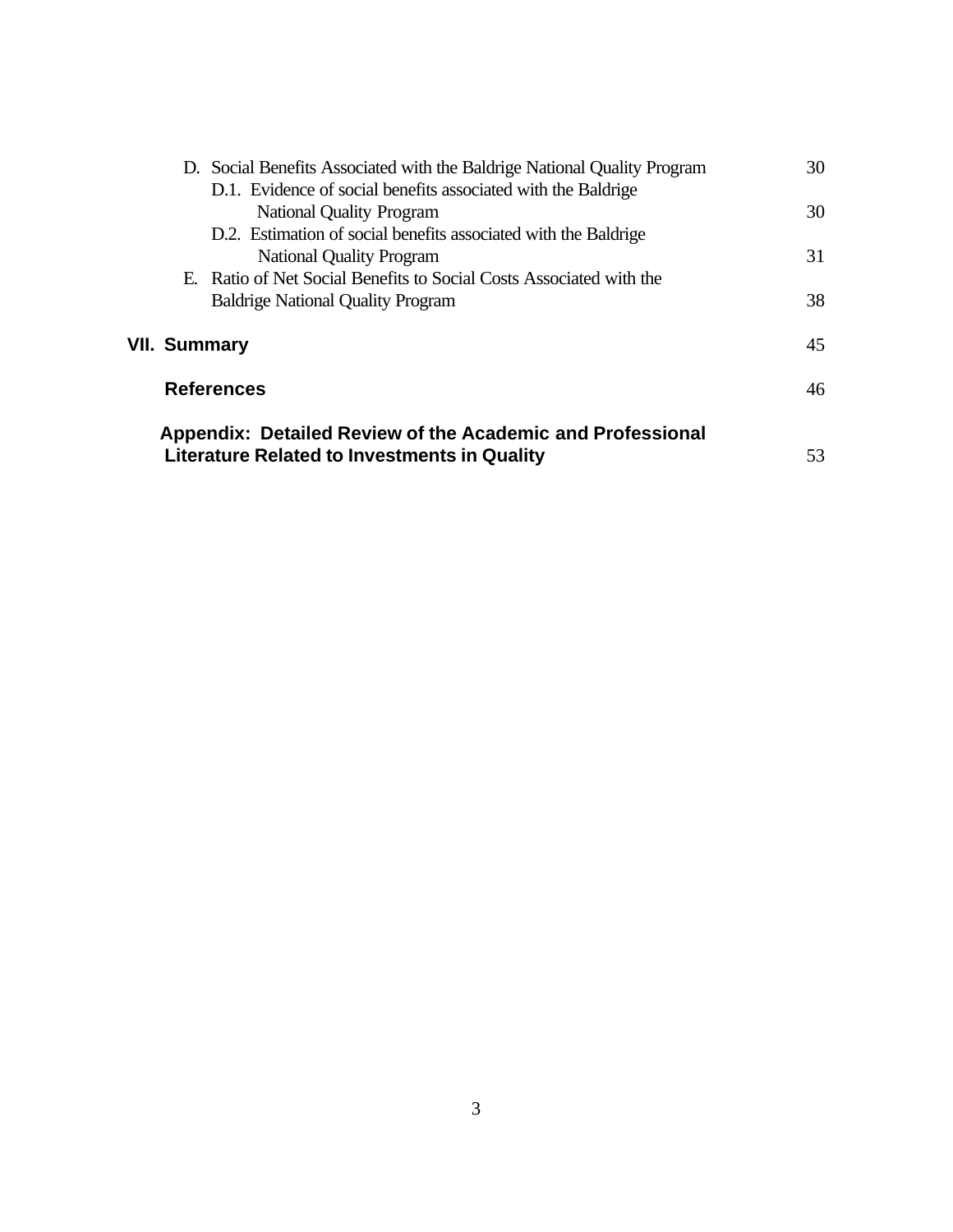## **Executive Summary**

This study is an economic evaluation of the Baldrige National Quality Program. Specifically, the analysis assesses:

- − the net private benefits associated with the Baldrige National Quality Program to the U.S. private and public sector organizational members of the American Society for Quality,
- − via generalization, the net social benefits of the Program in the aggregate, and
- − the relationship between economy-wide net benefits traceable and the social costs associated with operating the Program.

Based on information collected from a mail survey of the U.S. organizational members of the American Society for Quality (ASQ), the conservative estimate of the present value (in constant 2000 dollars) of the net private benefits associated with the Baldrige National Quality Program is \$2.17 billion.

If the entire economy benefits to the same extent as the ASQ members, the conservative estimate of the present value (in constant 2000 dollars) of social benefits associated with the Baldrige National Quality Program is \$24.65 billion.

Based on information provided by the Baldrige National Quality Program, the present value (in constant 2000 dollars) of social costs associated with the Program to date is \$119 million.

Therefore, from an evaluation perspective for the economy as a whole, the benefit-to-cost ratio characterizing the Baldrige National Quality Program is conservatively 207-to-1.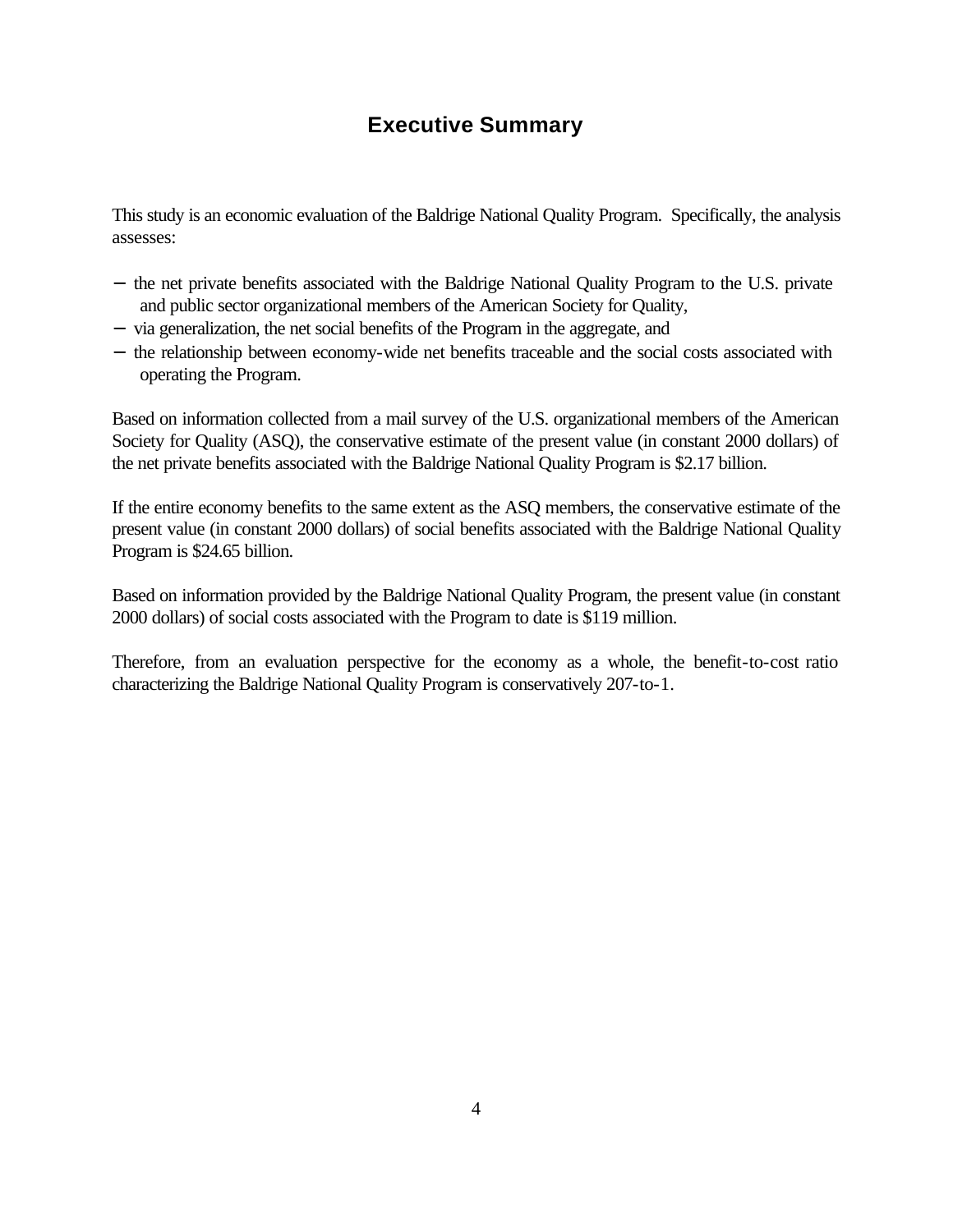## **Introduction and Overview of the Baldrige National Quality Program**

## **A. Purpose of the Study**

The National Institute of Standards and Technology (NIST) regularly conducts assessments of the economic impacts of its programs in order to provide important programmatic and decision-relevant information to NIST managers, Executive Branch officials, and to the Congress. The results of such studies are also of interest to U.S. industry.<sup>1</sup>

The purpose of this study, as summarized in this report, is an economic evaluation of the Baldrige National Quality Program (the Program).

More specifically, this study considers:

- − the net private benefits associated with the Baldrige National Quality Program to the U.S. private and public sector organizational members of the American Society for Quality (ASQ),
- − via generalization, the social benefits of the Program in the aggregate, and
- − the relationship between economy-wide benefits traceable and the social costs associated with operating the Program.

These are important considerations because the findings will provide valuable information to NIST about the economic impacts of its Baldrige National Quality Program, and because it will provide accountability information to the U.S. Congress (under the umbrella of the Government Performance and Results Act of 1993) about the efficiency with which the Program utilizes public moneys.

### **B. History of the Baldrige National Quality Program**

Productivity in the non-farm U.S. economy fell in the early-1970s and then fell again in the early to mid-1980s.<sup>2</sup> Associated with these declines was the loss of world market shares by firms in many critical industries. In response, a number of economic policy initiatives were introduced in the early-1980s in an effort to reverse the downward productivity trend by stimulating innovative activities within firms. These initiatives included the Stevenson-Wydler Innovation Act of 1980 to encourage technology transfer from federal laboratories to the private sector, the Economic Recovery and Tax Act of 1981

<sup>1</sup> A review of previous studies is in Tassey (1999).

 $2^{2}$  Most economists measure this decline in terms of total factor productivity.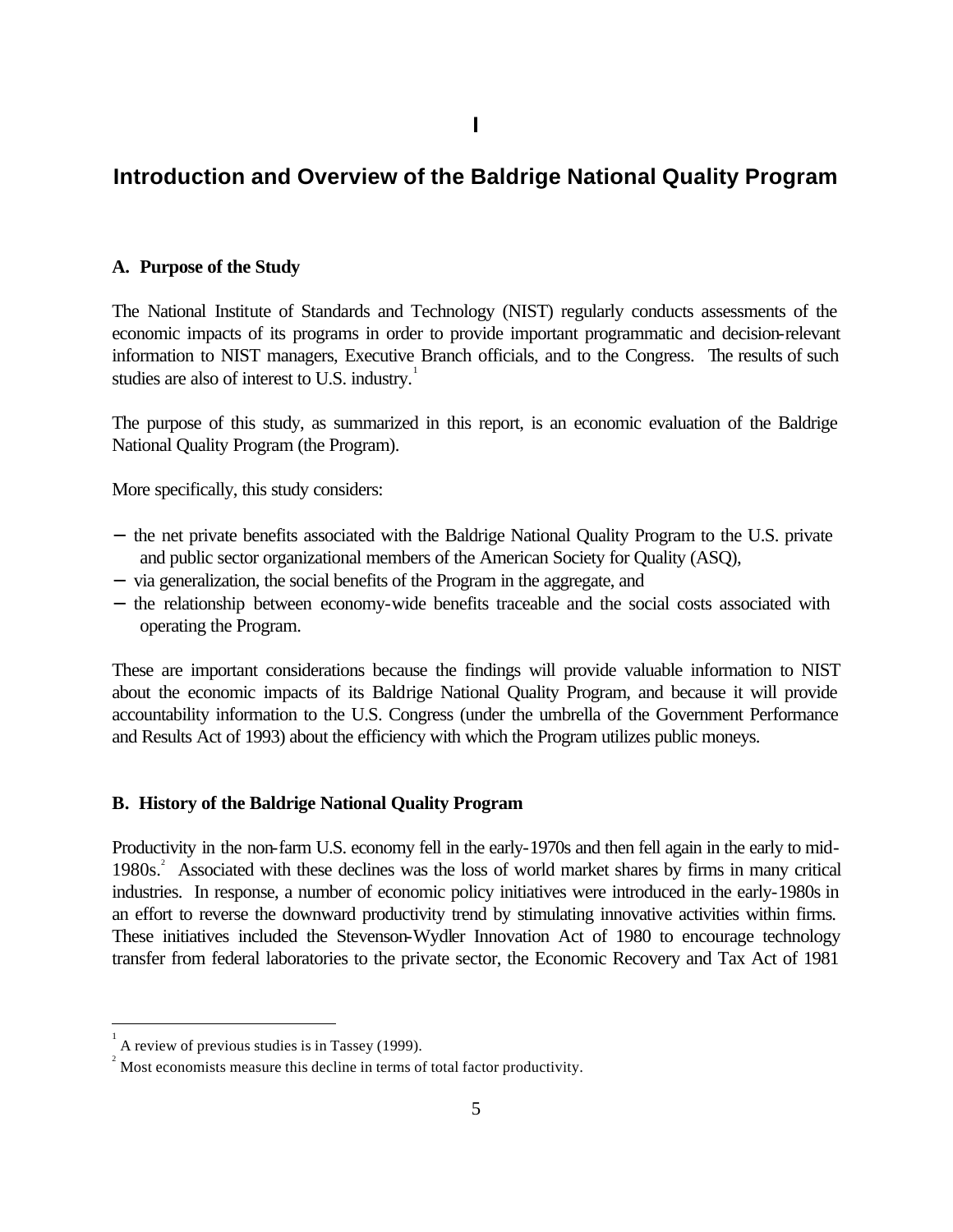that contained provisions for a R&E tax credit, and the National Cooperative Research Act of 1984 to encourage collaborative research activity among firms.

Further, Congress declared as part of the Malcolm Baldrige National Quality Improvement Act of 1987  $(P.L. 100-107)$  that:

… the leadership of the United States in product and process quality has been challenged strongly (and sometimes successfully) by foreign competition, and our Nation's productivity growth has improved less than our competitors over the last two decades; … a national quality award program … in the United States would help improve quality and productivity by—

(A) helping to stimulate American companies to improve quality and productivity for the pride of recognition while obtaining a competitive edge through increased profits,

(B) recognizing the achievements of those companies which improve the quality of their goods and services and providing an example to others,

(C) establishing guidelines and criteria that can be used by businesses, industrial, governmental, and other organizations in evaluating their own quality improvement efforts, and

(D) providing specific guidance for other American organizations that wish to learn how to manage for high quality by making available detailed information on how winning organizations were able to change their cultures and achieve eminence.

… [and] There is hereby established the Malcolm Baldrige National Quality Award …

### **C. Outline of the Report**

 $\overline{a}$ 

The remainder of this report is outlined as follows. In an effort to place the Malcolm Baldrige National Quality Improvement Act of 1987 and the Malcolm Baldrige National Quality Award in a performance management/quality improvement perspective, alternative concepts of quality are described in Section II.

In Section III, a conceptual model of investments in quality by the firm is presented, and the associated literature regarding such investments is reviewed in the context of the conceptual model.

<sup>3</sup> As Townsend and Gebhardt (1996) explain, the origins of the Baldrige Award grew from "alarm over the Japanese challenge to the American economy" (p. 6), and they conclude (p. 13):

<sup>[</sup>T]he Baldrige will retain its position of importance, a position earned by being perhaps the major factor in positioning American business for the 21st century. The Baldrige didn't just shift the paradigm for American business—it defined a whole new way to go about doing things. As a result, business communities throughout the world once again can look to America to learn how to get things done.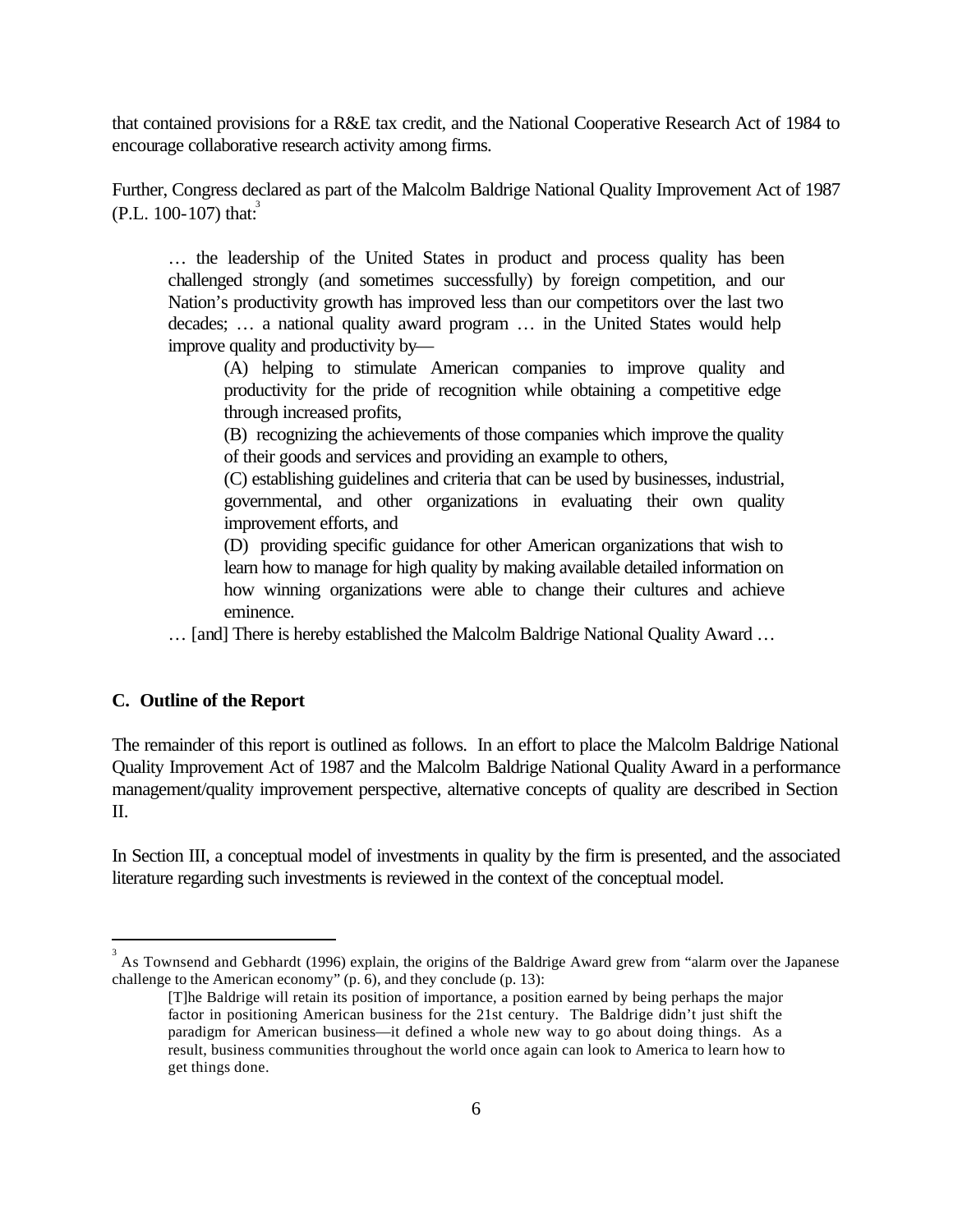In Section IV, the key empirical hypothesis about the benefits of the Program is stated.

In Section V, the history of applications to the Program is overviewed.

In Section VI, an economic evaluation of the Baldrige National Quality Program and the related Baldrige Criteria for Performance Excellence (Baldrige Criteria) is offered.

Finally, the report concludes in Section VII with summary remarks.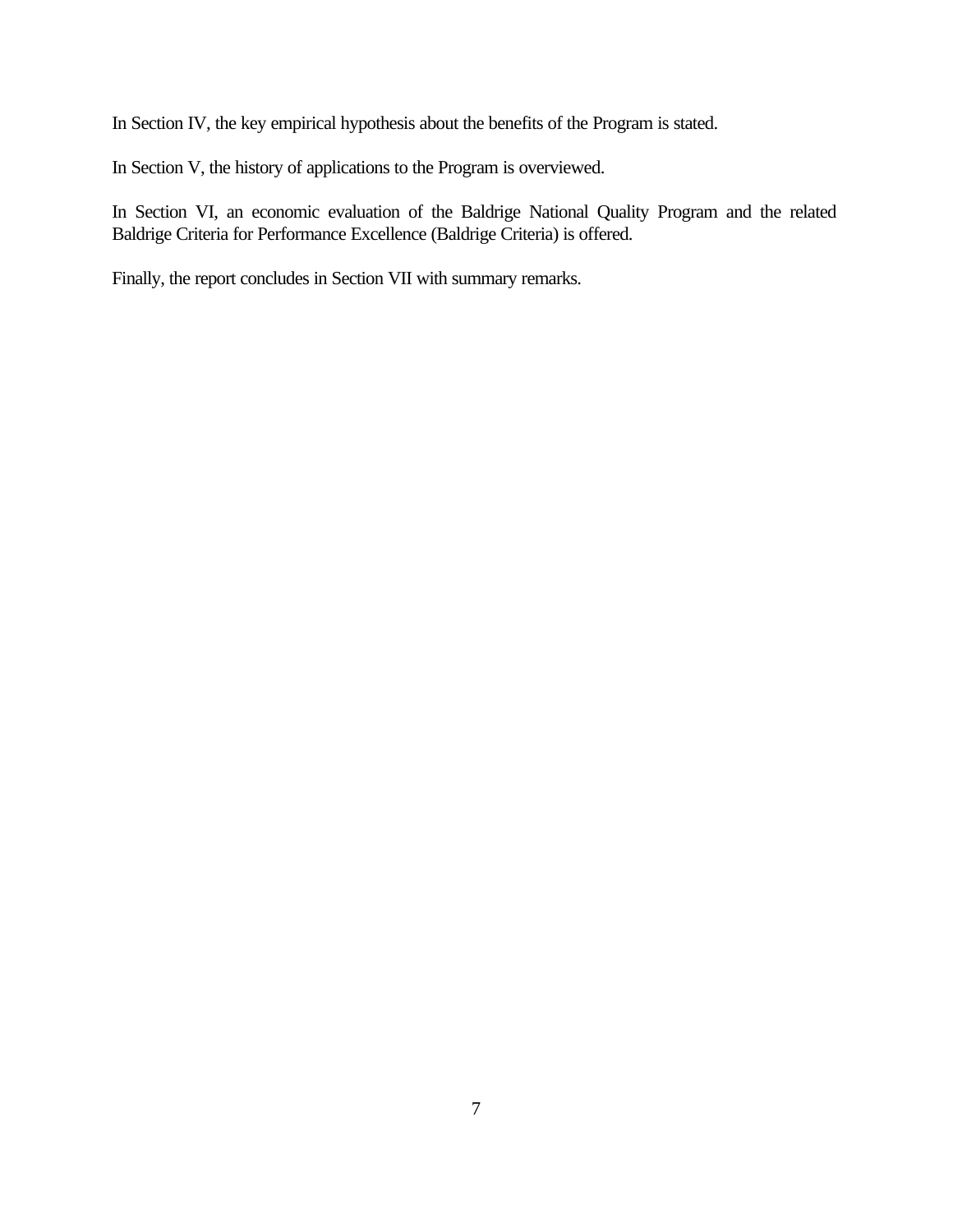## **II**

## **Concepts of Quality**

#### **A. Evolution of Ideas about Quality**

Although a long history of managerial interest in the concept of quality exists; the systematic and comprehensive view of quality, in the sense of the Baldrige National Quality Program, is of recent origin. Juran (1995) provides one historical treatment of concepts related to the management of quality in a number of countries—reaching far back into history with chapters on quality management in ancient China, ancient Israel, ancient Greece, and ancient Rome, as well as other early civilizations, yet documenting quality management in more recent times including in twentieth-century Japan and the United States. Juran (1995, p. 630) concludes from his historical overview that new forces emerged in the twentieth century and that these forces have required a revolution in quality management. These new forces are:

- − Greater complexity and precision of products
- − Threats to human safety and health, and to the environment
- − Government regulation of quality
- − The rise of the consumerism movement
- − Intensified international competition in quality

Despite a history of quality management reaching back into antiquity, in the twentieth century (Juran, 1995, p. 630):

Technological measures of quality did exist on the shop floors, but managerial measures of quality did not exist in the boardrooms. So, except in Japan, the needed quality revolution did not start until very late in the twentieth century. To make that revolution effective throughout the world economies will require many decades—the entire twentyfirst century. So, while the twentieth century has been the Century of Productivity, the twenty-first century will be known as the Century of Quality.

Reimann and Hertz (1993) capture the shift from narrow to comprehensive views of quality and the necessary managerial efforts to ensure it. They explain that the globalization of markets and associated international competition provided the impetus for the shift toward comprehensive quality management strategies that integrate company-wide pursuit of operational excellence rather than relegating quality issues to traditional forms of product inspection. Reimann and Hertz (1993, p. 43) observe:

The United States and much of the world are in the early stages of a major transition in how work and quality are managed—moving from quality as a narrowly-defined,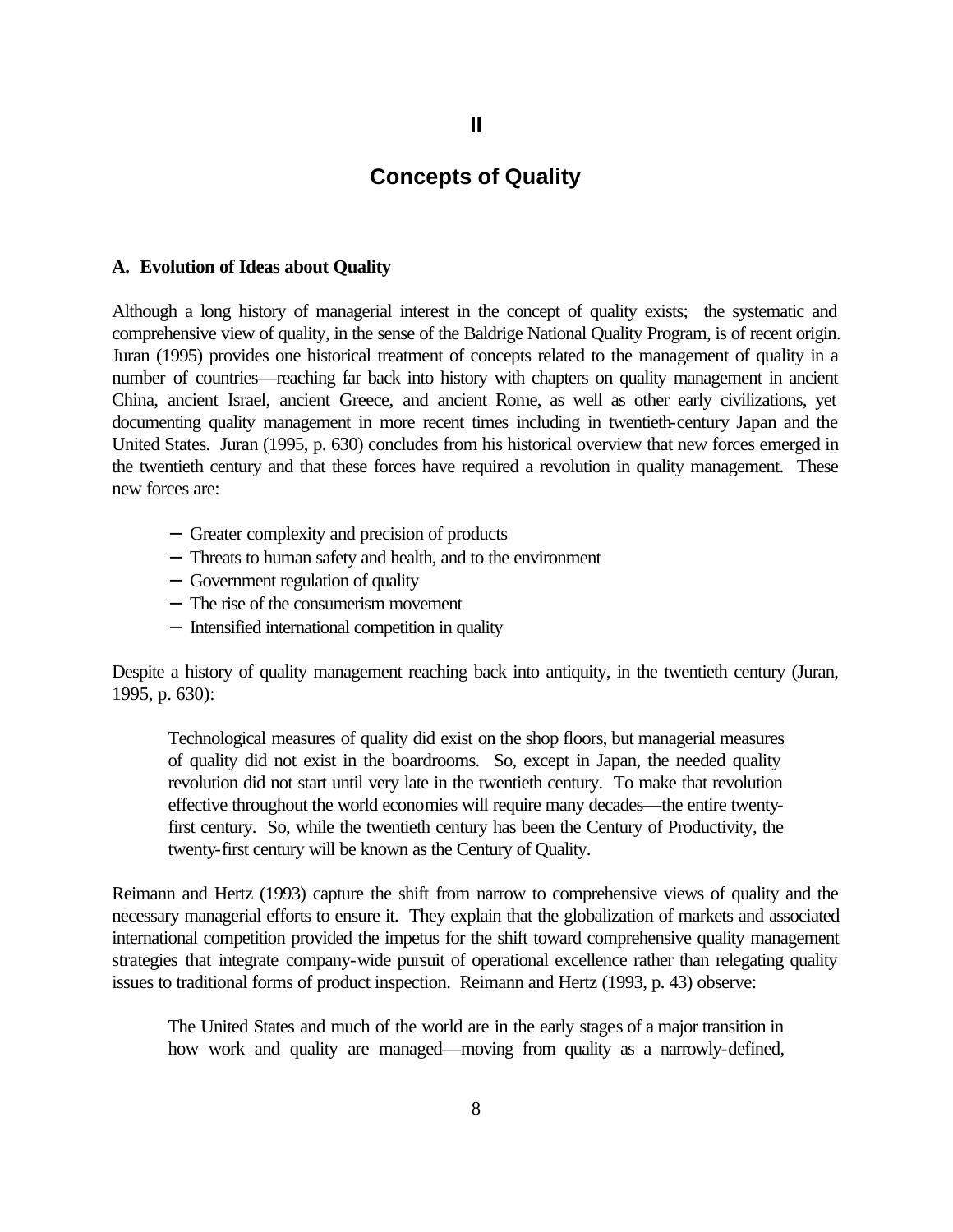separate function managed at lower organizational levels [e.g., on shop floors], to quality integrated within all work units and with overall business management [e.g., in boardrooms]. The success of this transition depends on numerous factors not well addressed within traditional quality: executive-level leadership and involvement, empowerment, rapid deployment of changing requirements, management of innovation, management of diversity, and customer-focused planning and operations.

Table II-1 summarizes the information in Juran (1995) in a manner that clearly illustrates a descriptive time line for quality management.

The Council on Competitiveness (1995, p. 3) asked, "What is Quality?" as part of their report on the Baldrige National Quality Award:

Today quality is best understood as principles and methods to improve the performance of organizations in achieving their objectives. From the broadest perspectives, we can think of quality management as a system to facilitate organizational [adaptation] to a changing environment. *While there are no fixed definitions of quality in the United States* [authors' emphasis], several factors are widely accepted as central to a successful quality program:

- 1) Customer satisfaction
- 2) Executive-level leadership
- 3) Employee involvement.

### **B. Formalizing Ideas about Quality**

The evolution of ideas about the *sources* of quality mirrors the marked change in quality management that occurred in boardrooms during the last two decades of the twentieth century.

In the economics literature, quality is viewed in one of two general ways. Quality is viewed as a dimension of an industry's product. As such, when this dimension changes (e.g., the product improves through focused investment activity), the industry demand for the product increases. The simplest of economic analyses conceptualizes the results of investments in quality in terms of an increase in an industry demand schedule. The more complex analyses, which fall under the rubric of the "quality ladder" literature, envision industry demand increases over time in response to continued investments in quality, and such sequential shifts are, for mathematical convenience, indexed by numerical intervals (hence the concept of a ladder). Alternatively, quality is viewed as an indirect activity that affects industry productivity. With either view, the economics literature emphasizes sources of investments that lead to quality.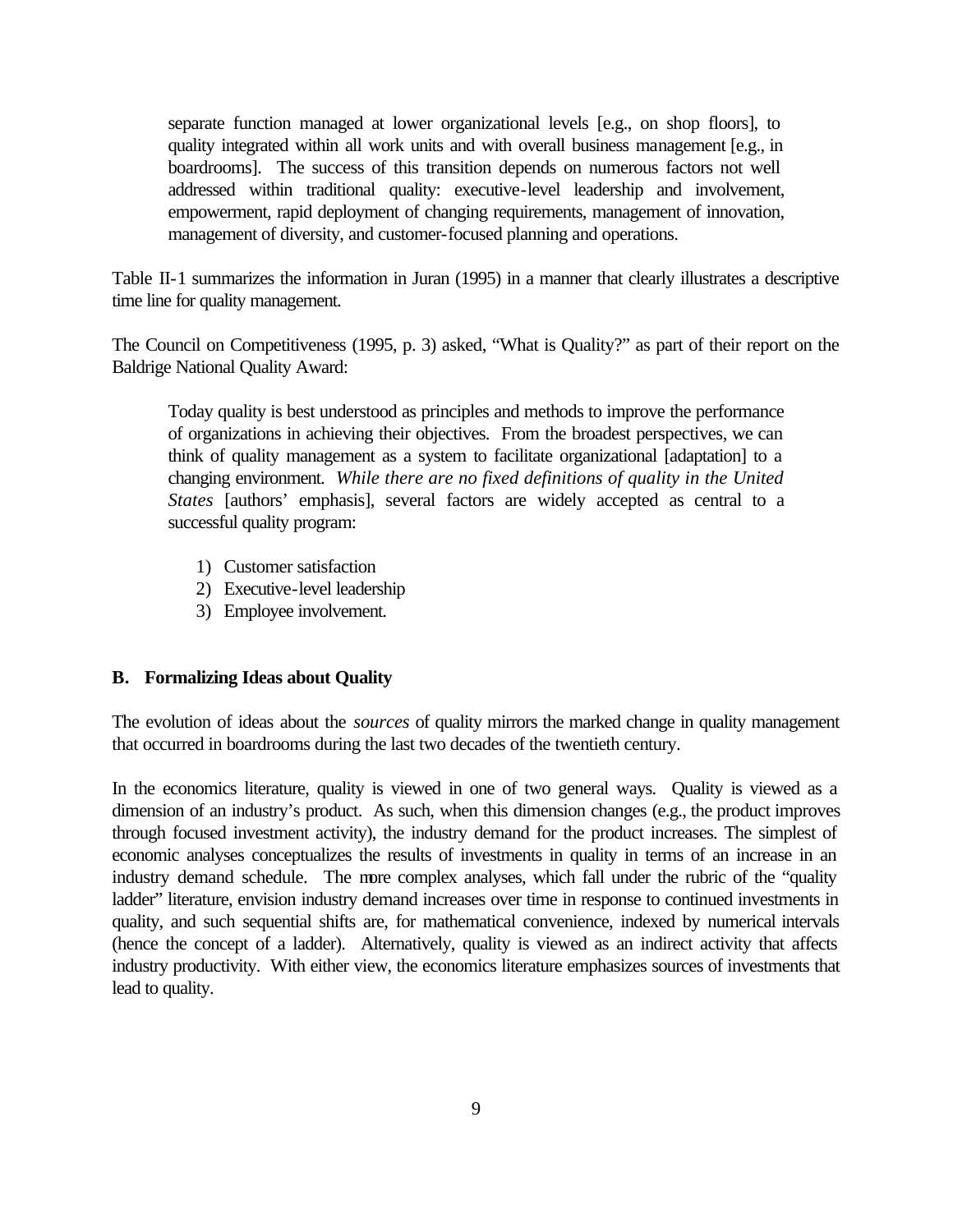#### **B.1. Traditional sources of quality improvement**

The more traditional sources of quality improvement for private firms, with quality measured abstractly as a dimension of the product, are investments in research and development (R&D) or investments in product differentiation. Product differentiation can be achieved through modification of the physical characteristics of the product (with its locational attributes in both the product space and geographic space), or through advertising and other promotional efforts that can develop customers' awareness of the product's characteristics and thereby affect its image and customers' appreciation of the product. When quality is measured indirectly with productivity indices, many sources of the productivity are identified, including capital and R&D investments, but also investments in workplace practices, human capital, and information technology (Black and Lynch 1996). These latter explanations of productivity of course mirror the new comprehensive view of quality and its management.

In the management literature, quality is typically less abstract than in the economics literature in the sense that it is related to attributes of a firm or its products that are more activity-specific compared to more abstract or aggregate impact measures such as a single shift in an industry demand schedule or "quality ladder" interval shift, or even a productivity index such as output per worker. Thus, in the quality management literature, quality typically encompasses detailed operational performance characteristics such as the prompt delivery of a commodity or service to the firm's customers. For example, Link, Quick, and Tassey (1991, p. 473) find that the firms typically agree that quality is defined by "performance levels, performance stability, reliability and longevity." Simply put, quality is "conformance and/or fitness for use" and, in the quality management literature, the measures of performance and fitness are non-conceptual operational business indicators.

While the economics literature typically links quality to R&D investment, the management literature typically focuses not only on the amount of the R&D investment, but also on the manner in which the R&D investment is implemented. The economics literature typically assumes that the method of implementation is the optimal one and then proceeds to work out the implications of the investment, such as R&D, for economic performance. In contrast, the quality management literature typically works to understand what in fact would be the optimal method of implementation for R&D investment.

#### **B.2. Broad-based sources of quality improvement**

Further, the quality management literature frequently looks at a much broader set of quality investments than does the economics literature. Thus, while the economics literature focuses on R&D investments, the quality management literature considers the investments in quality within the several major budget categories of the firm. For example, Link, Quick, and Tassey (1991) discover from their survey of firms in the optical fiber industry the relative importance of various functional objectives of quality assurance programs. U.S. firms dominated the optical fiber industry in the early 1990s, and they allocated substantially more—three to four times as much, as a percentage, of their budgets—of their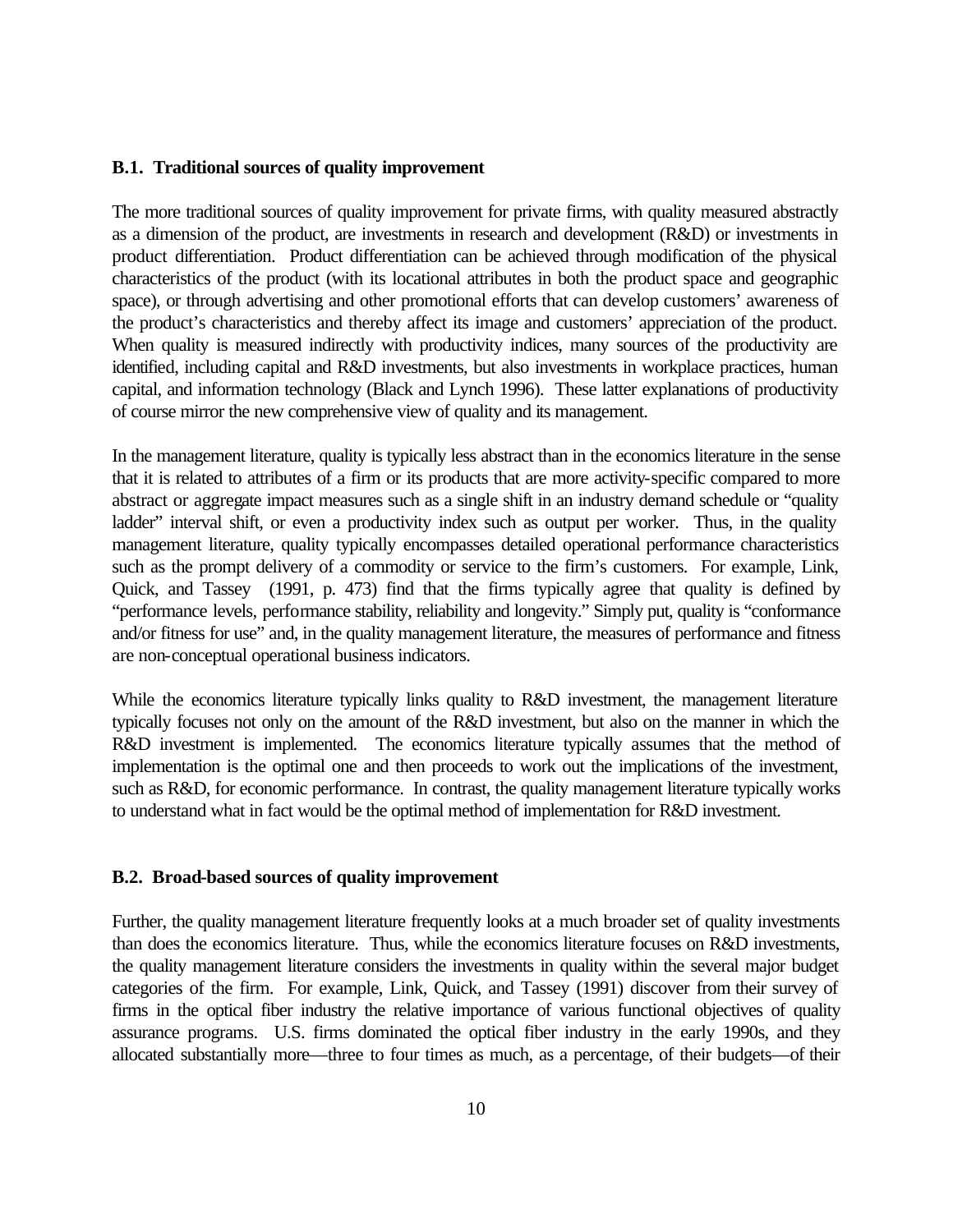operations, capital, R&D, and overhead budgets for quality assurance than did their foreign competitors, with the proportions of these budgets allocated for quality ranging from somewhat less than a fifth to somewhat more than a fourth. The functional objectives, in order of their average percentage of the quality budget for the successful U.S. firms, are (i) improving manufacturability and (ii) improving product performance, with each of these leading objectives taking somewhat under a third of the average quality budget, (iii) increasing product reliability and (iv) reducing attribute variability, with each of these objectives taking somewhat less than a sixth of the average quality budget. No other objective received more than a twentieth of the average quality budget. In all, it appears (Link, Quick, and Tassey 1991, pp. 473-474) that the successful U.S. firms are "pursuing a broader quality assurance strategy … of 'building quality in' through both product design and control of the production process (i.e. through a concurrent engineering process) as well as the more traditional post-production testing."

Reimann and Hertz (1993, p. 46), in the spirit of the quality management literature, emphasize that quality as captured in the criteria for judging the Malcolm Baldrige National Quality Award encompasses "continuous improvement in overall operations." Their view that the Baldrige Criteria capture and define "quality" is supported by Juran (1995, pp. 649-650), who states that the Baldrige Criteria define quality and the process of total quality management:

By the 1980s it was becoming clear to upper managers that quality leadership could not be achieved by pecking away—by bringing in this or that tool or technique. Instead, it was necessary to apply the entire array of quality know-how (the "quality disciplines") throughout the entire company—to all functions and all levels—and to do so in a coordinated way. One shorthand expression for this comprehensive approach is the term *total quality management,* or TQM. (The usual Japanese term is company-wide quality control.) … At the outset there was no agreed standard definition for TQM, so communication became confused—among company departments, in their training courses, and in the general literature. This confusion has since been reduced by the publication of the criteria used by the American National Institute for Standards and Technology (NIST) to judge the applications for the United States' Malcolm Baldrige National Quality Award (Baldrige Award) … Those criteria have been widely disseminated—NIST has filled over a million requests for application forms.<sup>4</sup> While there have been relatively few applications for the award, many companies have conducted self-audits against the criteria. In addition, as national quality awards have proliferated, many have used the Baldrige Award criteria as inputs to their own list of criteria. By the early 1990s, this wide exposure had made the Baldrige Award criteria the most widely accepted definition of what is included in TQM.

Hertz (2000) distinguishes clearly the difference between the comprehensive scope of the Baldrige Criteria and the narrow focus of quality management tools such as "six sigma" or the ISO 9000 quality standard. Hertz observes that adoption of such management tools certainly does not mean that a company would thereby easily win the Baldrige Award. He observes (Hertz, 2000, p. 2):

 $4$  Updating the original quotation, note that by 2001, NIST has filled over two million requests for application forms.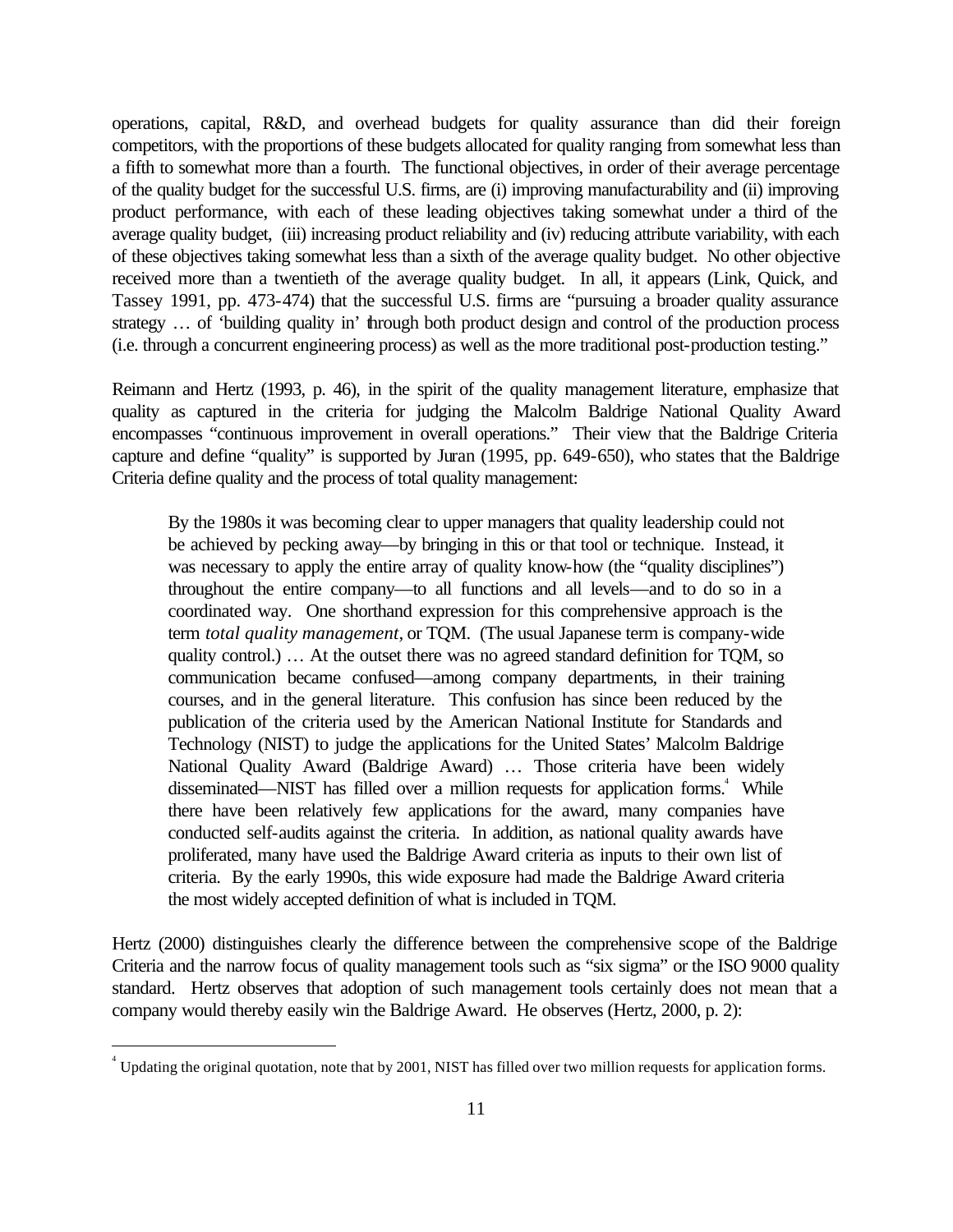Unlike the requirements for six sigma or ISO 9000, organizations that use the Baldrige performance excellence criteria get a true systems perspective to their overall organizational performance.

Table II-2 is an overview of the criteria of the Malcolm Baldrige National Quality Award, as published by the Baldrige National Quality Program (NIST 2001).

Ray Stata (then chairman and CEO of Analog Devices), who served on the Malcolm Baldrige National Quality Award Board of Overseers, encapsulates the definition and theory of quality management succinctly (Council on Competitiveness, 1996, p. 1):

By my definition, quality management is a company-wide system to accelerate the rate of learning and improvement in all aspects of a company's performance. So far, quality management has focused on customer satisfaction, continuous improvement, management by fact and management by process. Management by fact is just that: fact versus opinion. It's dealing with statistics and data as opposed to winging it. Management by process is where every person, every employee, has a customer and deliverables. It's the process by which they work to make those deliveries. The challenge is to understand and continuously improve these processes.

At the start of the new century, performance excellence and performance management encompass continuous improvement of all processes as contrasted with prioritized improvement efforts and response to changing business needs. Rather than focusing mainly on processes, as is the case with earlier views of total quality management, Baldrige performance excellence has a systems perspective about results and processes.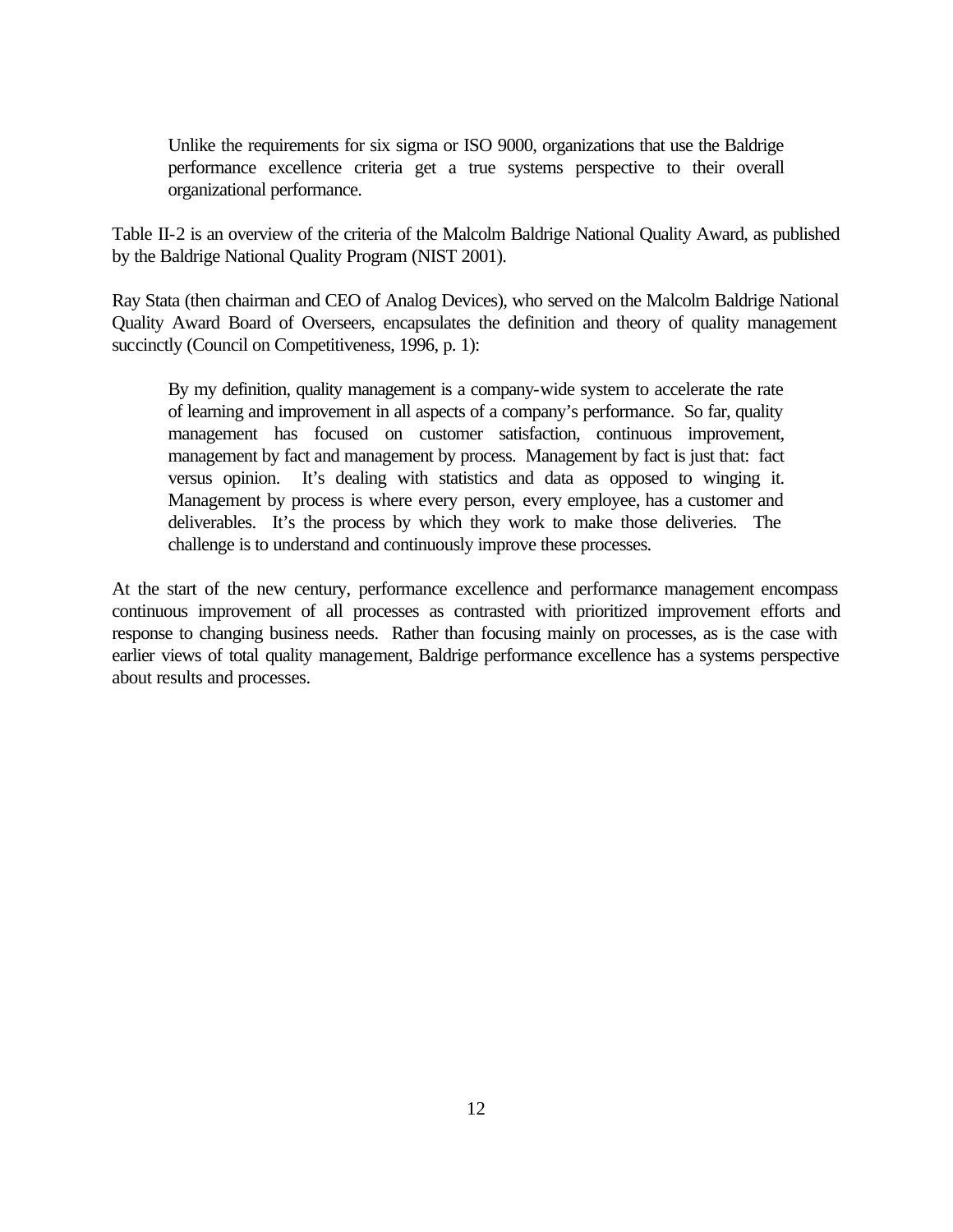## **Table II-1 The Evolution of the Concept of Quality**

| <b>Time Period</b>    | <b>Concepts of Quality</b>                                                                                                                                                                                                                                                                                                                                                                                                                                                                                                                                                                                                                                                                                                                                                                                                                                                                                                                                           |
|-----------------------|----------------------------------------------------------------------------------------------------------------------------------------------------------------------------------------------------------------------------------------------------------------------------------------------------------------------------------------------------------------------------------------------------------------------------------------------------------------------------------------------------------------------------------------------------------------------------------------------------------------------------------------------------------------------------------------------------------------------------------------------------------------------------------------------------------------------------------------------------------------------------------------------------------------------------------------------------------------------|
| Late 19th<br>century  | The Taylor System: "scientific management" increasing production without increasing skilled<br>craftsmen by separating the planning of production (by engineers) from the execution by<br>supervisors and workers. Juran (1973), Juran (1995, p. 555).                                                                                                                                                                                                                                                                                                                                                                                                                                                                                                                                                                                                                                                                                                               |
| Early 20th<br>century | Independent Inspection Departments: The Taylor System damaged human relations and had a<br>negative impact on craftsmanship and quality. Central inspection departments were created to<br>restore balance. Materials and goods were sampled in process with the results determining<br>whether or not a lot of goods would be used. Finished goods were inspected in detail. Quality<br>came to be seen as the responsibility of the inspection department. Juran (1995, p. 555-556).                                                                                                                                                                                                                                                                                                                                                                                                                                                                               |
| Mid-1920s             | Early Statistical Quality Control (SQC): Sampling inspection was grounded in probability<br>theory. Juran (1995, pp. 556-557), AT&T (1989).                                                                                                                                                                                                                                                                                                                                                                                                                                                                                                                                                                                                                                                                                                                                                                                                                          |
| 1940s and 1950s       | Second wave of SQC and ASQC: Production needs and delivery deadlines required during<br>World War II brought new interest in SQC. Eventually the American Society for Quality<br>Control was created. New impetus for SQC resulted in quality control engineering and quality<br>control departments to supervise the inspection department. Eventually functions of<br>inspection, testing, quality control and reliability engineering were housed in the "quality"<br>department" headed by the "quality manager" usually reporting to the vice president for<br>manufacturing. Juran emphasizes the deficiencies of the system in which quality was the top<br>priority of just the quality department rather than the entire organization. Juran (1995, pp. 558-<br>562), Working (1945), Grant (1953), AT&T (1989), Grant (1991), Juran (1991), Wareham and<br>Stratton (1991).                                                                                |
| 1960s and 1970s       | The big forces for change in the concept of quality Juran (1995, p. 630):<br>"Greater complexity and precision of products," "Threats to human safety and health, and to the<br>environment." "Government regulation of quality." "The rise of the consumerism movement."<br>"Intensified international competition in quality."<br>In response to the quality crisis brought on by the forces for change, piecemeal strategies<br>emerged, including (Juran, 1995, pp. 583): "Exhortation of the workforce." "Organization and<br>training of quality circles." "Statistical process control." "Awareness training for managers and<br>supervisors." "Computation of the cost of poor quality." "Project-by-project quality<br>improvement." "Preparation of complete manuals of procedure." "Revision of organization<br>structure." "Incentives for quality." "Automation inspection and test." "Automation and<br>robotics." Juran (1995, pp. 562-581, 630-634.) |
| 1980s                 | In the face of a major quality crisis, U. S. firms focused primarily on three strategies:<br>"exhortation, project-by-project quality improvement, and statistical process control." Juran,<br>(1995, pp. 584-586.)                                                                                                                                                                                                                                                                                                                                                                                                                                                                                                                                                                                                                                                                                                                                                  |
| 1990s                 | Poor strategies and poor execution of valid ones caused largely disappointing results for most<br>quality initiatives in the 1980s, but some firms, including the winners of the NQA, "attained<br>quality leadership  and thereby became the role models for the rest of the American<br>economy." Juran (1995, p. 586). The core list of strategies, embodying the lessons learned in<br>the 1980s about what worked and what did not, for successful pursuit of quality are captured by<br>the NQA criteria described above. Juran (1995, pp. 649-650), Reimann and Hertz (1993, p. 46),<br>George (1992), George and Weimerskirch (1994).<br>The NQA criteria define "a model of integration" that demonstrate "how all of a company's<br>processes and people can be focused on meeting customer requirements and improving<br>operating performance." George and Weimerskirch (1994, p. v.)                                                                    |

**Source:** See Juran (1995, pp. 553-655).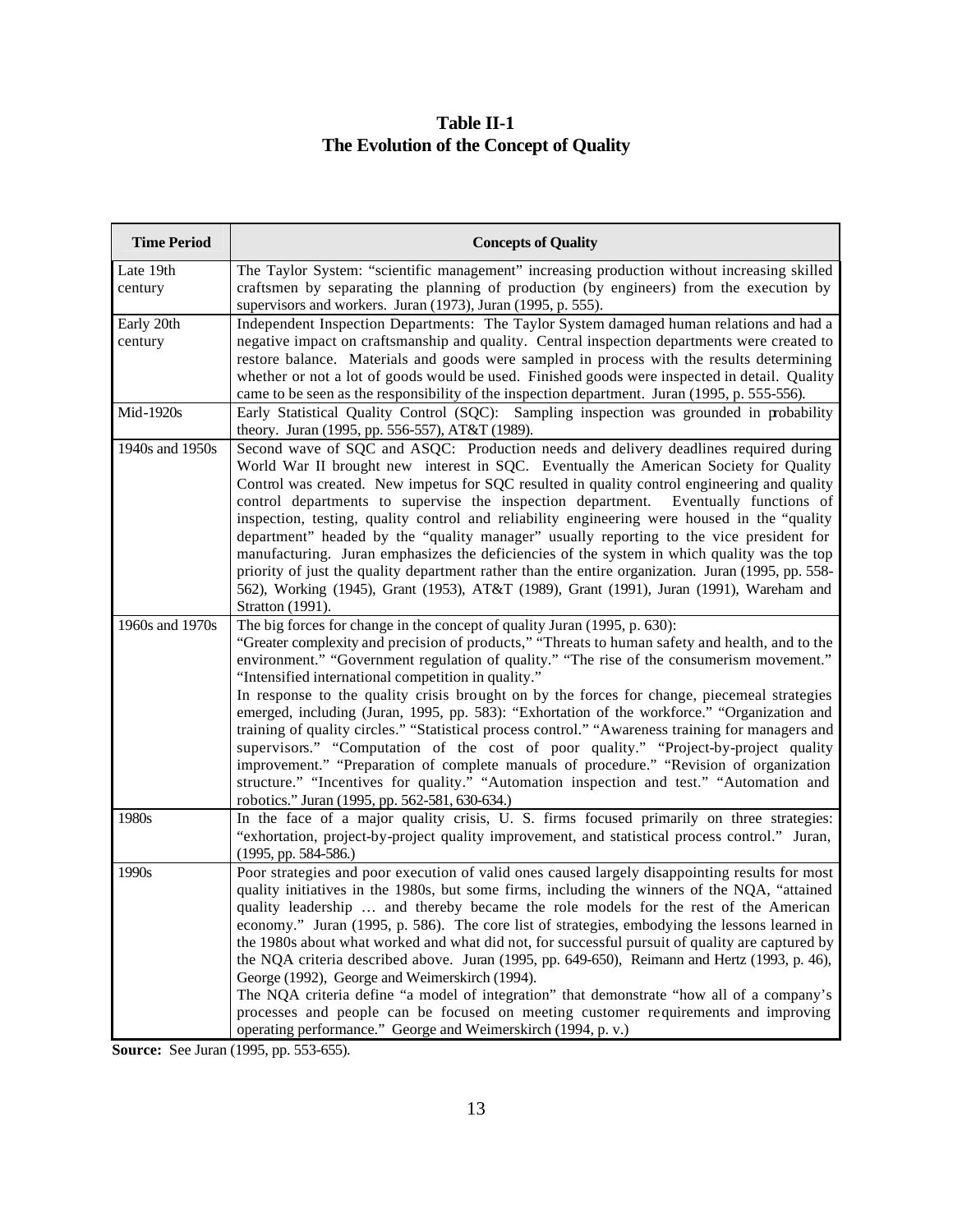## **Table II-2 Overview of the Baldrige Criteria for Performance Excellence**

The Baldrige Criteria for Performance Excellence provide organizations with an integrated, results-oriented framework for implementing and assessing processes for managing all operations. The Baldrige Criteria are also the basis for making the Baldrige Award and providing feedback to applicants. The Baldrige Criteria consist of seven categories:

- Leadership: The company's leadership system, values, expectations, and public responsibilities.
- Strategic Planning: The effectiveness of strategic and business planning and deployment of plans, with a strong focus on customer and operational performance requirements.
- − Customer and Market Focus: How the company determines customer and market requirements and expectations, enhances relationships with customers, and determines their satisfaction.
- − Information and Analysis: The effectiveness of information collection and analysis to support customerdriven performance excellence and marketplace success.
- Human Resource Focus: The success of efforts to realize the full potential of the work force to create a high performance organization.
- Process Management: The effectiveness of systems and processes for assuring the quality of products and services.
- − Business Results: Performance results, trends, and comparison to competitors in key business areas customer satisfaction, financial and marketplace, human resources, suppliers and partners, and operations.

**Source:** NIST (2001).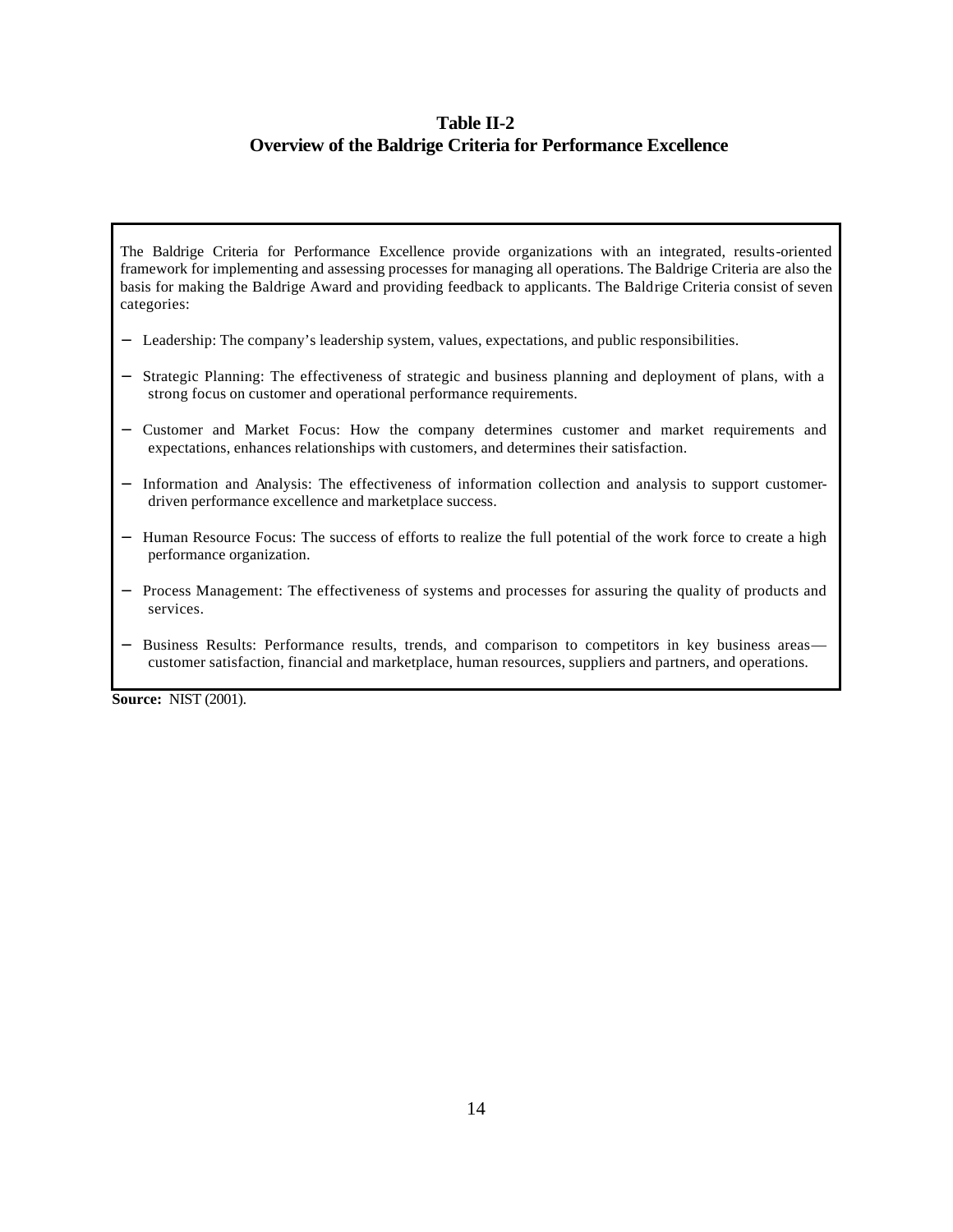**III**

## **Academic and Professional Literature Related to Investments in Performance Excellence**

### **A. Fragmented Nature of the Literature**

The academic and professional literature related to corporate investments in quality, that is sources of quality, is highly fragmented. In other words, authors tend to examine only selected aspects of the concept of quality. While the characterization of the literature as highly fragmented is a criticism in the best sense of the word, such fragmentation is understandable. From Table II-1 it is clear that the holistic view of quality and quality management as an all-encompassing total company effort to improve performance is a *new* view, and possibly a twenty-first century view, for which a consensus is still emerging.

There are a number of ways to summarize the literature on the broadly-defined subject of quality, and each could be useful in its own right. One could segment the literature by discipline, meaning that one would review the relevant economics literature, production literature, organizational literature, management literature, and so on. That approach has the advantage of grouping scholarship by the questions explored, because the choice of questions to be investigated is for the most part discipline specific. However, such a discipline-segmentation approach has the disadvantage of not unveiling areas of possible overlap in the questions being asked by scholars and not placing the subsequently identified questions into a general framework of analysis. One could alternatively segment the literature by general methodology, meaning that one could review the case-based literature, the survey-based literature, the theoretical literature, and so on. That approach may unveil some areas of possible overlap in the questions being asked, but it too falls short in the sense that the areas of overlap that are revealed might be neither systematic nor complete. Rather, the areas of overlap revealed could be the result of the preselected methodological groupings. Neither approach is effective for the purposes of this economic evaluation.

A careful review of the academic and professional literature reveals that there is not a general framework for considering investments in quality or how investments in quality affect firm performance; scholars have identified important elements that might be included in a general framework, but to date have failed to provide such a framework. Therefore, a conceptual model of firm performance is set forth in this section, and it will form the basis of a taxonomy for characterizing the extant literature.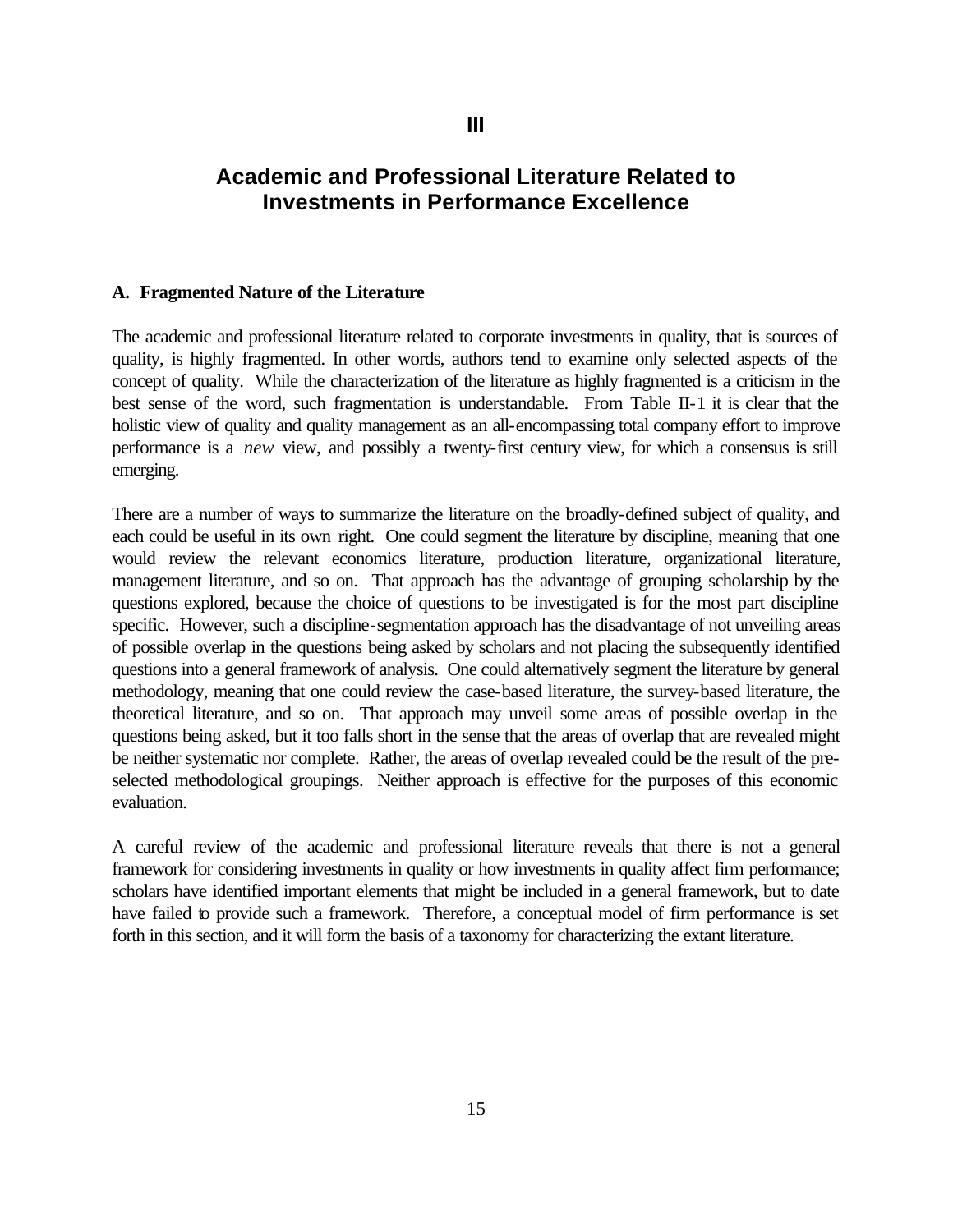#### **B. Conceptual Model of Firm Performance**

 $\overline{a}$ 

The conceptual model of firm performance is depicted in Figure III-1. The discussion below emphasizes specific aspects of the model that are related to overall firm performance. These specific aspects are illustrated as labeled boxes and their causal flows are illustrated by directional arrows.

Shown in Figure III-1 is one firm within a supply chain. The represented firm, simply put, allocates resources toward the production of a good or service. Once produced, the good or service competes in the market and generates value added. Fundamental to this production process is the use of purchased capital and labor, enhanced by the internal (i.e., self-financed and self-generated) innovation process of the firm. The good or service produced by the firm can be purchased by another firm as an input in its production process or it can be purchased by a final consumer.

More specifically, through strategic planning, the firm depicted in Figure III-1 decides what good or service to produce and how to produce it. The production decision is complicated; the firm has at its disposal at any given time a market from which to purchase current technology capital and current technology labor. The term "current technology" is used to emphasize that at a given time the market offers capital and labor of given vintage and of given technical capabilities. These inputs become more productive through the internal innovative activities of the firm. Academics generally think of an innovation as a process of applying new technical knowledge. New technology originates from a number of sources. These alternative sources for new technology are imbedded in the box simply labeled "Technology." Such sources include primarily, at least for the purposes of this review of academic models, proprietary research and development (R&D) activity.<sup>5</sup> The Baldrige Criteria define innovation more broadly: "Innovation means making meaningful change to improve an organization's products, services, and processes …(NIST 2001, p. 3).

To illustrate the dynamics of this conceptual model, consider the following hypothetical production issue. The firm, that has purchased other firms' capital equipment (i.e., other firms' product technology capital) and that employs a heterogeneous mix of labor, decides to produce a widget. The choice of producing a widget, as opposed to something else, is based on management's perception of market need. The widget will have certain performance attributes determined by (i) the current technology embodied in the capital equipment; (ii) the ability of the labor force; and (iii) the managerial expertise of the firm to efficiently coordinate capital and labor, introduce the product into the market place, and gain market acceptance. The firm is engaged in process R&D to enhance, via innovation, the productivity of the capital equipment that it purchased; it is engaged in product R&D to enhance the performance attributes of the widget.

<sup>&</sup>lt;sup>5</sup> Other sources, not considered specifically for this study, are generic technology that originates from, for example, collaborative research arrangements; infratechnology that originates from, for example, the research agenda of the national laboratory system; and the science base that is fed through the basic research in, for example, universities. A more complete model is in Tassey (1997). Therein, Tassey refers to these other sources as "technical infrastructure."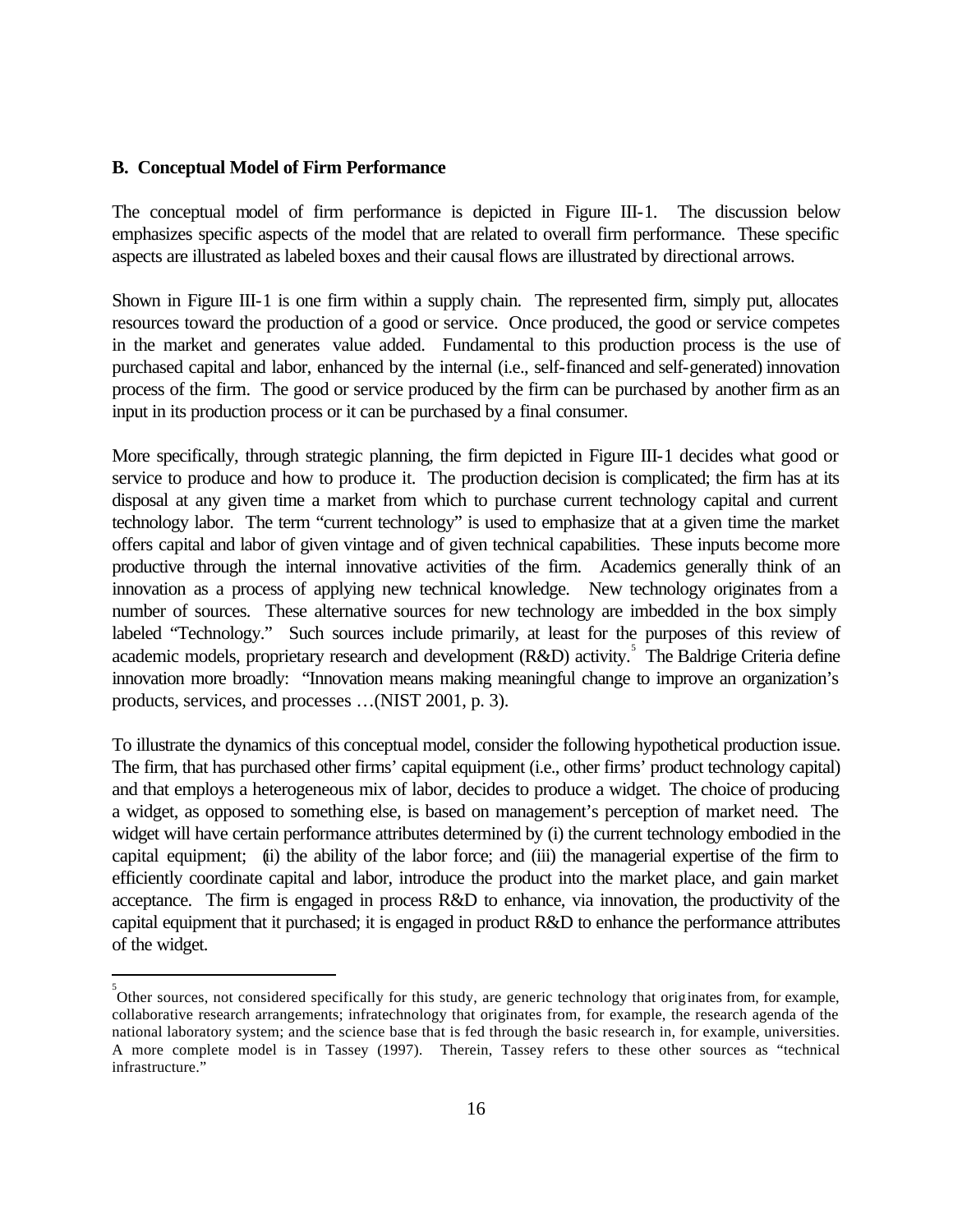Each of the eight boxes in Figure III-1 represents a purposeful aspect of the process of producing a good or service; hence each represents one aspect of firm performance. To anticipate the conclusions of this literature review, previous scholarly efforts have not yet asked, much less answered, all of the relevant questions related to the broadly-defined concept of performance excellence that is posited in Section II and that is captured in the quality attributes specified in the Malcolm Baldrige National Quality Award. Previous scholarly efforts have focused on only selected aspects of firm performance (specific boxes in Figure III-1). Previous inquiries have overlooked critical interactions within the firm that are fundamental not only to firm performance but also to a complete understanding of investments in performance excellence as a strategic decision.

#### **C. Investments in Quality and Firm Performance**

The literature relating investments in quality to firm performance addresses various aspects (i.e., specific activities or boxes) of the conceptual model in Figure III-1. Some analyses focus on the strategic planning that chooses the product or service to be produced. Others focus on the efficient use of current technology capital and current technology labor in production. Some studies analyze the innovation process or alternatively the technology base from which innovation is derived. Marketing and the penetration of markets are the focus of other studies, while still others analyze the management practices that enhance value added.

Figure III-2 captures a broad sweep of the literature by characterizing it in two dimensions. On the vertical axis is quality derived from an investment in the organizational culture of the firm, broadly defined to include the managerial tools as well as the attitudes toward numerous aspects, from key personnel elements to financial elements, to managing the firm's resources. Stated alternatively, the vertical axis characterizes the quality management literature as summarized in Section II. On the horizontal axis is quality resulting from an investment in product attributes, broadly defined to include the multitude of ways product attributes can be influenced, such as the R&D to develop new product characteristics, the production processes for products and services produced, the inspection of products to ensure desired characteristics, and the marketing and servicing of the products. Stated alternatively, the horizontal axis characterizes the economics literature as summarized in Section II.

The Baldrige Award, and the underlying Baldrige Criteria, emphasize the quality leaders and role models whose investments in both organizational culture and product attributes place them in the upper right hand quadrant of the figure.

As previously emphasized the academic and professional literatures typically focus on selected elements of the conceptual model in Figure III-1. However, because scholars generally do consider more than a single facet of this conceptual model of firm performance, it is not possible to uniquely map each study in the literature to a single element in Figure III-1. In fact, it is difficult to segment the more recent and relatively more complete analyses uniquely into the broad categorizations of organizational culture or product attributes illustrated in Figure III-2. However, a useful way to organize this literature review is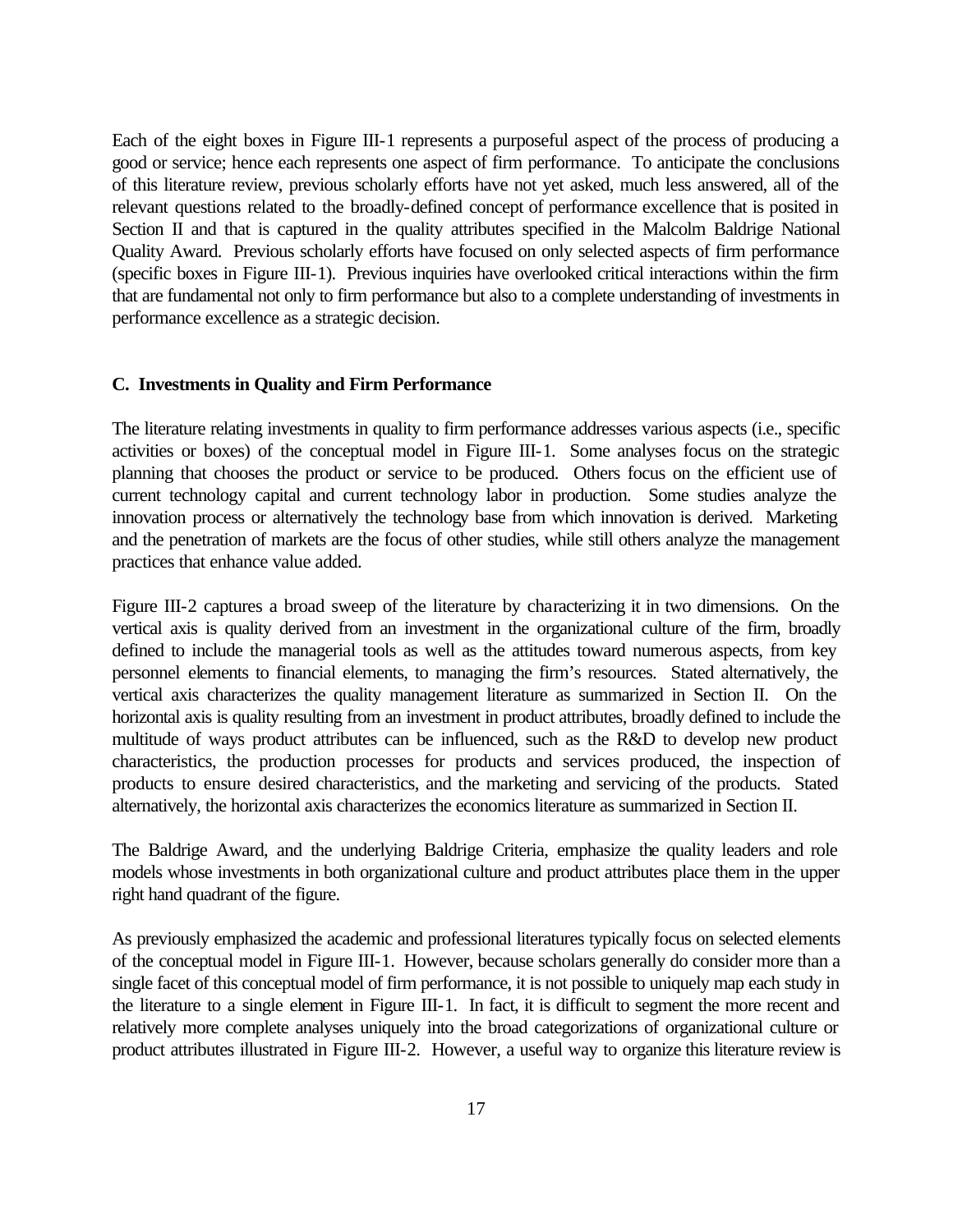to describe alternative conceptual, theoretical models of investments in quality and then proceed to the empirical studies of such investments. Studies in the literature fall broadly into those that focus primarily on organizational culture and those that focus primarily on product attributes. As such, the literature divides into four areas:

- − theoretical models of quality investment that emphasize investments in organizational culture
- − theoretical models of quality investment that emphasize investments in product attributes
- − empirical models of quality investment that focus on investments in organizational culture
- − empirical models of quality investment that focus on investments in product attributes

A detailed review of the literature in each of these areas is in the Appendix to this report.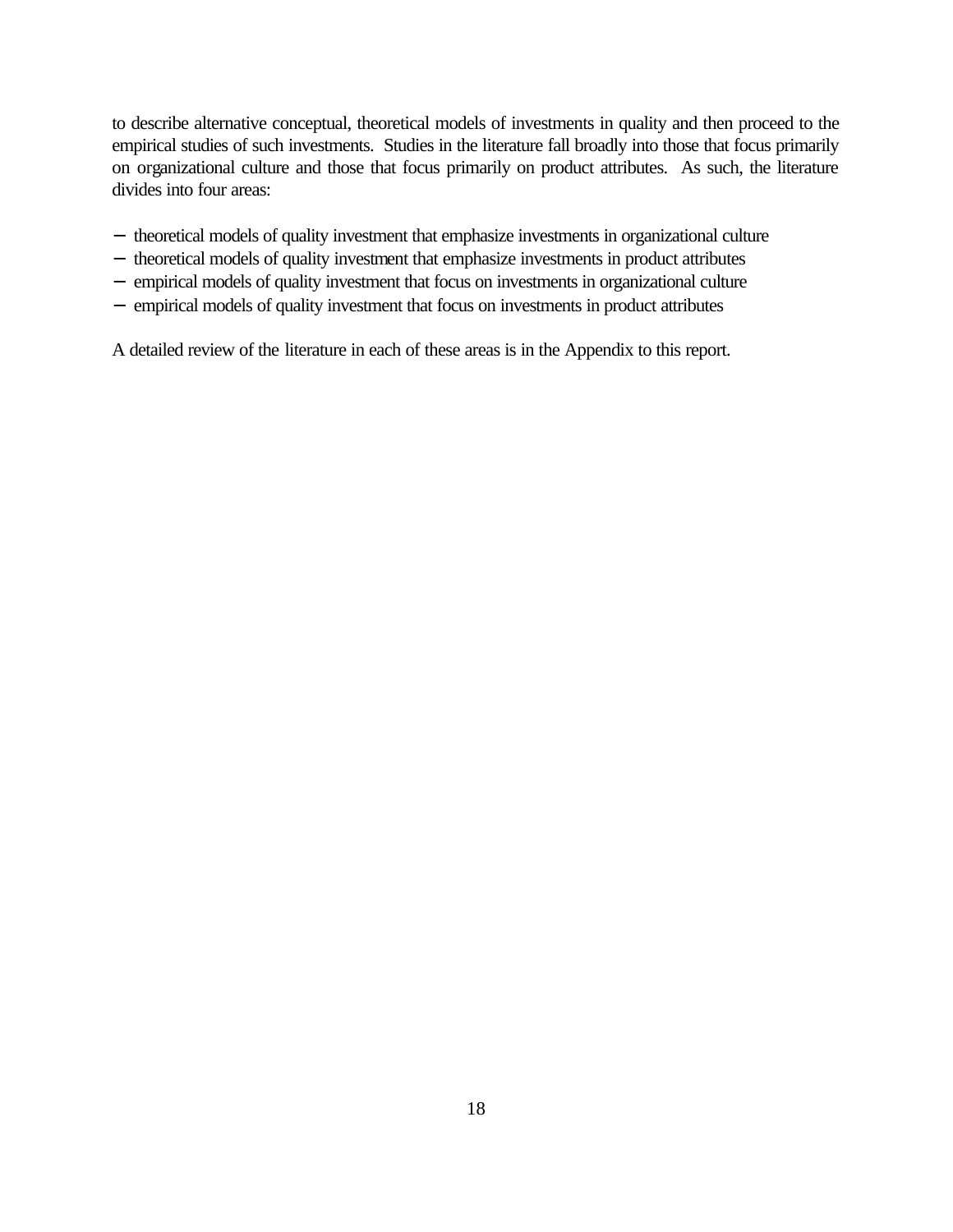**Figure III-1 Conceptual Model of Firm Performance**

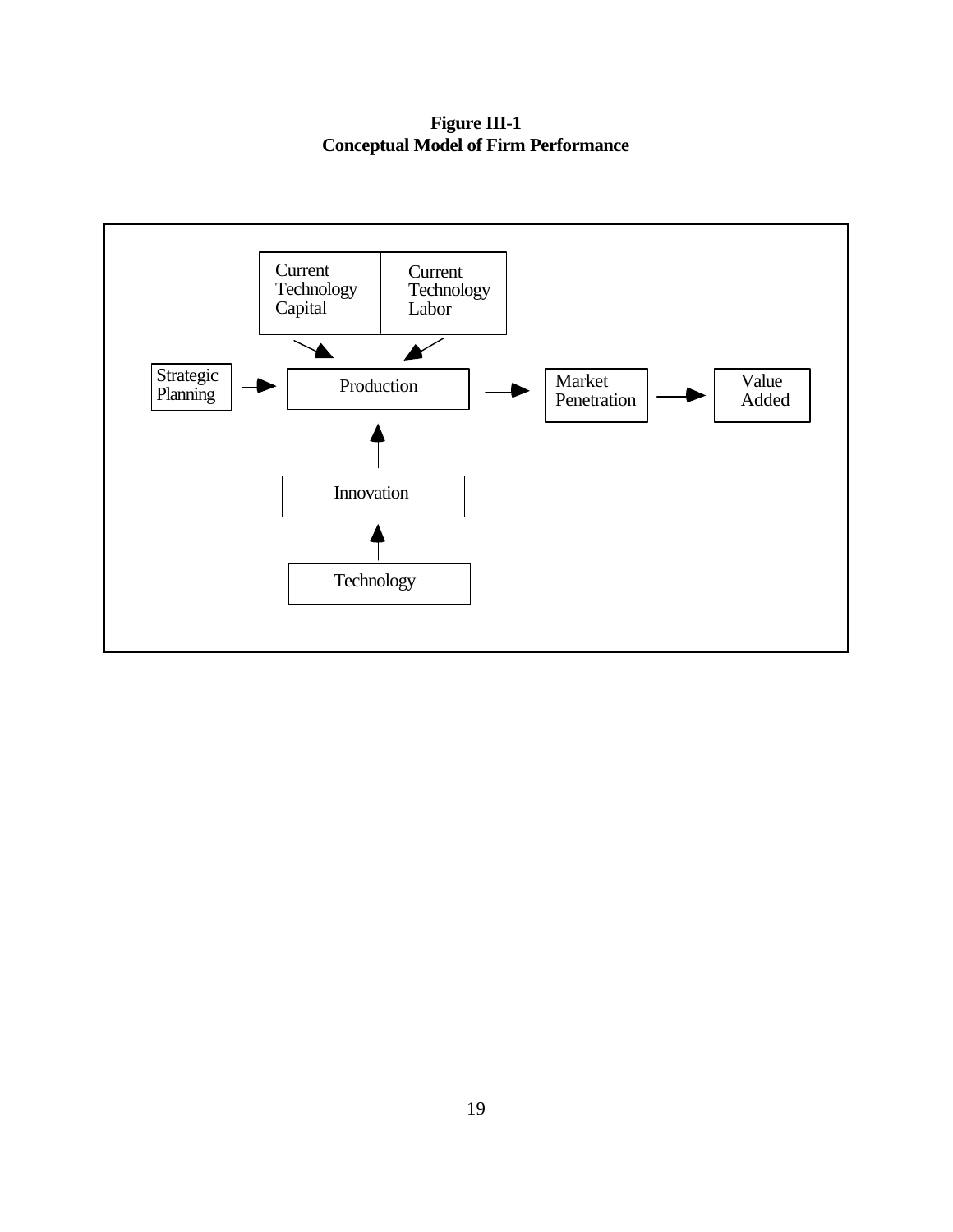**Figure III-2 Investments in Performance Excellence**

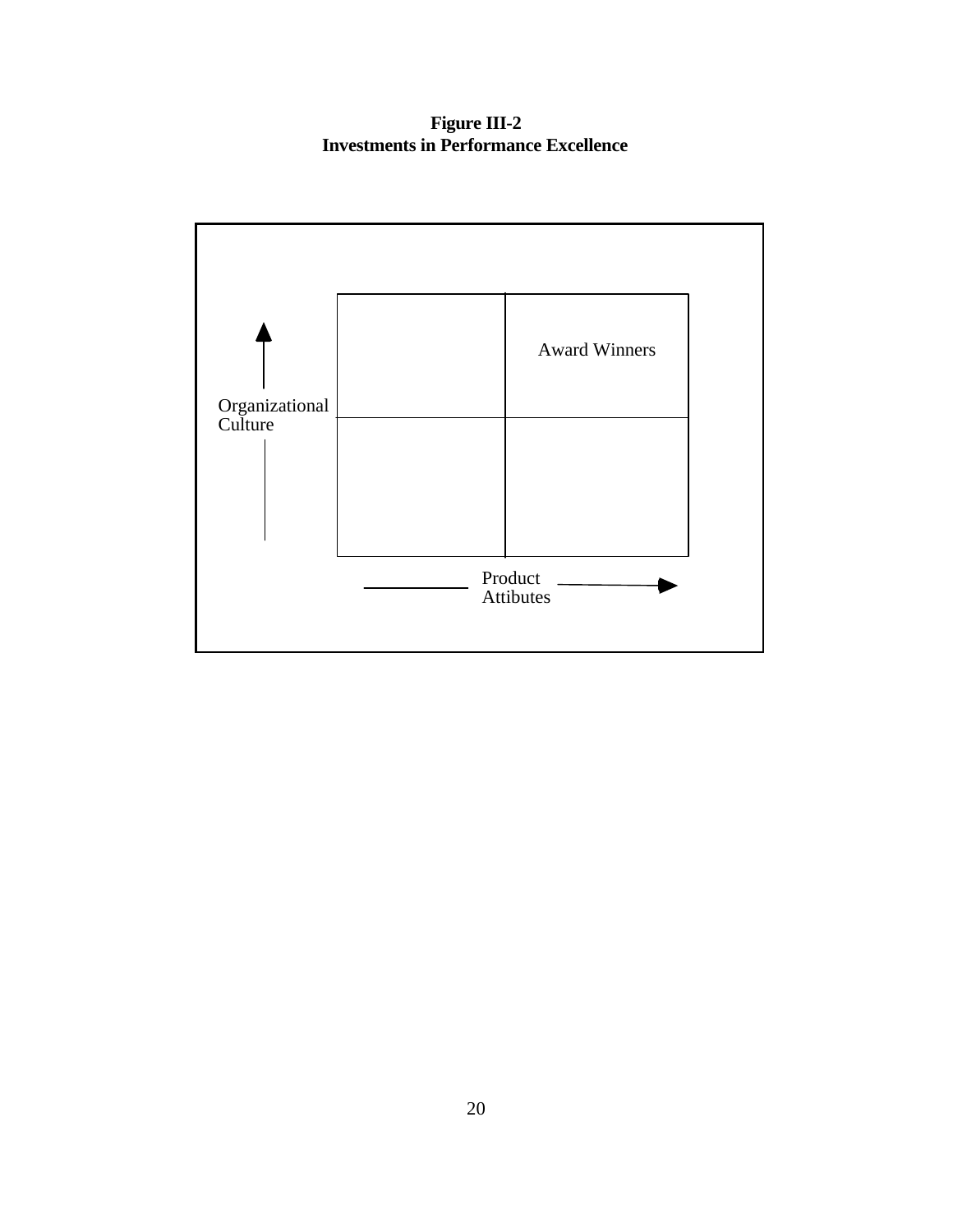## **Empirical Models of Investments in Performance Excellence**

### **A. Attributes Specified in the Baldrige Criteria for Performance Excellence**

The Baldrige Criteria listed in Section II define the quality attributes recognized as the hallmarks of Baldrige Award winners and more generally of organizations achieving quality in their overall performance. The criteria imply empirically measurable proxies for the attributes to be used in formal tests linking different types of investments in quality to the performance of organizations. The Appendix to this report discusses some of the formal tests in the literature about quality management.

### **B. Relationship between Attributes and Firm Performance**

The key fact potentially linking performance excellence attributes embodied in the Baldrige Criteria to the characterization of organization performance is that, absent a single accepted theory of Total Quality Management, firms have used the Baldrige Criteria to develop and guide their own TQM policies. As reported by Black and Porter (1996, p. 2):

Sunday and Liberty [1992] suggest that large numbers of organisations use the criteria in this way. This is supported by the fact that despite the thousands of requests for copies of the criteria booklet, only a few hundred organizations actually apply for the award [Heaphy, 1992; Sunday and Liberty, 1992]. The circulation of copies of the guidelines has also increased dramatically since the award's inception …, making the Baldrige Award the best established framework for TQM practice. More recently, the European Quality Award assessment model … introduced in 1992, is available to organisations wishing to use the criteria for self-assessment of their TQM practice.

Similarly, Juran (1995) and George and Weimerskirch (1994), as observed in the literature review, emphasize the acceptance and use of the Baldrige Criteria to inform quality management practices by large numbers of organizations. Further, organizations in the rapidly evolving service sector are increasingly using the Baldrige Criteria (Blodgett, 1999). Moreover, the key hypothesis about the impact of the Baldrige National Quality Program is linked to the foregoing key fact—namely, the Program is hypothesized to have improved performance throughout the U.S. economy by emphasizing quality management and by providing a coherent and comprehensive set of criteria that organizations can adapt and use in creating their own quality management programs.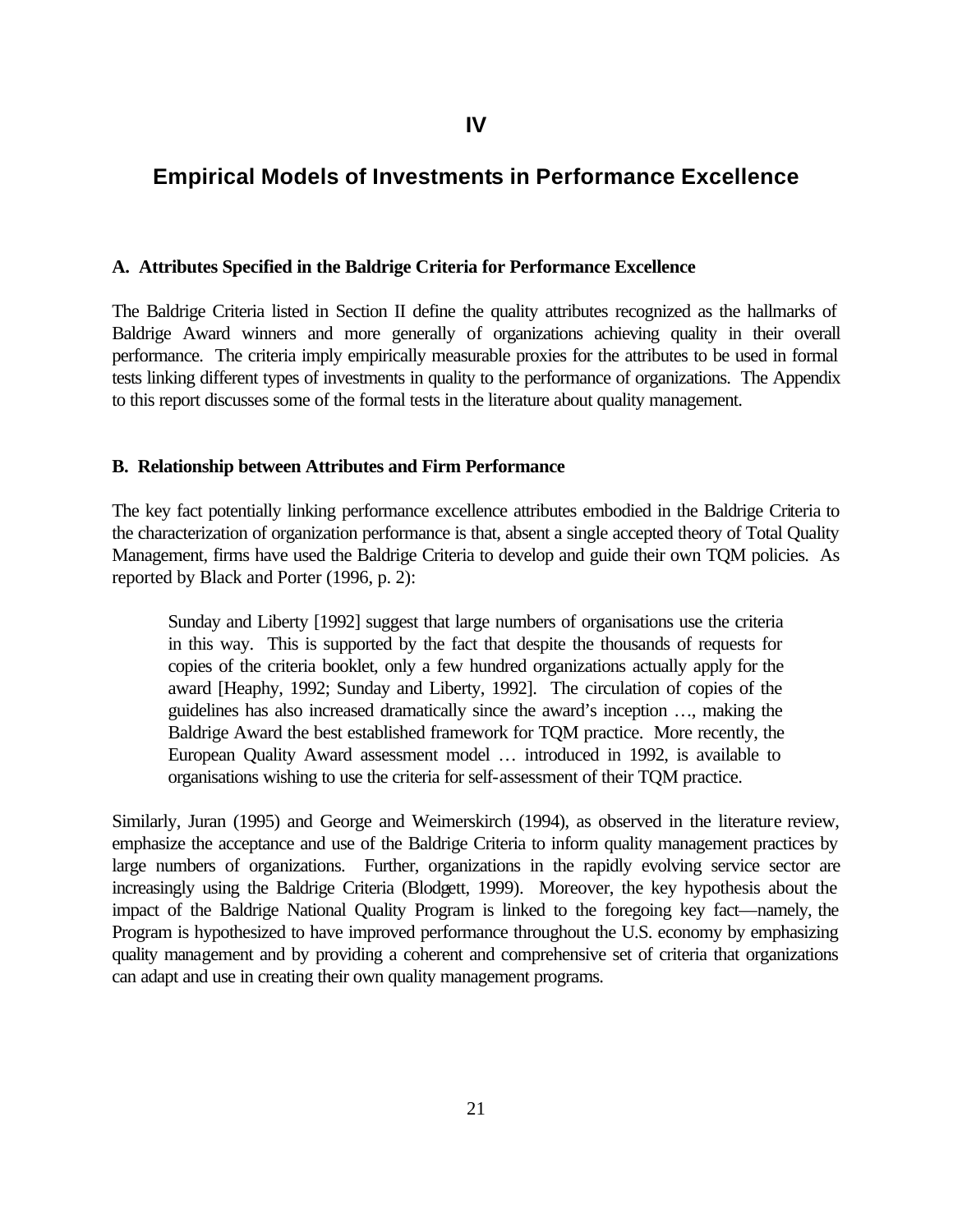## **Applications to the Baldrige National Quality Program**

#### **A. Trends in Applications**

Figure V-1 illustrates that the number of applications to the Baldrige National Quality Program decreased during much of the 1990s. The increase in applicants for 1999 and 2000 is because the Award's scope was broadened to include awards for educational organizations and health care providers. The number of applications from the traditional areas in 1999 and 2000 were 27 and 30, respectively. Blodgett (1999, p. 74) reports:

In 1999, there were 52 Baldrige applicants, of which almost half were from the two new categories—education and health care. Among the total, there were 16 educational organizations, nine health care organizations, 11 service companies, 12 small businesses and four manufacturers.

### **B. Award Winners**

The companies that have received the Malcolm Baldrige National Quality Award through 2000 are listed in Table V-1. Through 2000, 43 awards were announced.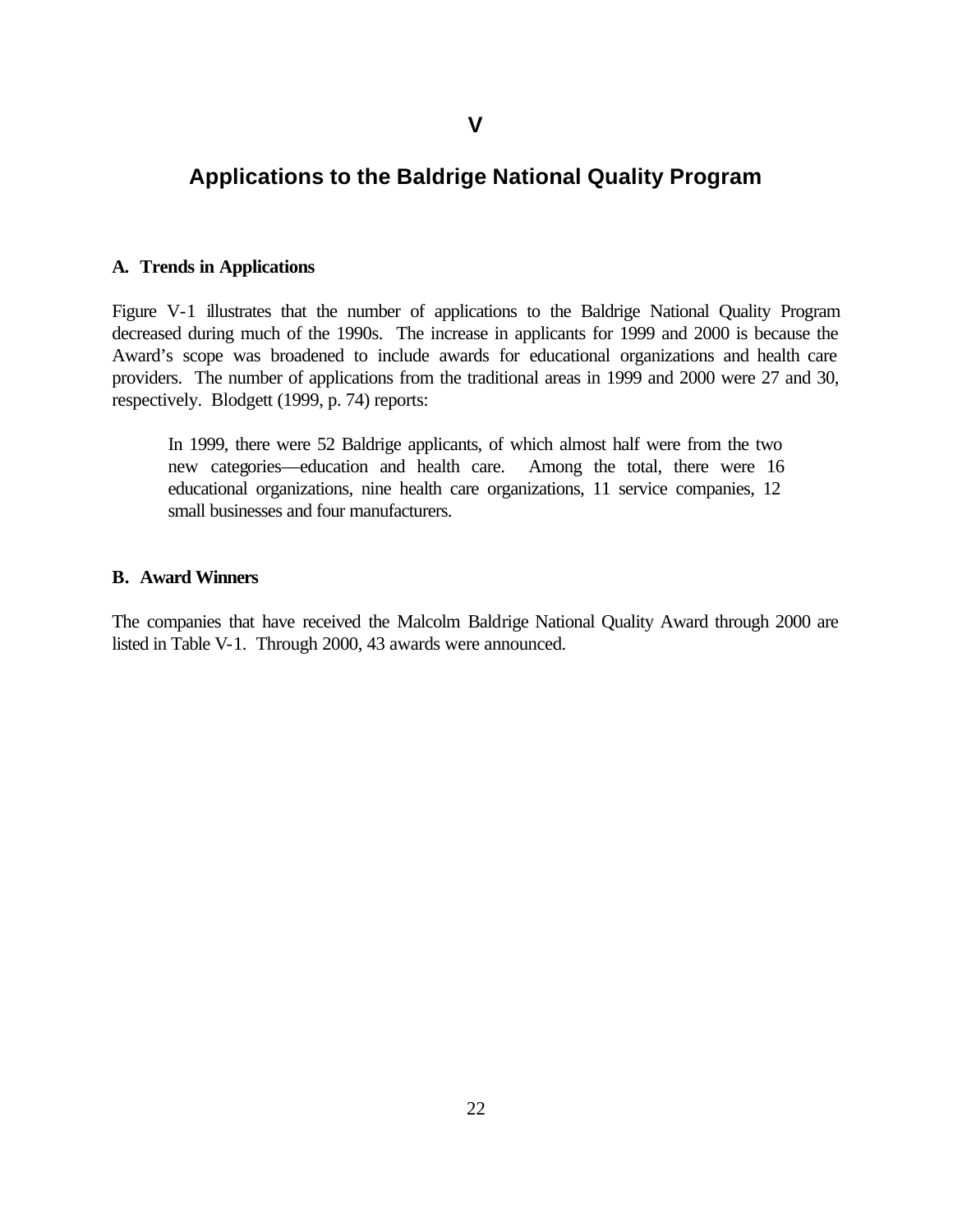**Figure V-1 Applications to the Baldrige National Quality Program, 1988-2000**

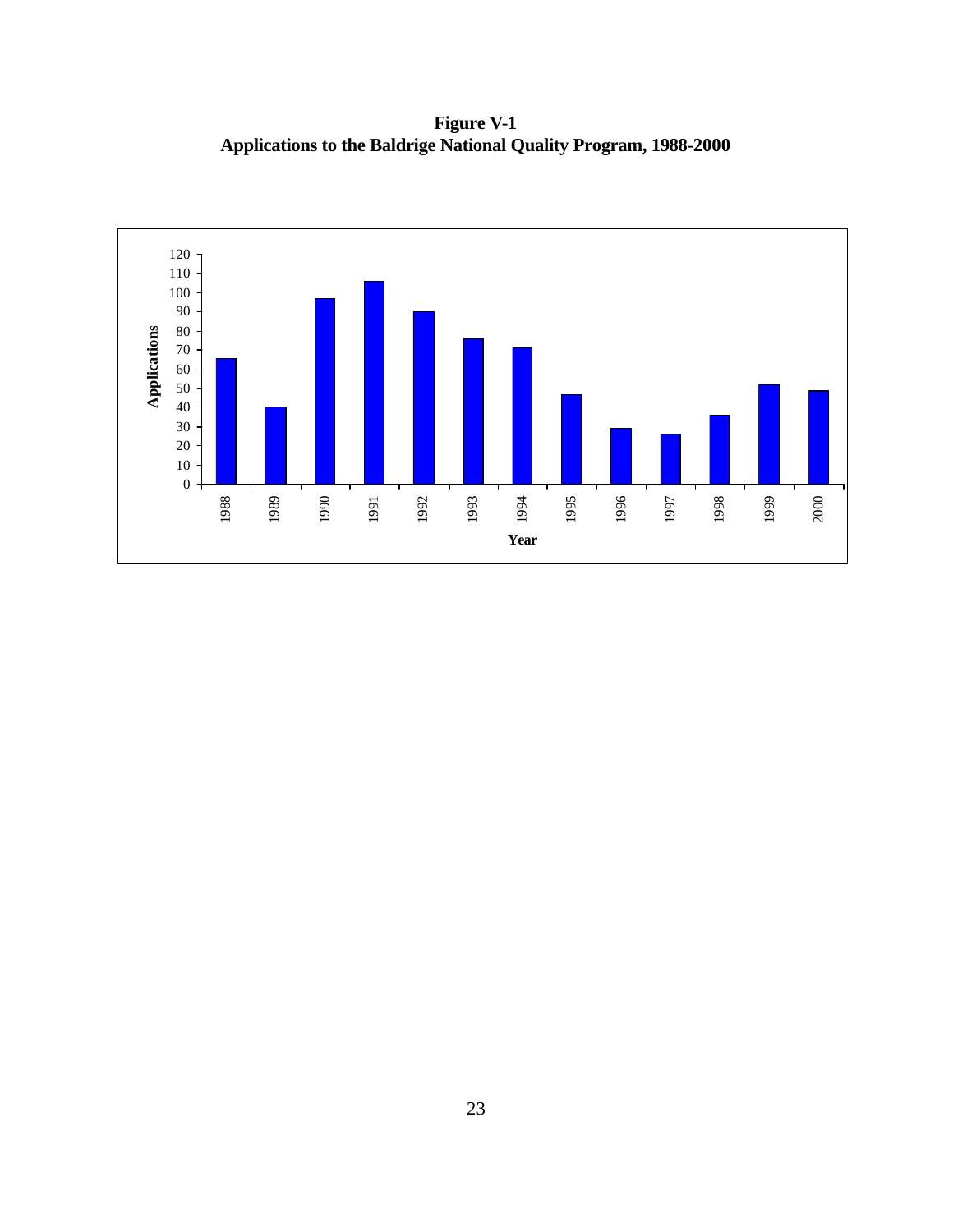## **Table V-1 Malcolm Baldrige National Quality Award Winners, 1988-2000**

| Year | <b>Recipients</b>                                                                                                                                                                                                                                  |
|------|----------------------------------------------------------------------------------------------------------------------------------------------------------------------------------------------------------------------------------------------------|
| 1988 | Motorola Inc.<br>Westinghouse Electric Corporation, Commercial Nuclear Fuel Division<br>Globe Metallurgical Inc.                                                                                                                                   |
| 1989 | Milliken & Company<br>Xerox Corporation, Business Products and Systems                                                                                                                                                                             |
| 1990 | Cadillac Motor Car Company<br><b>IBM</b> Rochester<br>Federal Express Corporation<br>Wallace Co., Inc.                                                                                                                                             |
| 1991 | Solectron Corporation<br>Zytec Corporation<br>Marlow Industries, Inc.                                                                                                                                                                              |
| 1992 | AT&T Network Systems Group, Transmission Systems Business Unit<br>Texas Instruments Incorporated, Defense Systems & Electronics Group<br><b>AT&amp;T Universal Card Services</b><br>The Ritz-Carlton Hotel, Company<br><b>Granite Rock Company</b> |
| 1993 | <b>Eastman Chemical Company</b><br><b>Ames Rubber Corporation</b>                                                                                                                                                                                  |
| 1994 | <b>AT&amp;T Customer Communications Services</b><br><b>GTE Directories Corporation</b><br>Wainwright Industries, Inc.                                                                                                                              |
| 1995 | Armstrong World Industries Inc., Building Products Operation<br>Corning Incorporated, Telecommunications Products Division                                                                                                                         |
| 1996 | <b>ADAC</b> Laboratories<br>Dana Commercial Credit Corporation<br>Custom Research, Inc.<br>Trident Precision Manufacturing, Inc.                                                                                                                   |
| 1997 | <b>3M Dental Products Division</b><br><b>Solectron Corporation</b><br>Merrill Lynch Credit Corporation<br>Xerox Business Services                                                                                                                  |
| 1998 | Boeing Airlift and Tanker Programs<br>Solar Turbines, Incorporated<br>Texas Nameplate Company, Inc.                                                                                                                                                |
| 1999 | STMicroelectronics, Inc.-Region Americas<br>BI<br>The Ritz-Carlton Hotel Co., LLC<br><b>Sunny Fresh Foods</b>                                                                                                                                      |
| 2000 | Dana Corp.-Spicer Driveshaft Division,<br>KARLEE Company, Inc.<br>Operations Management International, Inc.<br>Los Alamos National Bank                                                                                                            |

**Source:** http://www.quality.nist.gov.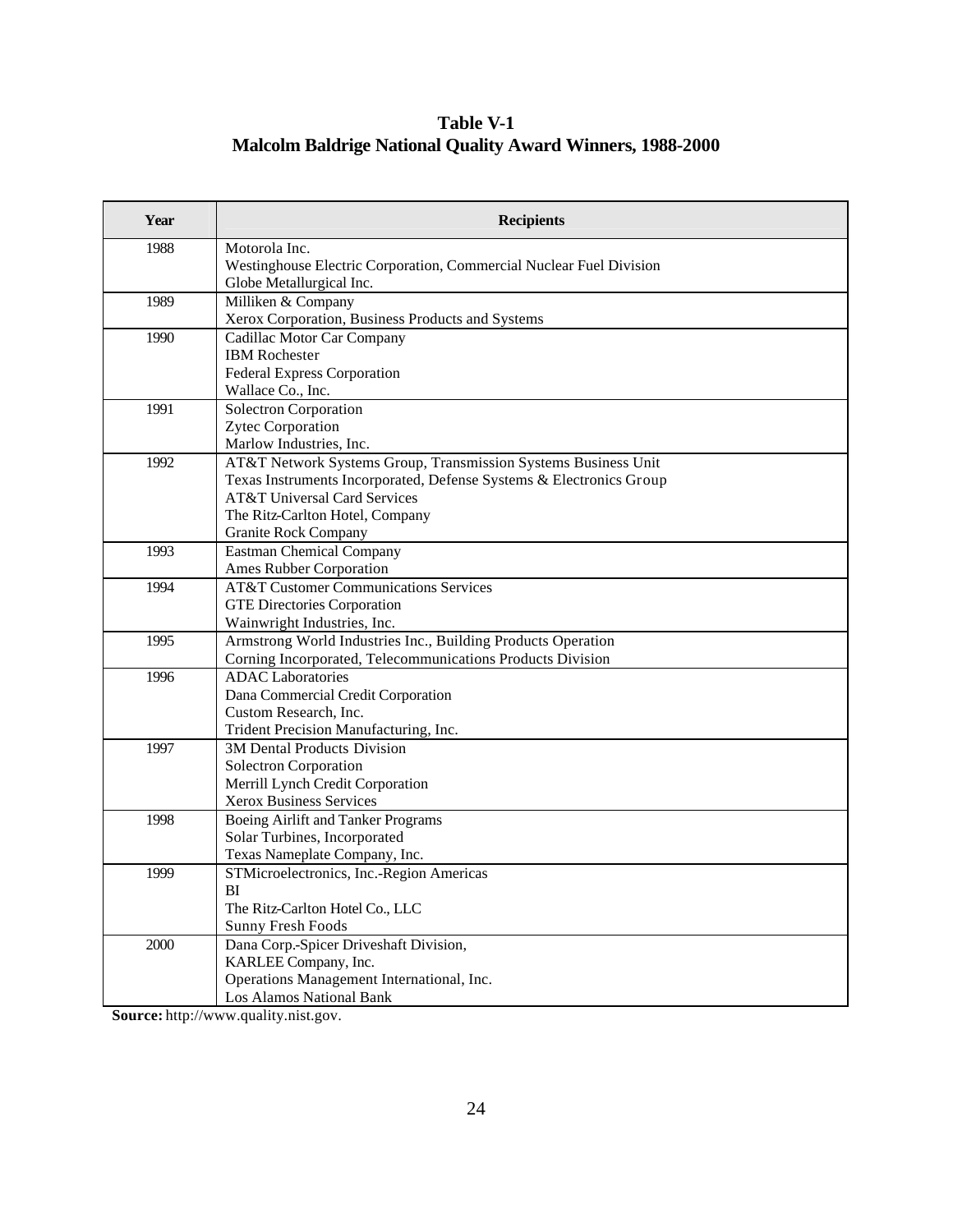## **Economic Evaluation of the Baldrige National Quality Program**

### **A. Overview of the Evaluation Methodology**

 $\overline{a}$ 

#### **A.1. Systematic approaches to program evaluation**

Fundamental to any evaluation of a federal program, research program or otherwise, is that the program is accountable to the public. For research programs, such accountability refers to being able to document and evaluate research performance using metrics that are meaningful to the institutions' stakeholders—the public, including taxpayers.

The Government Performance and Results Act of 1993 (GPRA) is clear that public institutions' research programs will identify outputs and quantify the economic benefits (outcomes) associated with such outputs. Some public agencies skirt the issue by arguing that the research they do or that they fund is peer reviewed, and thus it is sound; and if the research is sound, it must be socially valuable.

Many will embrace the importance of having research peer reviewed both at the pre-funding stage as well as upon completion. However, the peer review process does not address in any precise or reliable way whether or not the research is socially valuable from an economic standpoint. It is not so much that a formal analysis of social (aggregate) economic rates of return is officially out of bounds for the peer review process; rather, such an analysis is simply not a part of the review process as it currently exists. Other public agencies are attempting to be more exact in their approach to meeting the GPRA requirement to quantify outcomes. However, the hurdle that is difficult to clear for most public agencies is how to quantify benefits in a methodologically sound and defensible way.

Link and Scott have developed through ongoing evaluations of federal research programs two approaches to the *economic* evaluation of publicly-funded research. These approaches are somewhat at odds with traditional evaluation methods, apart from peer review, but traditional evaluation methods are limited in a GPRA world that is performance accountable since the question asked by these traditional methods is less appropriate than the ones that Link and Scott advocate.

When evaluating publicly-funded and publicly-performed research, the Link and Scott approach is based on a counterfactual evaluation method; when evaluating publicly-funded privately-performed research programs, the Link and Scott approach is based on a spillover evaluation method.<sup>7</sup> Both of

<sup>6</sup> The genesis of this approach is in Link (1996a), and recent applications are in Link (1996b) and Link and Scott (1998).

<sup>7</sup> The genesis of this approach is in Link and Scott (2001) and Scott (1998), and recent applications are in Audretsch, Link, and Scott (2001).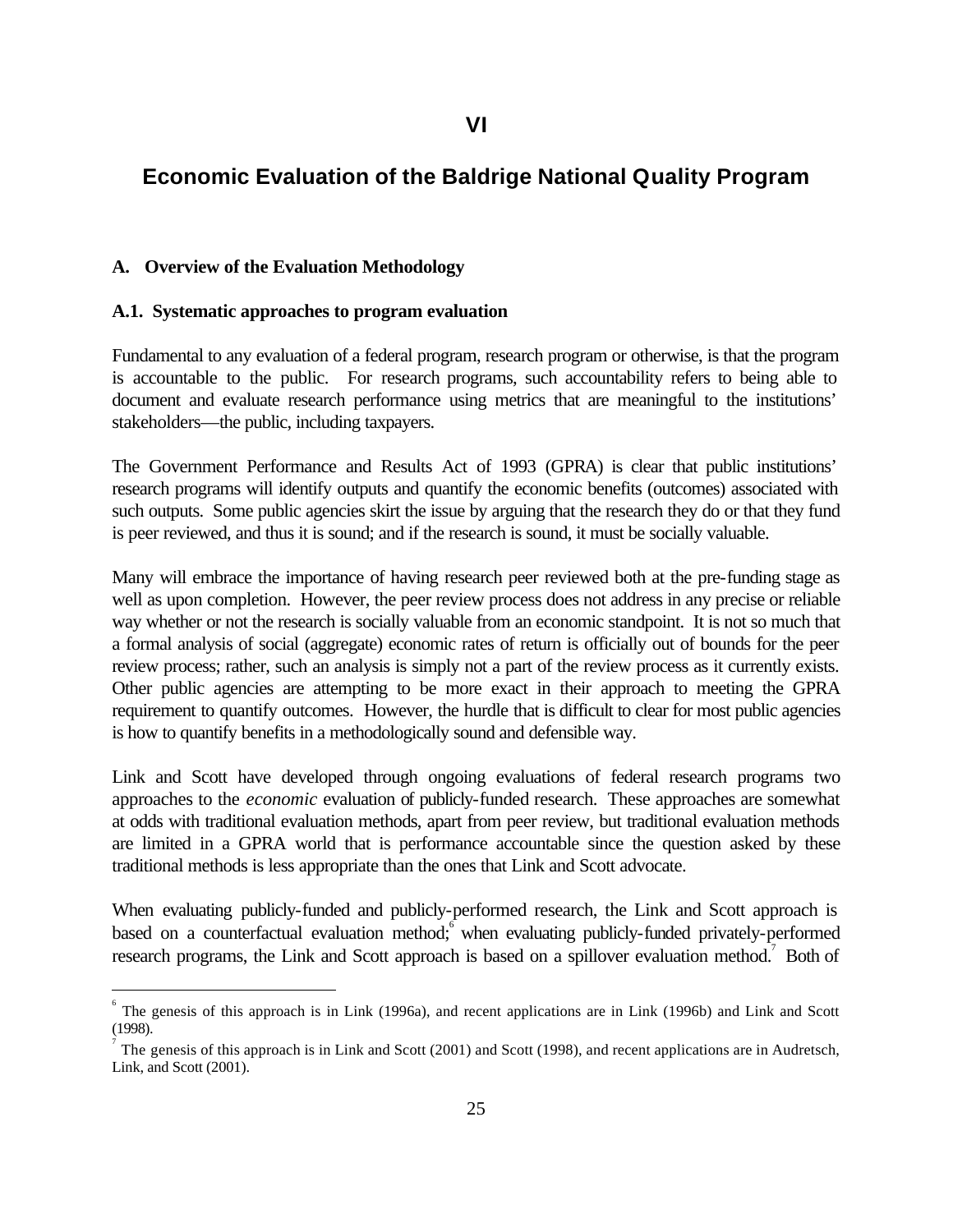these evaluation methods are set forth as background for this evaluation of the Baldrige National Quality Program.

With any publicly-funded program, in principle, the government has an economically justifiable role in supporting investment because of market failures stemming from the public-good nature of the investments associated with the private sector's inability to appropriate returns to the investments or to accept their risks.<sup>8</sup> When the public-good nature of investments provides a justifiable role for government in a publicly-funded program, systematic program evaluation will demonstrate that the program's social benefits exceed its social costs**.**

#### **A.2. Traditional economic evaluation methods**

 $\overline{a}$ 

Griliches (1958) and Mansfield et al. (1977) pioneered the application of fundamental economic insight to the development of measurements of private and social rates of return to innovative investments. Streams of investment costs generate streams of economic benefits over time. Once identified and measured, these streams of benefits and costs are used to calculate such performance metrics as social rates of return and benefit-to-cost ratios.

For example, for a process innovation adopted in a competitive market, using the traditional framework, the publicly-funded innovation being evaluated is thought to lower the cost of producing a product to be sold in a competitive market. As the innovation lowers the unit cost of production, consumers will actually pay less for the product than they paid before the innovation and less than they would have been willing to pay—a gain in consumer surplus. The social benefits from the innovation include the total savings that all consumers receive as a result of producers adopting the cost-reducing innovation. Thus, the evaluation question that can be answered from this traditional approach is: Given the investment costs and the social benefits, what is the social rate of return to the innovation?

Asking the question in the foregoing way is not the most appropriate approach from a public accountability perspective. The approach allows the evaluation to show the benefits of a socially useful innovation, as intended. However, for publicly-funded and publicly-performed research, the procedure ignores consideration of the cost effectiveness of the public sector undertaking the research as opposed to the private sector. In other words, the procedure ignores the efficiency with which social benefits are being achieved. Is the public performance less costly than performing the research in the private sector? For publicly-funded and privately-performed research, the procedure does not in itself distinguish the private rates of return with and without public funding from the social rate of return. As a result, the benefits from the public funding are not identified.

<sup>8</sup> The origin of this view can be traced at least to Bush (1945); Link and Scott (2001) place it in a specific policy context.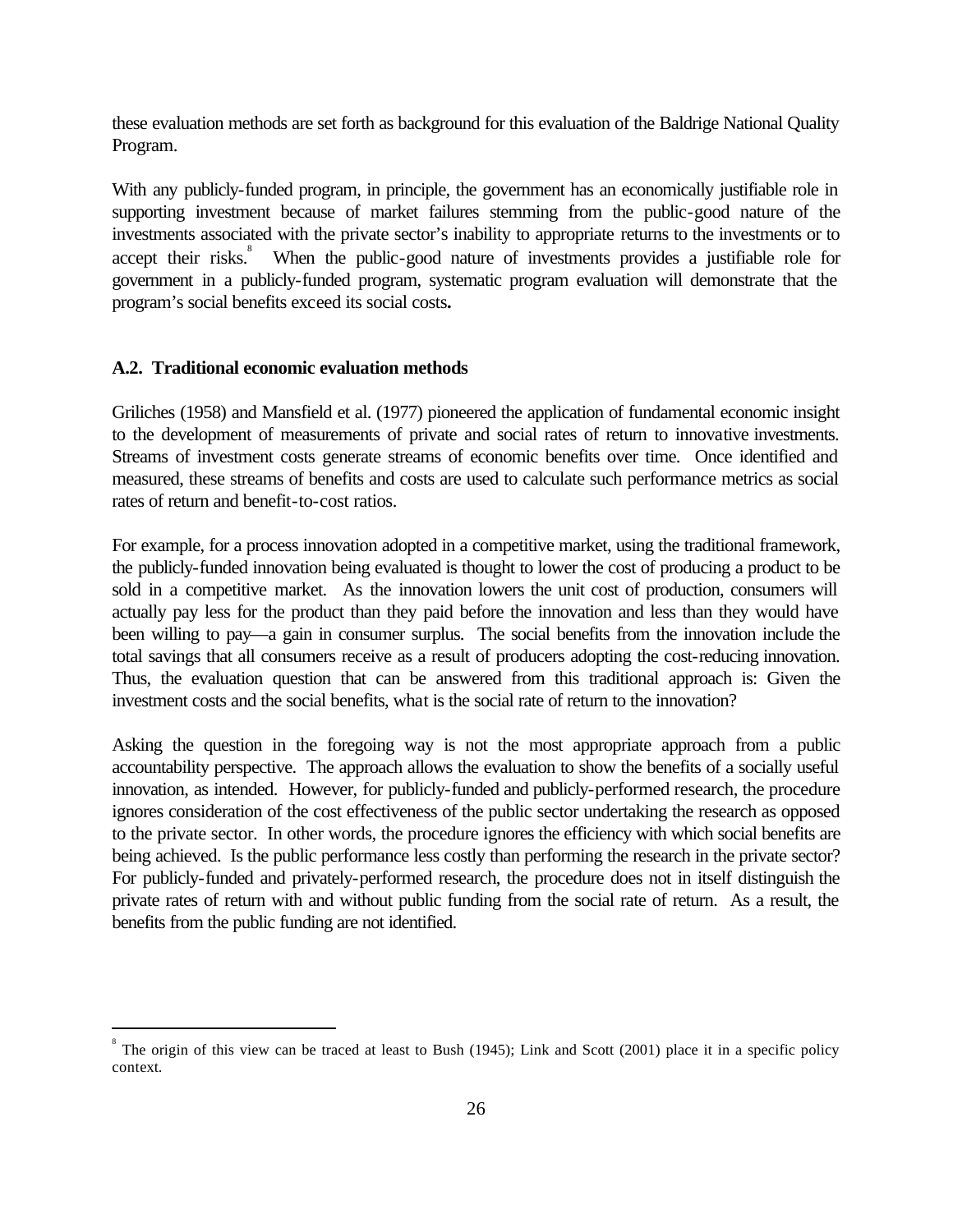The following two evaluation methods are more appropriate for publicly-funded research than the traditional economic approaches. The first method is for such research also being publicly performed and the second for the research being privately performed.

#### **A.3. The counterfactual evaluation method**

When publicly-funded and publicly-performed investments are being evaluated, holding constant the economic benefits that the Griliches/Mansfield model measures, and making no attempt to measure that stream, the relevant counterfactual question to ask is: What would the private sector have had to invest to achieve those same benefits in the absence of the public sector's investments?

The answer to that question reveals benefits of the public's investments—namely, the private sector's costs avoided because of the public's investments. Additional benefits are the benefits from the public sector's investments that industry would be unable or unwilling to duplicate.<sup>9</sup> With those benefits of costs avoided plus the value of benefits that industry could not have replicated—obtained in practice through extensive interviews with administrators, federal research scientists, and those in the private sector who would have to duplicate the research in the absence of public performance—counterfactual rates of return and benefit-to-cost ratios can be calculated. Those metrics answer the fundamental evaluation question: Are the public investments a more efficient way of generating the technology than private sector investments would have been?

The answer to that fundamental question aligns with the public accountability issues implicit in GPRA, and addresses a key question of public sector stakeholders, who may doubt the appropriateness of government having a role in the innovation process in the first place. Further, in the context of investments with a public-good nature, the hypothesized answer to the fundamental question is yes; the counterfactual method tests that hypothesis.

#### **A.4. The spillover evaluation method**

 $\overline{a}$ 

There are important projects where economic performance can be improved with public funding of privately-performed research. Public funding is needed when socially valuable projects would not be undertaken without it. If the expected private rate of return from a research project falls short of the

<sup>&</sup>lt;sup>9</sup> In the extreme case where industry would not have made the investments at all, there are no private-sector costs avoided. However, because the private-sector performance shortfall is complete, the entire, traditional Griliches/Mansfield-like (whether their cost-reducing innovations are surplus-creating innovations more generally) stream of returns to the R&D investments is valued as benefits. In that special case, the approached used herein is identical to the Griliches/Mansfield approach except that it has the advantage of having pointed out that government could do the work more efficiently—in this special case because industry would not do it at all. See Link and Scott (1998) for more details about the counterfactual evaluation method. Consistent with what the respondents have reported, and further to be conservative in the estimates of the benefits of the Baldrige Program, it is assumed throughout that the private sector could—for the additional costs identified in the survey—have replicated the results of the Program.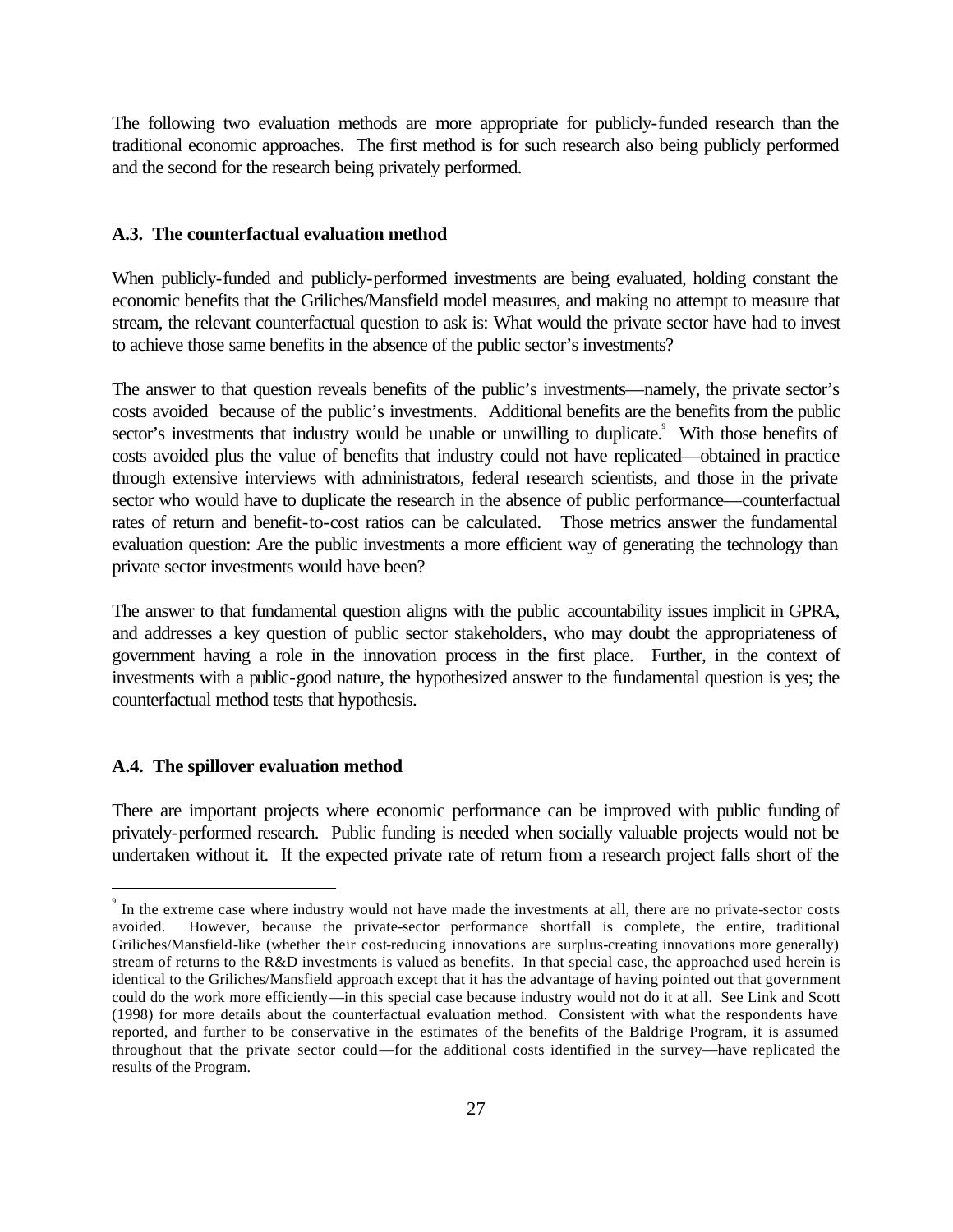required rate, then the private sector firm will not invest in the project. Nonetheless, if the benefits of the research spill over to consumers and to firms other than the ones investing in the research, the social rate of return may exceed the appropriate required rate. It would then be socially valuable to have the investments made, but since the private investor will not make them the public sector should. By providing some public funding and thereby reducing the investment amount needed from the private firm or firms doing the research, the expected private rate of return can be increased above the required rate. Thus, because of this subsidy, the private firm is willing to perform the research that is socially desirable because much of its output spills over to other firms and sectors in the economy.

The question asked in the spillover method is one that facilitates an economic understanding of whether the public sector should be underwriting a portion of private-sector firms' research. What proportion of the total profit stream generated by the private firm's R&D and innovation does the private firm expect to capture? Hence, what proportion is not appropriated but is instead captured by other firms that imitate the innovation or use knowledge generated by the R&D to produce competing products for the social good?

The part of the stream of expected profits captured by the innovator is its private return, while the entire stream is the lower bound on the social rate of return. In essence, the method weighs the private return, estimated through extensive interviews with firms receiving public support about their expectations of future patterns of events and future abilities to appropriate R&D-based knowledge, against private investments. The social rate of return weights the social returns against the social investments.

The application of the spillovers model to the evaluation of public funding / private performance of research is appropriate since the output of the research is only partially appropriable by the private firm with the rest spilling over to society. The extent of the spillover of such knowledge with public good characteristics determines whether or not the public sector should fund or partially fund the research.

#### **A.5. Methodology applicable to an evaluation of the Baldrige National Quality Program**

In a broad sense, the Baldrige National Quality Program is a measurement-and-standards infrastructure research and development investment program, with the associated investments in operations and maintenance. Publicly-funded and publicly-performed infrastructure R&D and related operations and maintenance investments occur within the Program in the sense that therein the Baldrige Criteria were originally developed and therein, through the Baldrige Award process, appropriate application of the criteria for performance excellence are evaluated. In this sense, the Baldrige National Quality Program is similar to a NIST laboratory that performs infrastructure technology R&D investments and sets performance standards (i.e, the Baldrige Criteria) and then continually calibrates bench standards used in private-sector laboratories to achieve a predetermined level of performance (i.e., the Baldrige Award process).

Thus, the counterfactual evaluation method is directly applicable to the evaluation of the Baldrige National Quality Program. Benefits to the economy from the Program are systematically quantified in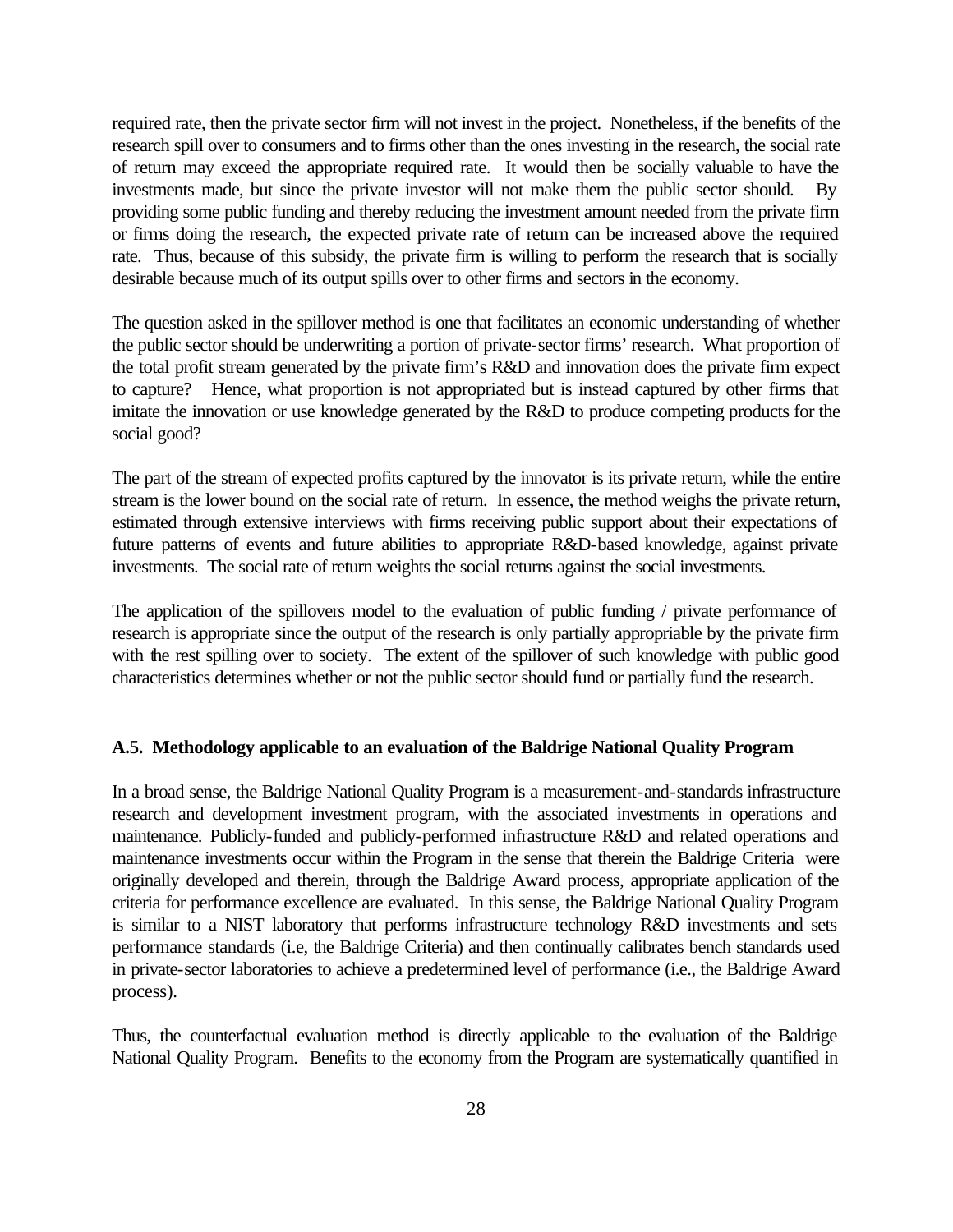terms of the cost savings organizations realized by having the Baldrige Criteria to follow as opposed to organizations, on their own, developing and testing comparable criteria.

As discussed below, organizational benefit and private assessment-cost data were collected through surveys to the U.S. organizational members of the American Society for Quality, and then extrapolated to the aggregate economy. Cost data describing the combination of public and private funds used to administer the Program were provided by the Baldrige National Quality Program Office at NIST. The relevant evaluation metric is a benefit-to-cost ratio, with all benefits and all costs referenced to year 2000.

## **B.** American Society for Quality <sup>10</sup>

The American Society for Quality (ASQ) agreed to a request from the management of the Baldrige National Quality Program Office to distribute a survey administered by the Program Office to 875 U.S. private-sector companies and public-sector organizations (hereafter, members).<sup>1</sup>

ASQ's stated mission is to advance individual and organizational performance excellence on a worldwide basis by providing members opportunities for learning, quality improvement, and knowledge exchange. As stated at its web site, the Society's objectives for 2000 are:

- − To be our members' best resource for achieving professional and organizational excellence.
- − To be a worldwide provider of information and learning opportunities related to quality.
- − To be the leader in operational excellence and delivering customer value.
- − To be the recognized leader worldwide for advancing individual and organizational performance excellence.

The Society was formed on February 16, 1946.

### **C. Social Costs of Operating the Baldrige National Quality Program**

The Malcolm Baldrige National Quality Improvement Act of 1987 states that:

The Secretary [of Commerce] is authorized to seek and accept gifts from public and private sources to carry out the program.

<sup>10</sup> See http://www.asq.org.

<sup>&</sup>lt;sup>11</sup> There are in addition to these U.S. organizational members, over 200 international organizational members plus over 120,000 individual members.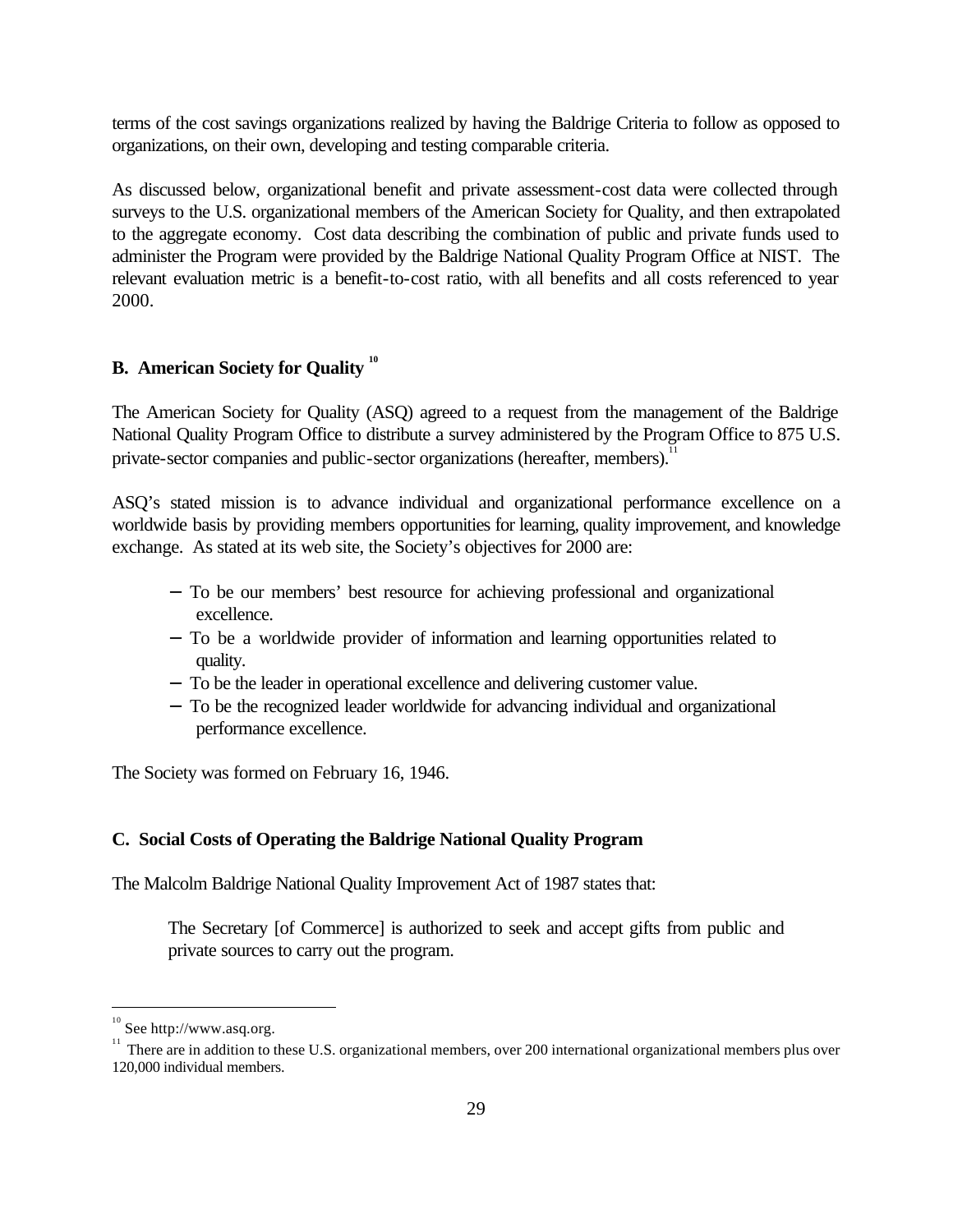The public source of funds for the Baldrige National Quality Program is an annual allocation from the NIST budget. Column (2) of Table VI-1 shows the Program's annual allocations from NIST by fiscal year beginning with its first year of operation, 1988.

In addition to the pubic funding through NIST, there are private sources of funds The Program was initially endowed by private industry with \$10 million. A Foundation was established to manage these funds and to allocate the interest earned to the Program for award ceremonies, publication costs, and partial training and travel costs for examiners whose companies would not pay for such expenses. In column (3) of Table VI-1 are the Program's annual allocations from the Foundation. In column (4) are annual estimates of company expenditures for examiner travel that were not reimbursed by the Foundation through the Program.<sup>1</sup>

Industry also supports the Program through volunteer examiners during the application and evaluation process. In column (5) of Table VI-1 are the total hours of examiner time devoted to training, application review, and site visits.

Column (6) of Table VI-1 reports the estimated Program costs (in constant 2000 dollars), by year. The present value of these costs, brought forward at the real social rate of return of 7 percent to account for the social opportunity costs of these funds following the guidelines of OMB (1992), is \$118,617,000.

Thus, \$119 million (rounded and in constant 2000 dollars) is used to represent the present value of the total social costs (to date) associated with the Baldrige National Quality Program.

## **D. Social Benefits Associated with the Baldrige National Quality Program**

 $\overline{a}$ 

### **D.1. Evidence of social benefits associated with the Baldrige National Quality Program**

As previously reviewed, a number of studies, including some conducted within the Baldrige National Quality Program Office, conclude that the market's valuation of the financial and managerial performance of companies that have received the Baldrige Award is greater than for comparable companies that have not.

Also, with reference to the management literature on quality, George and Weimerskirch (1994, pp. 5-6) champion the Baldrige criteria as the leading model of total quality management (TQM) with the following observations:

No other model has gained such widespread global acceptance. As evidence, consider these facts:

<sup>12</sup> The Foundation reimburses between 60% and 70% of examiner travel costs and the remainder is paid by the examiner's company or organization.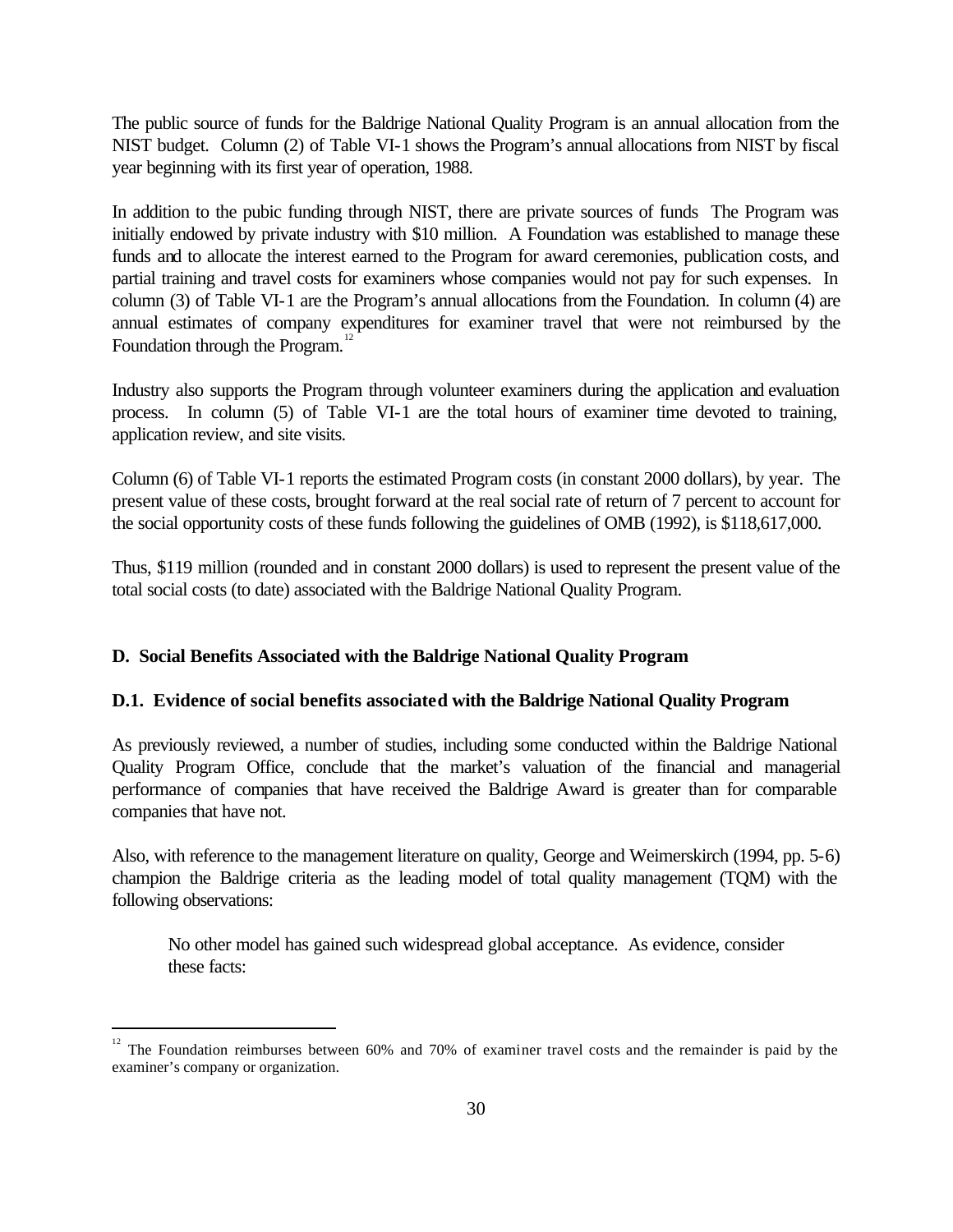- − Since the Baldrige program was introduced in 1988, the National Institute of Standards and Technology has distributed more than a million copies of the criteria. It estimates that people have made at least that many copies for their own use. [NIST now estimates that by 2001 the number of copies distributed is nearly two million, with the number of copies made being at least as many, including an indeterminate but large number of copies downloaded from the Baldrige Program's web site.]
- − More than half the states in the country now have state quality award programs based on the Baldrige criteria. [NIST now reports that by 2001 the number of states with such programs exceeds forty.]
- − Several countries including Argentina, Australia, Brazil, Canada, and India are developing or have implemented quality award programs based on the Baldrige criteria. [NIST reports that by 2001 the number of countries with such programs exceeds fifty.]
- − The criteria for the European Quality Award, first presented in 1992, are patterned after the Baldrige criteria.
- − Companies such as Honeywell, Intel, IBM, Carrier, Kodak, and AT&T have adopted the Baldrige criteria as their internal assessment tool and criteria for their corporate quality awards. Many other large companies are asking suppliers to assess their organizations by the Baldrige criteria.

From the mid-1980s to the mid-1990s, the service sector of the U.S. economy grew faster than the non-service sector by an order of magnitude (Scott, 1999). The rapidly evolving service sector is using the Baldrige Criteria to ensure comprehensive management of quality. Blodgett (1999, p. 74) observes:

Service organizations are adopting the criteria in two main ways: They are conducting self-assessments against this robust organizational management model to help identify their strengths and opportunities for improvement, and they are applying for the increasing number of Baldrige-based quality awards in place at the state and local level.

In addition to these observations about aspects of the social benefits associated with the Baldrige National Quality Program, as shown in Table VI-2 the Baldrige Criteria have been adopted by states as a foundation or benchmark for their own quality award programs, thus signifying one dimension of benefits. In fact, this evidence supports, in part, the manner in which the counterfactual evaluation method is applied herein.

#### **D.2. Estimation of social benefits associated with the Baldrige National Quality Program**

A five-step approach is used to estimate the net social benefits associated with the Baldrige National Quality Program. Each step is discussed in detail below; here is a brief overview. Benefit data were collected by survey from a sample of the U.S. organizational members of ASQ. These benefit data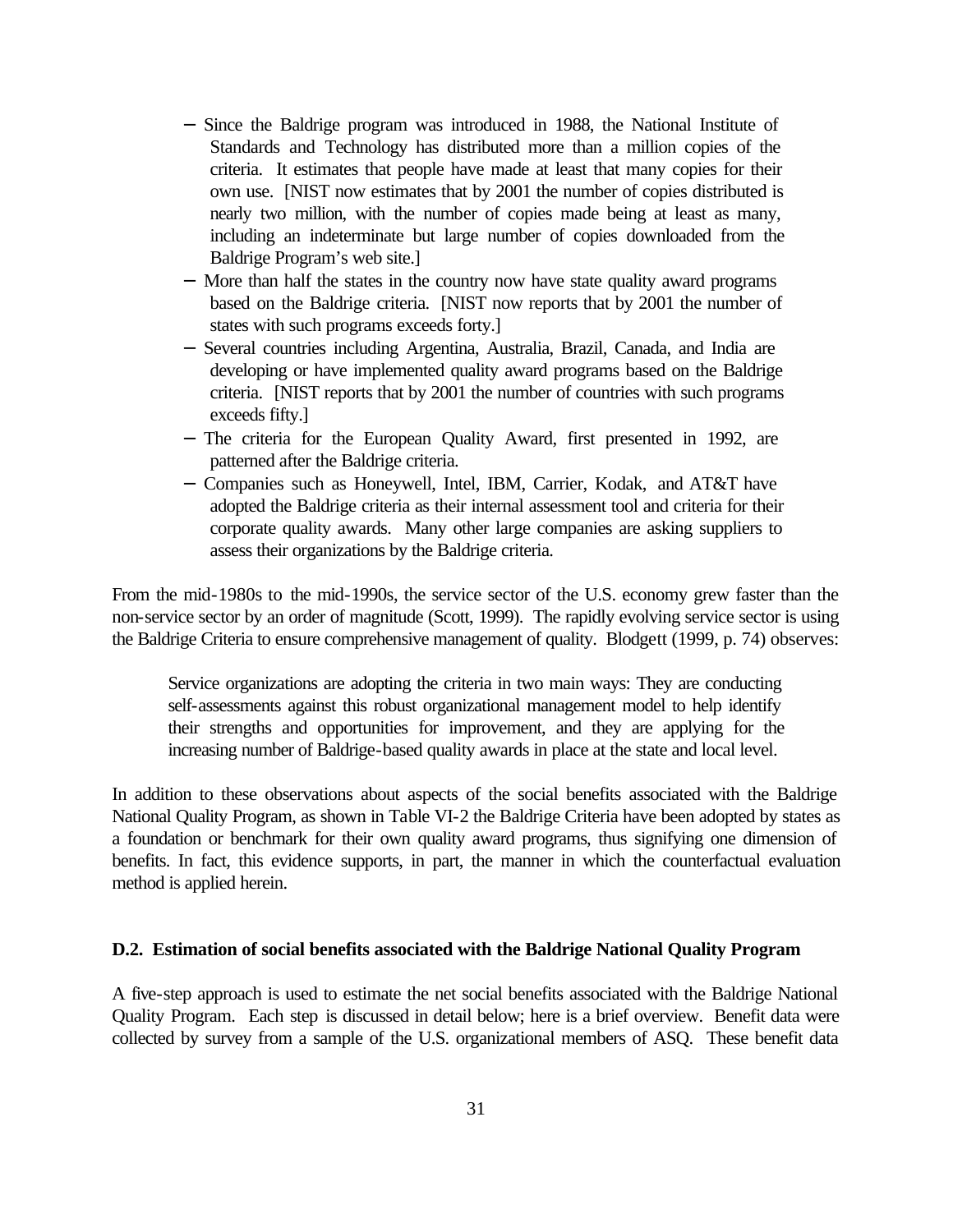were extrapolated first to the ASQ U.S. organizational membership as a whole, and then to the U.S. economy as a whole.

The present value of the conservative estimate of the net private benefits received by the ASQ members as a result of the Baldrige National Quality Program is \$2.17 billion (rounded in constant 2000 dollars).

If the entire economy benefits to the same extent as the ASQ members, the present value of the conservative estimate of the net social benefits associated with the Baldrige National Quality Program is \$24.65 billion (rounded in constant 2000 dollars).

The net private benefits to ASQ members and net social benefits were estimated as follows.

#### *Step 1: Estimating the probability of survey response from ASQ members*

Step 1 quantifies the probability that an ASQ member who received a survey would respond to the survey. As noted above, the ASQ agreed to distribute to its 875 U.S. organizational members a survey administered by the Baldrige National Program Office. Sixty-five organizations returned completed or partially completed survey instruments.<sup>13</sup>

The average probability of response is 65 returned surveys out of 875 sent surveys, or a 7.43 percent response rate. However, for the statistical analysis that follows, an estimated probability of response for each of the 875 members is needed as a control variable used in Step 2—to avoid biased estimates that might result if without the variable the error in the model for the probability of self-assessment would be correlated with the probability of response.

The probability of a member responding to the survey is estimated using an industry effects model represented as:

(1) Prob (response) =  $F(2$ -digit SIC industry variables)

 $\overline{a}$ 

where the dependent variable used to estimate equation (1) equals 1 if the member returned a completed or partially completed survey and 0 otherwise, and where the 2-digit Standard Industrial Category (SIC) industry variable categories are as described in the note to Table VI-3.<sup>14</sup> Equation (1)

<sup>13</sup> ASQ sent an electronic reminder to each survey recipient approximately three weeks after the initial mailing. No member-specific information is reported herein to ensure confidentiality.

<sup>&</sup>lt;sup>14</sup> ASQ provided the 2-digit industry for approximately 75% of its members. Public domain information was used to determine the remaining classifications, including the *Thomas Register* and other Internet search mechanisms. The simple industry effects model is significant; more elaborate models that add other available characteristics of the members have no greater explanatory power—the additional variables are not statistically significant.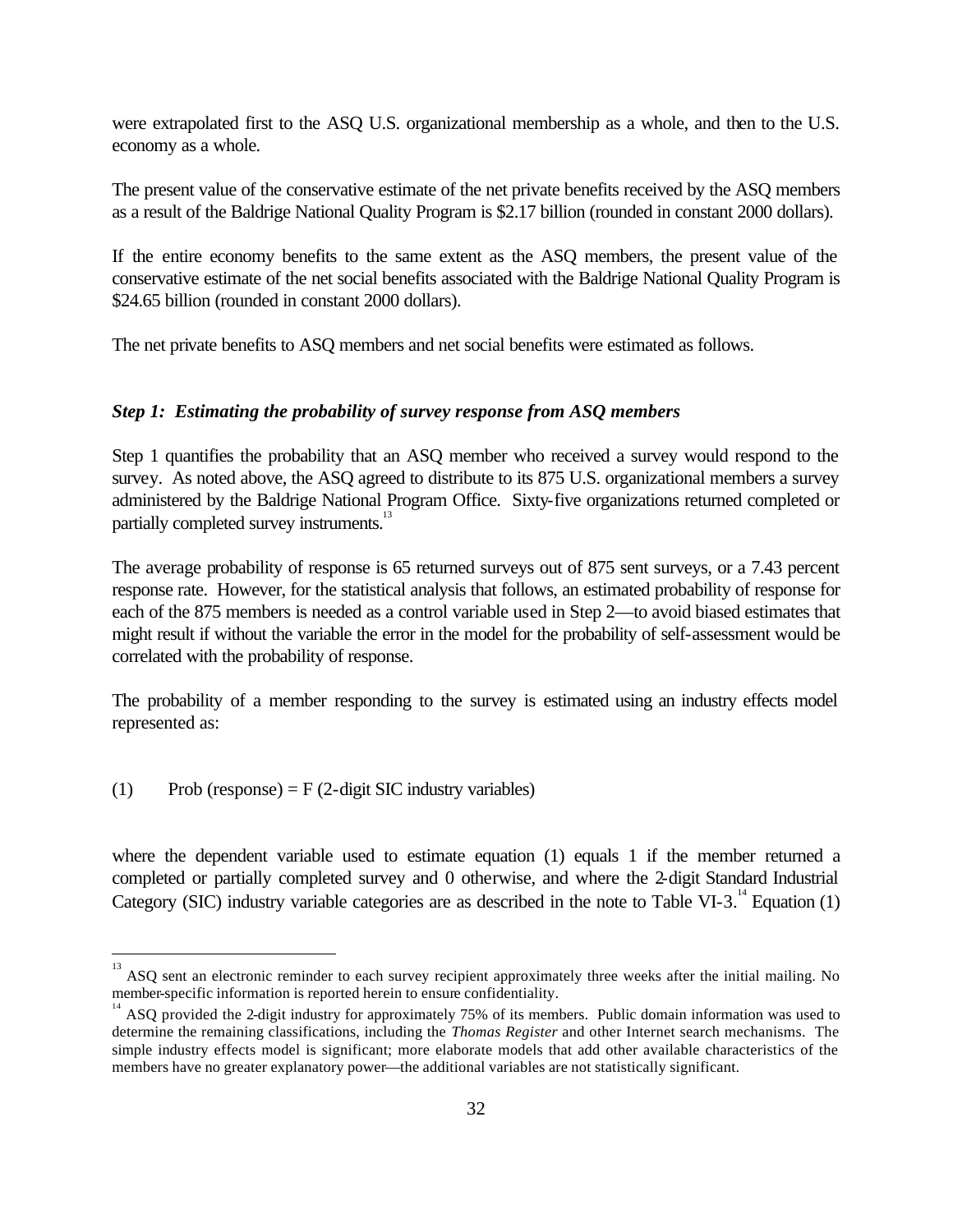posits that the probability of a member responding can be predicted based on the industry in which that member produces.

The probit results from equation (1) are in Table VI-3.

For each of the 875 surveyed members, equation (1) produces a predicted value for the probit index, z, for the probability of response.<sup>15,16</sup>

### *Step 2: Estimating the probability of self-assessment for responding members*

Step 2 quantifies the probability that an ASQ member who received a survey conducted a qualitybased self-assessment. A probability of self-assessment is needed for the estimation of net benefits because benefits are realized only when a self-assessment is performed. First, a probability of selfassessment model is estimated and second, a prediction of the probability of self-assessment for each ASQ member is calculated in Step 3 below.

The probability of a member having conducted a self-assessment in the past, given that the member returned a completed or partially-completed survey, is estimated using a model written as:

## (2) Prob (self-assessment) =  $F(2$ -digit SIC industry variables, competitiveness variables, control variables)

where the dependent variable used to estimate the model equals 1 if the member responded in the affirmative to at least one of the following survey statements, and 0 otherwise:

Has your company performed a self-assessment using the Baldrige Criteria for Performance Excellence or related criteria (and by related criteria we mean criteria informed or derived by the Baldrige Criteria)? If yes, in what year(s)?

Has your company applied for the Malcolm Baldrige National Quality Award? If yes, in what year(s)?

<sup>&</sup>lt;sup>15</sup><br>There are 16 cases that were assigned to a mis cellaneous category because either a member could not be matched uniquely to a 2-digit SIC industry or was assigned to miscellaneous manufacturing. None of those 16 members responded. Consequently, the categorical variable for the group predicted nonresponse perfectly, and the 16 observations were dropped from the sample used to estimate the model and assigned a probability of response of zero.

<sup>&</sup>lt;sup>16</sup> Based on equation (1), the hazard rate is also computed as  $h(z) = F'(z) / (1-F(z))$ , where  $F(z)$  is the probability of response given the probit index z (hence, it is the cumulative density function for the standard normal variable at the value z) and  $F(x)$  is the density of the standard normal variable at z for each observation. The hazard rate is the conditional probability of response for a small increase in z. Conditional on no response for the observation, the probability of response for a small increment in z is  $F$  $\chi$ z $)$ dz / (1-F $(z)$ ).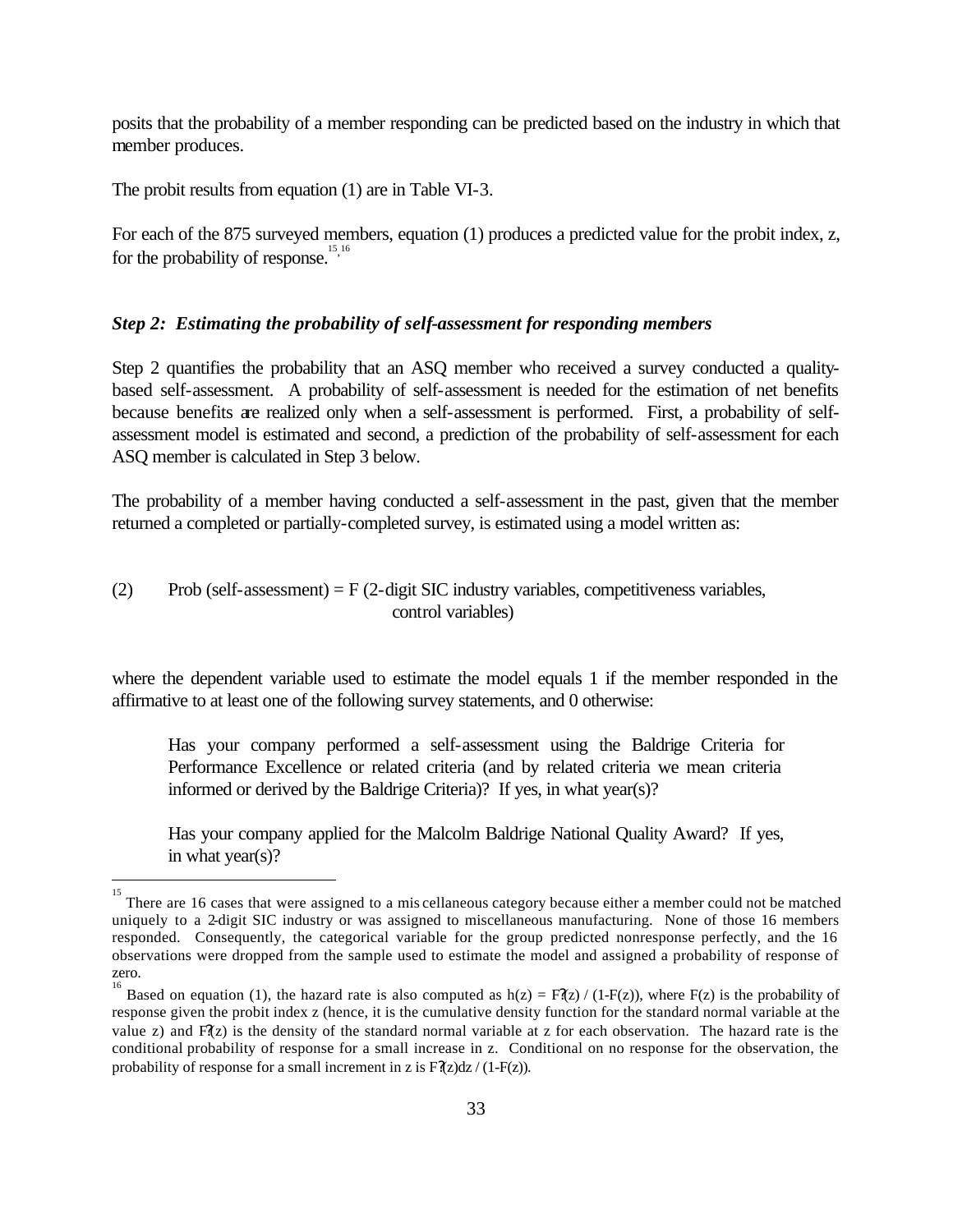Has your company applied for a state quality award? If yes, in what year(s)?

and where the competitiveness variables noted in equation (2) above are defined in terms of a member's Likert responses (7 = strongly agree to 1 = strongly disagree) with the following two survey statements:<sup>17</sup>

The possibility or threat of new competition is significant. (*comp*)

Our customers have a significant ability to bargain on the price of our primary products. (*barg*)

and where the relevant control variables (to ensure against any response bias in the estimates) are based on estimates of the probability of response (*probres*) to the survey from equation (1).

Twenty-three of 65 members had performed a self-assessment.

The probit results from equation (2) are in Table VI-4. $^{18,19}$ 

### *Step 3: Predicting the probability of self-assessment for members of ASQ*

The statistical output from this Step 3 is an estimate of the probability of conducting a self-assessment for each of the 875 members of ASQ using the results from equation (2) presented in Table VI-4. Step 3 builds on steps 1 and 2 in that the first step provided a probability of response used to estimate well (using a subset of ASQ members) the model of the probability of self-assessment in the second step. That model in turn is now used in the third step to estimate a probability of assessment for all of the ASQ members.

As noted, with reference to the estimation of equation (2), data are available for 65 members on *comp* and *barg*. The mean value of these two variables ( $n = 65$ ) is imputed to the other 810 (875 – 65) ASQ members for predicting the probability of self-assessment.

<sup>&</sup>lt;sup>17</sup> The mean value of *comp* (n=65) = 5.6. The mean value of *barg* (n=65) = 4.6. The inclusion of these competitiveness variables follows from the economic and management literatures related to quality as reviewed above. Firms facing greater competitive pressures or buyers with greater bargaining strength are expected to be more likely to invest heavily in quality management. See for example Lau (1996) who develops information about his responding firms' competitive environments, including for example, the possibility or threat of new competition.

<sup>&</sup>lt;sup>18</sup> When the hazard rate is included in equation (2) in place of the probability of response, the estimated probit model performed almost identically to the model reported in Table VI-4. Those results are available from the authors on request. Further, other available, potential explanatory variables were insignificant and did not add importantly to the model's explanatory power.

<sup>&</sup>lt;sup>19</sup> The model in equation (2) is estimated with 65 observations, however the 2-digit industry variables, *dtrcomut* and *dfire*, are dropped along with the 5 observations where they equal 1 because they predict assessment perfectly. Thus, the results in Table VI-4 are based on 60 observations.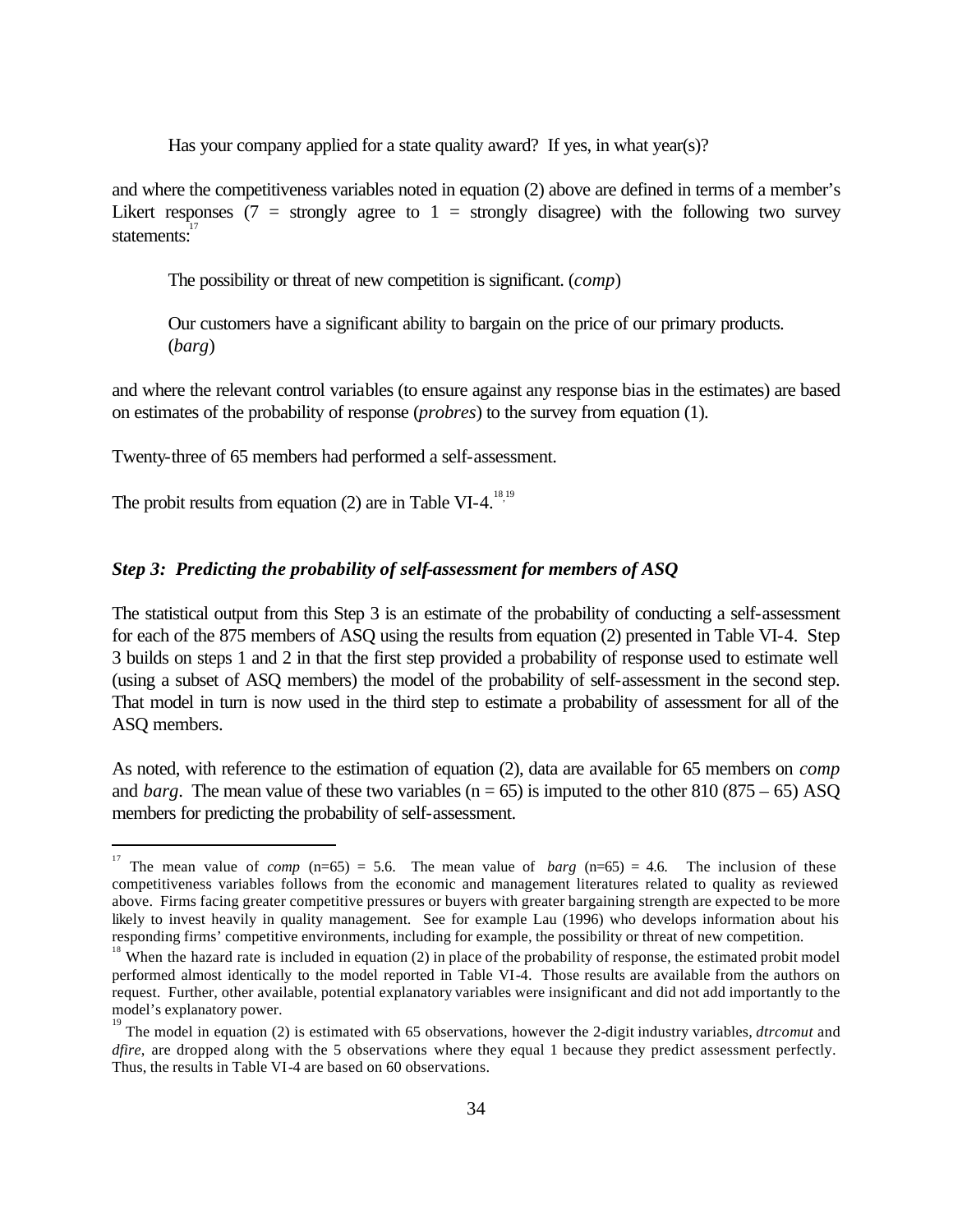With reference to equation (2), a probit index for each of the 875 members is estimated by multiplying the actual value of each independent variable for each member by the estimated probit coefficient reported in Table VI-4. $^{20}$ 

## *Step 4: Estimating the net social value of the Baldrige National Quality Program to ASQ members*

Of the 23 members of ASQ that performed a self-assessment, 14 responded to the following survey statement:

In the absence of the Malcolm Baldrige National Quality Award—and therefore without the information and assistance that it provides about performance management/quality improvement assessments and therefore with the need to incur expenditures to develop and acquire such knowledge and assistance from other sources—what expenditures (fully burdened) would your company have incurred to achieve the same level of expertise in performance management/quality improvement that you now have? \$ per year over the previous years.

As discussed above with reference to the counterfactual evaluation method, members' responses to this statement represent credible time estimates of the benefits (i.e., the costs avoided reported in constant 2000 dollars) associated with the Baldrige National Quality Program. Thus, for each of the 14 responding members, a time series of real benefits received is formulated.

Regarding costs to compare to this time series of benefits, each of the 14 members responded to the following two questions:

If your company has been an award applicant, what was the total economic cost (fully burdened) to your company to obtain, understand, collect relevant information, and comply with the Baldrige Criteria or state application requirements?  $\frac{\gamma_{\text{max}}}{\gamma_{\text{max}}}$  per year during the year(s) \_\_\_\_\_.

and,

<sup>&</sup>lt;sup>20</sup> The mean value of the probit index  $(n=810) = -0.7041409$ , corresponding to a probability of assessment = 0.2602325. In the calculations below, a lower-bound probit index is used rather than the predicted value averaged here. Note from the foregoing footnote that there are 65 ASQ members that responded to the survey. Also, there are by happenstance 65 of 875 members where *dtrcomut* and *dfire* equal 1, so there is no probit index for them from the estimation of equation (2)—recall from the preceding footnote that those two categories are perfect predictors of assessment—and hence n=810. In the calculations below, rather than imposing a probability of self-assessment of 1.0 on each of the additional 65 members in the perfect prediction categories, the average lower-bound probability of self-assessment from equation (2) is imputed to them, thus producing in these instances a more conservative estimate. The average lower-bound probability, as contrasted with the average probability, is explained below.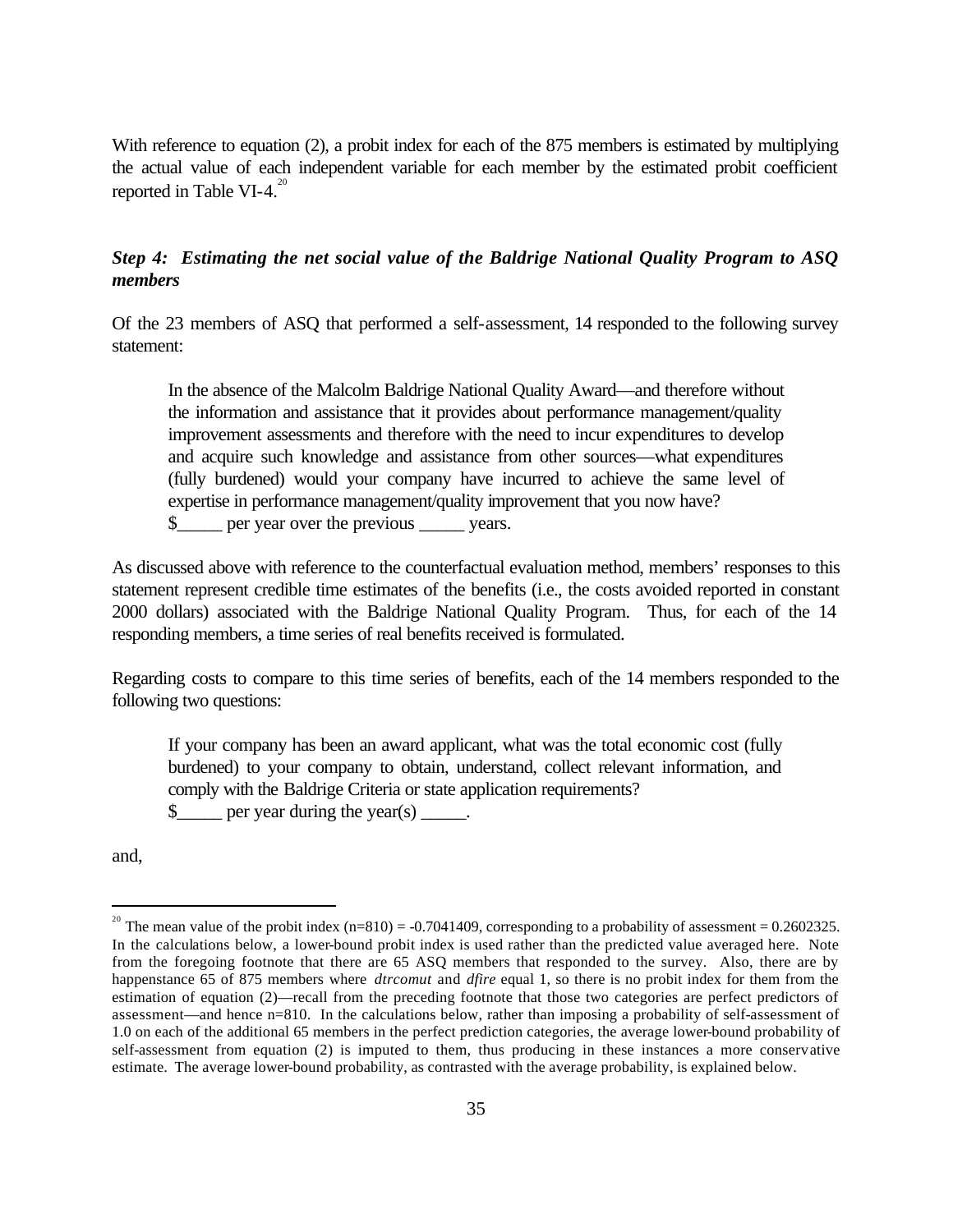If your company did not apply for the Malcolm Baldrige National Quality Award or state award, but nonetheless performed a self-assessment using the Baldrige Criteria or related criteria, what was the total economic cost (fully burdened) to your company to perform the self-assessment?

 $\frac{\gamma}{\gamma}$  per year during the year(s) \_\_\_\_\_.

Thus, for each of the 14 responding members, a time series of real (in constant 2000 dollars) costs incurred to make the Baldrige Criteria operational is also developed. $21$ 

The net present value of each member's benefits is calculated using these survey data by first calculating the present value (referenced to the earlier of the first year of benefits or the first year of costs, hereafter the base year) of each member's benefits and each member's costs. The discount rate for this calculation is  $r = (k-.03)/(1+.03)$ , where k is each member's reported hurdle rate and where the prevailing annual rate of price inflation over the reported time intervals is estimated at 3 percent.<sup>22</sup> Thus, net present value is the difference between the present value of benefits less the present value of costs, both referenced to the base year. Each member's net present value of benefits is then re-referenced to 2000 using a 7 percent growth rate to account for the social opportunity costs of these moneys (OMB 1992).

The following model is estimated using the 14 calculated net present values.<sup>23</sup>

(3) NPV<sub>2000</sub> = F (2-digit industry variables, size variables)

where member size was provided by ASQ for 874 of the 875 members. The least-squares results from equation (3) are in Table VI-5. $^{24}$ 

The estimated coefficients in equation (3) are used to forecast the net present value of benefits for each of the 874 members of ASQ for which member size was available.

must anticipate if it is to consider new investment worthwhile)? \_\_\_\_\_ percent.

 $^{21}$  Such costs are often referred to as pull costs. See Link and Scott (1998).

 $22$  Regarding the hurdle rate, each member was asked to respond to the following statement: What is your company's hurdle rate for investments (the minimum rate of return that your company

The real rate of return will be  $r = (k-a)/(1+a)$  where a is the anticipated rate of inflation. If one invests X and receives Y, the nominal return for the period is k such that  $X(1+k)=Y$  and  $k=(Y-X)/X$ . Given an anticipated rate of inflation a, the real rate of return r is such that  $X(1+a)(1+r)=Y$  since that yields the rate of return r in constant dollars:  $X(1+r)=Y/(1+a)$ . Since  $X(1+a+r+ra)=X(1+k)$ , then  $k=(a+r+ra)$  and  $r=(k-a)/(1+a)$ . The mean value of  $k = 0.1821$ .

<sup>&</sup>lt;sup>23</sup> The mean value of NPV<sub>2000</sub> (n=14) = \$17.7 million.

Other available, potential explanatory variables, including various hazard rates or associated probabilities and other sector effects, were insignificant and did not add importantly to the explanatory power of the model.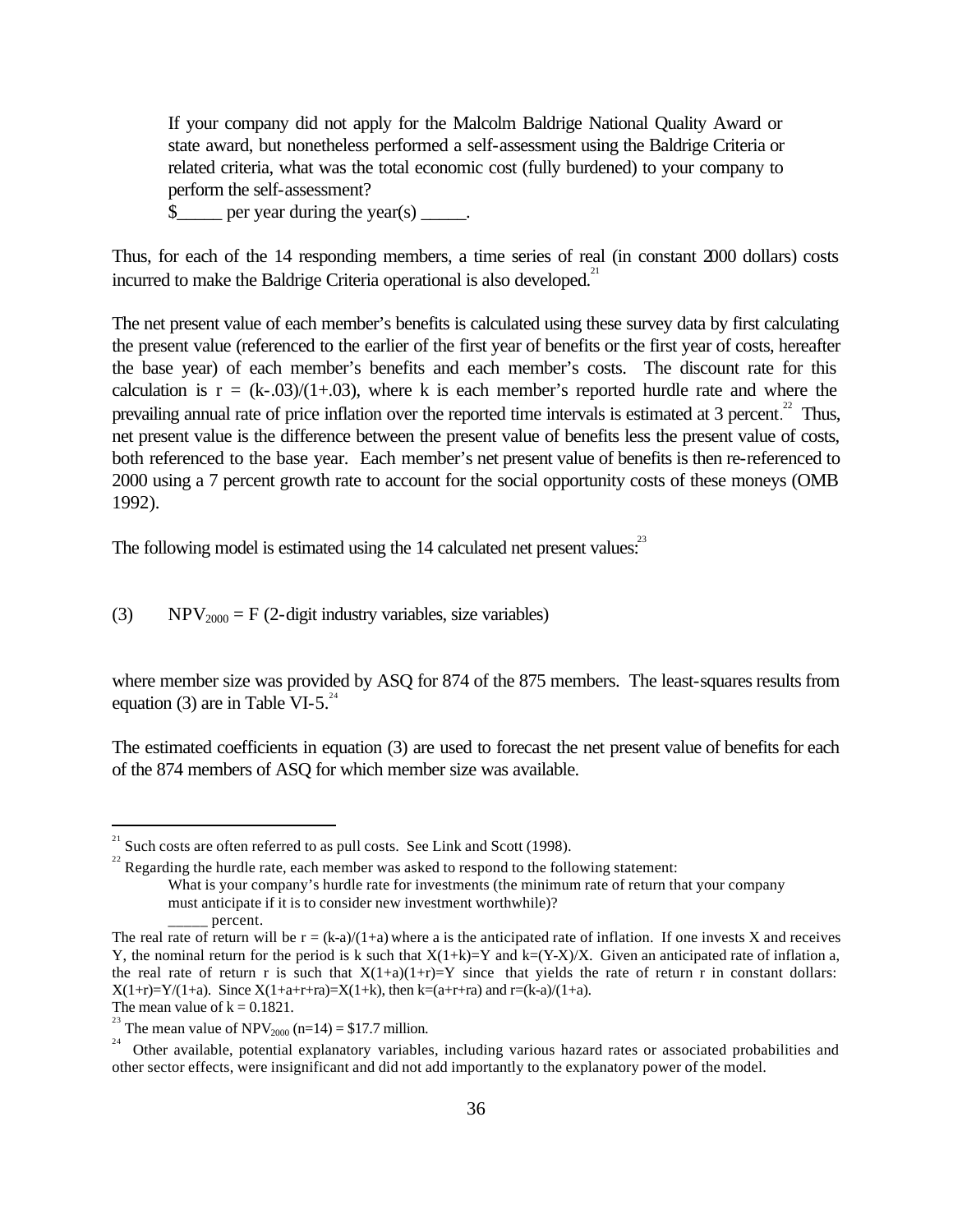The predicted values from equation (2) are point estimates for the probability of each member of ASQ conducting a self-assessment. The predicted values from equation (3) are point estimates of the net present value of benefits associated with the Baldrige Program conditional on a member conducting a self-assessment. The product of these two estimates gives a point estimate of the expected net present value from the Baldrige Program for a member of ASQ. By using the standard errors of the predictions from equations (2) and (3), there will be explicit recognition of the uncertainty in the estimates from the relatively small sample of members that provided the detailed information about their net benefits from the Program.

Thus, in an effort to present conservative estimates of the net present value of benefits associated with the Baldrige Program to members of ASQ, the following adjustments are made.

First, regarding the predicted values of the probability of a self-assessment from equation (2), a 0.4142 confidence interval is calculated for each member of ASQ, and the lower-bound on that interval is used as the relevant predicted value of the probability of self-assessment for that member. The lower-bound on a 0.4142 confidence interval implies that there is a 0.7071 probability that the true value of the probability of self-assessment is greater than the value being used.<sup>25</sup>

Second, regarding the predicted value, conditional on self-assessment, of the net present value of benefits associated with the Baldrige Program from equation (3), a 0.4142 confidence interval is calculated for each ASQ member using the standard errors for the linear combination of the estimated coefficients and for the error in the equation. The lower-bound on that interval is then used as the conservative net present value conditional on self-assessment by the member.

The product of the lower-bound of the probability of self-assessment from equation (2) and the lowerbound of the net present value of benefits from equation (3) yields for each member an estimate of net present value of benefits. That estimate may be lower or higher than the true value of the net present value of benefits. The true value has greater than a 50 percent probability  $(0.7071 \times 0.7071 = 0.50)$  of being larger than the value being used as the estimate, because the probability that *both* estimates multiplied are exceeded by their true values is 0.50. Of course, in some cases where the true value of one but not the other of the two estimates being multiplied falls short of the lower bound, the true value of net present value benefits may still exceed the estimate used. Hence, the true value has more than a 50 percent probability of being greater than the one used.

The sum of the lower-bound derived value of net benefits for ASQ members is \$2.17 billion.<sup>26</sup>

Thus, if it is assumed that there is no value associated with the Baldrige National Quality Program other than that received by the ASQ members, the conservative present value for net private benefits is \$2.17

<sup>25</sup> Each tail in a 0.4142 confidence interval contains 0.2929 of the distribution, so there is 0.7071 probability (0.4142+0.2929) that the true value is greater than the value being used.

The mean value of the conservative estimate of value  $(n=874) = $2,478,039$ .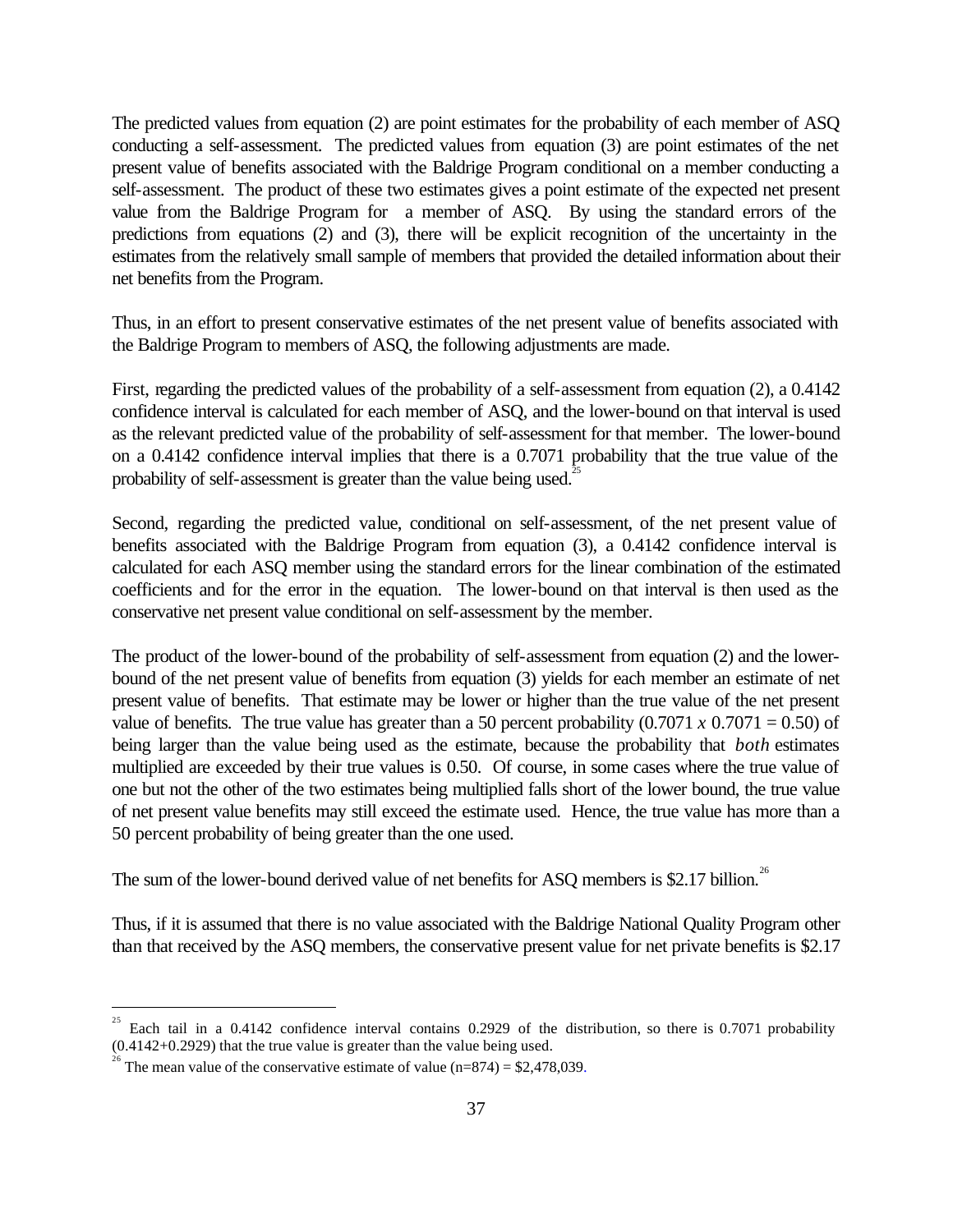billion. When compared to the present value of the total social cost associated with the Program of \$119 million, the ratio of ASQ benefits to social costs is 18.2-to-1.

#### *Step 5: Estimating the aggregate net social value of the Baldrige National Quality Program*

If the entire economy benefits from the Baldrige National Quality Program to the same extent as the ASQ members, then total social benefits can be forecast using the following formula:

(4) Economy Value = (value for ASQ) / (proportion taken by the ASQ members in the 50 represented industrial sectors)

where the latter value is calculated to be  $0.0880285$ .<sup>27</sup>

Thus, under this assumption, the conservative present value of social benefits is \$24.65 billion.<sup>28</sup> When compared to the present value of the total social cost associated with the Program of \$119 million, the ratio of ASQ benefits to social costs is  $207$ -to-1.<sup>29</sup>

## **E. Ratio of Net Social Benefits to Social Costs Associated with the Baldrige National Quality Program**

As derived in the previous section, the conservative estimate of the net private benefit to ASQ members as a result of the Baldrige National Quality Program is \$2.17 billion (rounded in constant 2000 dollars). And, the conservative estimate of the present value of aggregate economy-wide net social benefits associated with the Program through 2000 is \$24.65 billion (again, rounded in constant 2000 dollars). As also explained above, the present value of the social cost to operate the Program through 2000 is \$119 million (rounded in constant 2000 dollars). From an evaluation perspective, these values yield benefit-to-cost ratios between 18.2-to-1 and 207-to-1.

<sup>27</sup> The size data for industrial sectors were assembled using information in U.S. Census (1997) and Council of Economic Advisers (2001). Size data for 1997 were inflated using the chain type price index for gross domestic product from Table B-7, "Chain type price indexes for gross domestic product, 1959-2000" Council of Economic Advisers, (2001, p. 284) to be comparable with the ASQ 1999 sales data. When 1997 sector size data were unavailable, 1992 data were used and then inflated to 1999.

<sup>&</sup>lt;sup>28</sup> \$2.17 billion / 0.088025 = \$24.65 billion.

<sup>29</sup> All but a few ASQ members could be separated into the manufacturing sector and the service sector. Recalculating, using only these two broad industrial categories and omitting industrial categories where there are very few members (SIC < 20 sectors with only 8 ASQ members) yields a conservative estimate of the aggregate manufacturing sector's net benefits of \$7.6 billion and a conservative estimate of the aggregate service sector's net benefits of \$13.0 billion. Thus, when the sum of these estimates is compared to total social costs of \$119 million the resulting benefit to cost ratio is 173-to-1.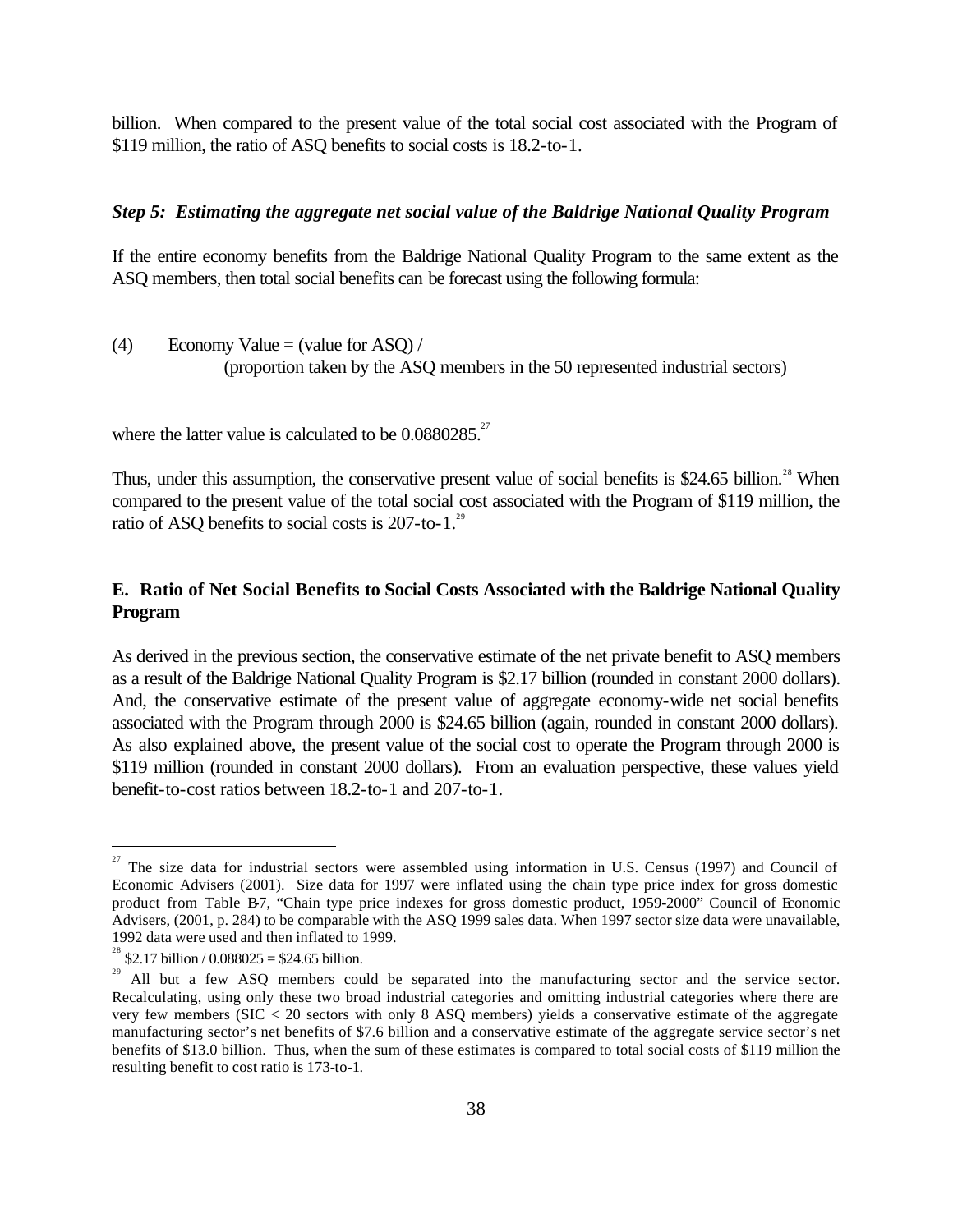## **Table VI-1 Baldrige National Quality Program Operating Costs**

| (1)<br><b>Fiscal</b><br>Year | (2)<br><b>NIST</b><br><b>Allocations</b> (\$) | (3)<br><b>Foundation</b><br><b>Allocations</b> (\$) | (4)<br><b>Company Reimbursed</b><br><b>Examiner Expenses (\$)</b> | (5)<br><b>Examiner Time</b><br>(hours) | (6)<br><b>Total Operating</b><br><b>Costs (constant)</b><br>2000 dollars) |
|------------------------------|-----------------------------------------------|-----------------------------------------------------|-------------------------------------------------------------------|----------------------------------------|---------------------------------------------------------------------------|
| 1988                         | \$<br>200,000                                 | \$<br>600,000                                       | \$190,000                                                         | 37,995                                 | \$3,689,349                                                               |
| 1989                         | 408,000                                       | 600,000                                             | 190,000                                                           | 37,995                                 | 3,910,205                                                                 |
| 1990                         | 488,000                                       | 600,000                                             | 190,000                                                           | 37,995                                 | 3,951,030                                                                 |
| 1991                         | 1,018,000                                     | 600,000                                             | 190,000                                                           | 46,510                                 | 5,059,093                                                                 |
| 1992                         | 1,482,000                                     | 600,000                                             | 190,000                                                           | 49,763                                 | 5,750,259                                                                 |
| 1993                         | 1,525,000                                     | 600,000                                             | 190,000                                                           | 46,223                                 | 5,516,050                                                                 |
| 1994                         | 2,860,000                                     | 728,973                                             | 190,453                                                           | 45,944                                 | 7,072,918                                                                 |
| 1995                         | 3,611,000                                     | 694,669                                             | 188,137                                                           | 51,259                                 | 8,092,820                                                                 |
| 1996                         | 2,865,000                                     | 652,017                                             | 160,230                                                           | 44,143                                 | 6,683,663                                                                 |
| 1997                         | 3,174,000                                     | 778,600                                             | 171,803                                                           | 44,090                                 | 7,073,404                                                                 |
| 1998                         | 3,010,000                                     | 808,713                                             | 157,879                                                           | 43,662                                 | 6,840,293                                                                 |
| 1999                         | 3,877,000                                     | 1,159,337                                           | 186,052                                                           | 51,735                                 | 8,553,566                                                                 |
| 2000                         | 5,334,000                                     | 1,187,543                                           | 160,363                                                           | 51,349                                 | 9,891,218                                                                 |

**Notes:**

Column (2): NIST allocation data were provided by the Award office. For inclusion in column (6) these data were inflated to constant 2000 dollars using the chain type price index for gross domestic product from Table B-7, "Chain type price indexes for gross domestic product, 1959-2000" Council of Economic Advisers (2001, p. 284). Regarding the increased budget for 2000, recall that the number of applicants to the Baldrige Program increased in 1999 and 2000 because the Award's scope was broadened to include awards for educational organizations and health care providers.

Column (3): Foundation allocation data were provided by the Award office for 1994-2000. The upper bound on pre-1994 data was estimated (*italics*), with advice from the Award office. For inclusion in column (6) these data were inflated to constant 2000 dollars using the chain-type price index for GDP in Council of Economic Advisers (2001, p. 284).

Column (4): Foundation reimbursements of 70% were paid in 1999 and 2000 for examiners in the education and health care areas; all other examiners were reimbursed at 60% of their expenses. From these data, provided by the Award office, company reimbursed expenses were calculated for 1994-2000. The upper bound on pre-1994 company costs was estimated (*italics*), with advice from the Award office. For inclusion in column (6) these data were inflated to constant 2000 dollars using the chain-type price index for GDP in Council of Economic Advisers (2001).

Column (5): Examiner time was provided by the Award office. The upper bound on pre-1990 examiner time was estimated (*italics*), with advice from the Award office. Based on the management background of the numerous examiners involved in the program, the Award office estimates that the current fully-burdened value of a year of examiner time is \$125,000 (in constant 2000 dollars based on 2000 hours per year). The estimated value of examiner time is included in column (6) without additional adjustment.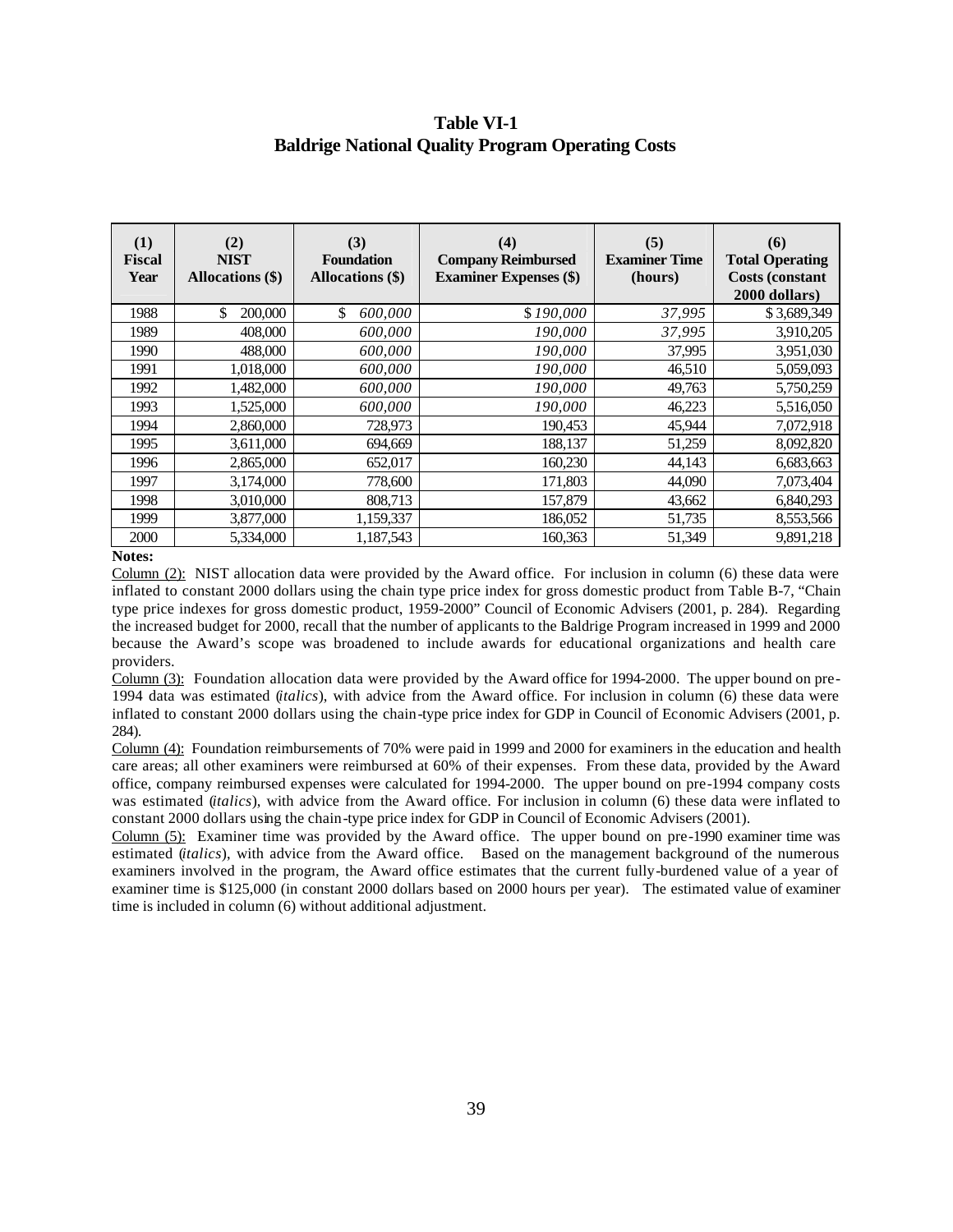## **Table VI-2 Application of Baldrige Criteria to State and Local Quality Award Programs**

| Year | <b>Number of States with Award Programs Tied to</b><br><b>Baldrige Criteria</b> | <b>Number of Service and Manufacturing</b><br><b>Organizations that Applied for State and Local</b><br><b>Quality Awards</b> |
|------|---------------------------------------------------------------------------------|------------------------------------------------------------------------------------------------------------------------------|
| 1991 |                                                                                 | 111                                                                                                                          |
| 1992 | 12                                                                              | 144                                                                                                                          |
| 1993 | 19                                                                              | 357                                                                                                                          |
| 1994 | 29                                                                              | 428                                                                                                                          |
| 1995 | 37                                                                              | 574                                                                                                                          |
| 1996 | 42                                                                              | 804                                                                                                                          |
| 1997 | 43                                                                              | 974                                                                                                                          |
| 1998 | 44                                                                              | 830                                                                                                                          |

**Source:** Blodgett (1999), NIST (1998).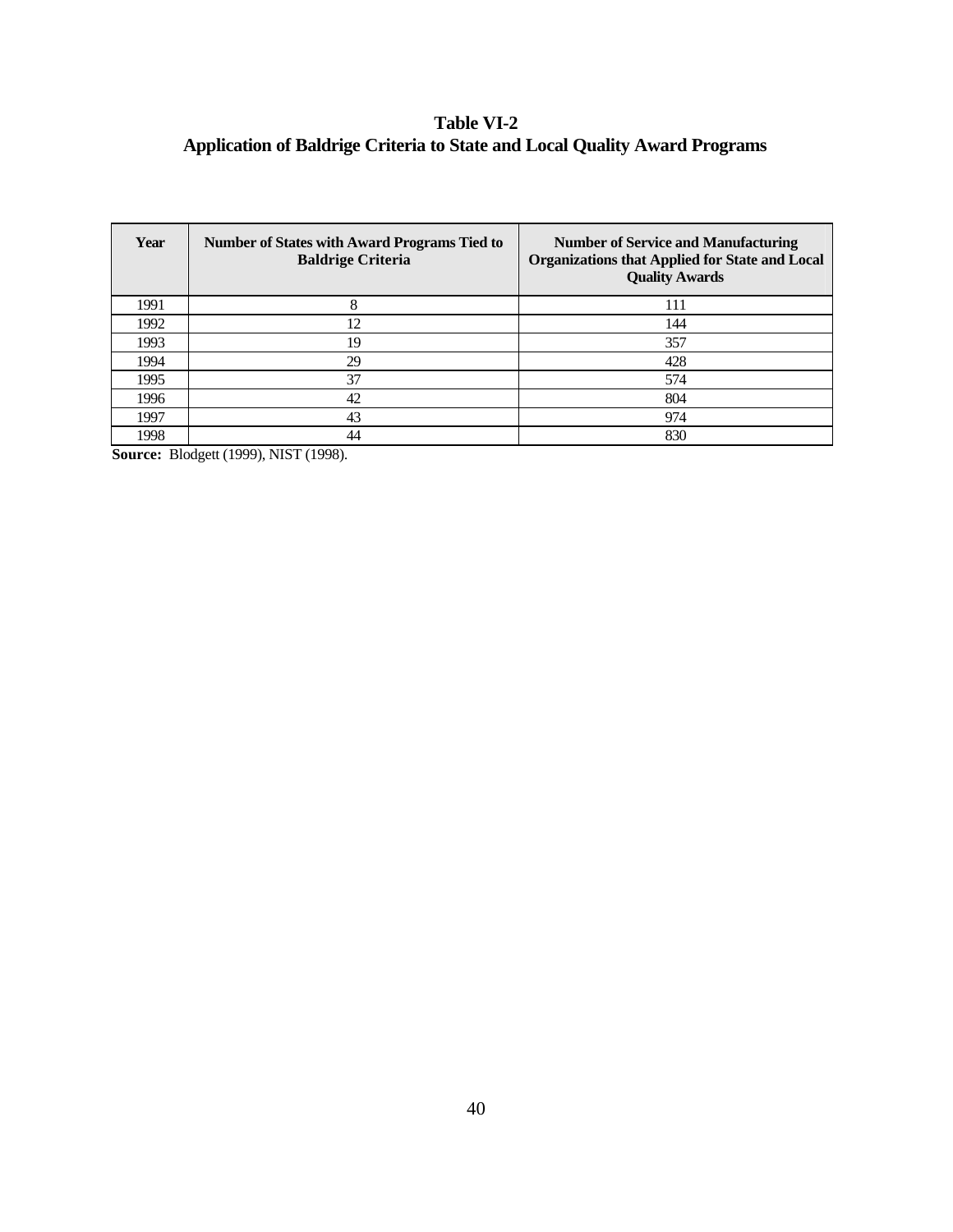## **Table VI-3 Probit Results for Probability of Response to the Survey (n=859) (asymptotic t-statistics in parentheses)**

| <b>Variable</b>  | <b>Estimated Coefficient</b> |
|------------------|------------------------------|
| dnonmin          | 0.743                        |
|                  | (1.46)                       |
| dchempet         | $-0.008$                     |
|                  | $(-0.03)$                    |
| dmcneqin         | $-0.076$                     |
|                  | $(-0.37)$                    |
| dtrcomut         | 0.020                        |
|                  | (0.06)                       |
| dwholret         | 0.035                        |
|                  | (0.11)                       |
| dfire            | $-0.047$                     |
|                  | $(-0.12)$                    |
| dserv            | $-0.586**$                   |
|                  | $(-2.02)$                    |
| dbusser          | 0.350                        |
|                  | (1.49)                       |
| dhealth          | $0.795**$                    |
|                  | (2.07)                       |
| $d$ puba $dm$    | $-0.215$                     |
|                  | $(-0.75)$                    |
| intercept        | $-1.418*$                    |
|                  | $(-8.73)$                    |
| Log likelihood   | $-220.297$                   |
| Psuedo $R^2$     | 0.043                        |
| Chi-squared (10) | 19.94**                      |

**Notes:**

\*\*\*significant at 0.10 level \*\*significant at 0.05 level \*significant at 0.01 level

The 16 observations in the miscellaneous category (members who could not be assigned to a 2-digit SIC industry or who were assigned to miscellaneous manufacturing) were dropped because the miscellaneous category predicted non-response perfectly.

*dnonmin* =1 for the agriculture, forestry, fisheries, minerals, and construction industries, and 0 otherwise; includes  $SICs < 20$ .

*dchempet* = 1 for chemicals, petroleum, and rubber, and miscellaneous plastics, and 0 otherwise; includes SICs 28, 29, and 30.

*dmcneqin* =1 for machinery and equipment, both non-electric and electric and electronic, and instruments, and 0 otherwise; includes SICs 35, 36, 37, and 38.

*dmats* = 1 for the remaining manufacturing SICs, and 0 otherwise; includes SICs 20 through 27 and SICs 31 through 34; observations with *dmats* = 1 are in the intercept.

*dtrcomut* = 1 for transportation, communications, and utilities, and 0 otherwise; includes all 2-digit SICs greater than 39 and less than 50.

*dwholret* = 1 for wholesaling and retailing, and 0 otherwise; includes all 2-digit SICs greater than 49 and less than 60.

*dfire* =1 for finance, insurance, and real estate, and 0 otherwise; includes all 2-digit SICs greater than 59 and less than 70.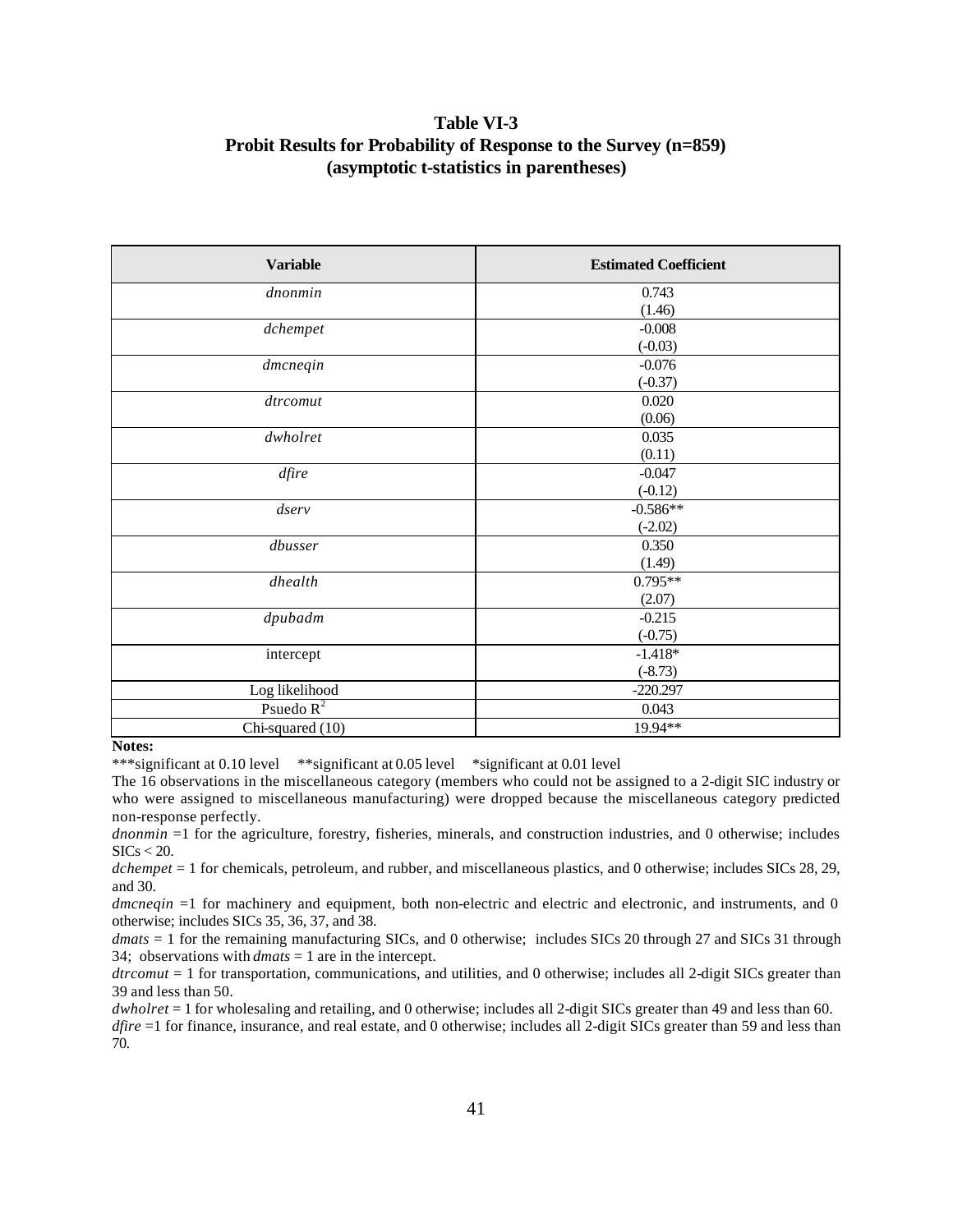*dserv* = 1 for other services other than business services and health services, and 0 otherwise; includes all 2-digit SICs greater than 69 and less than 90 except for SIC 73 and SIC 80.

*dbusser* = 1 for business services, and 0 otherwise; includes SIC 73.

*dhealth* = 1 for health services, and 0 otherwise; includes SIC 80.

*dpubadm* = 1 for public administration, and 0 otherwise; includes 2-digit SICs greater than 89 and less than 100.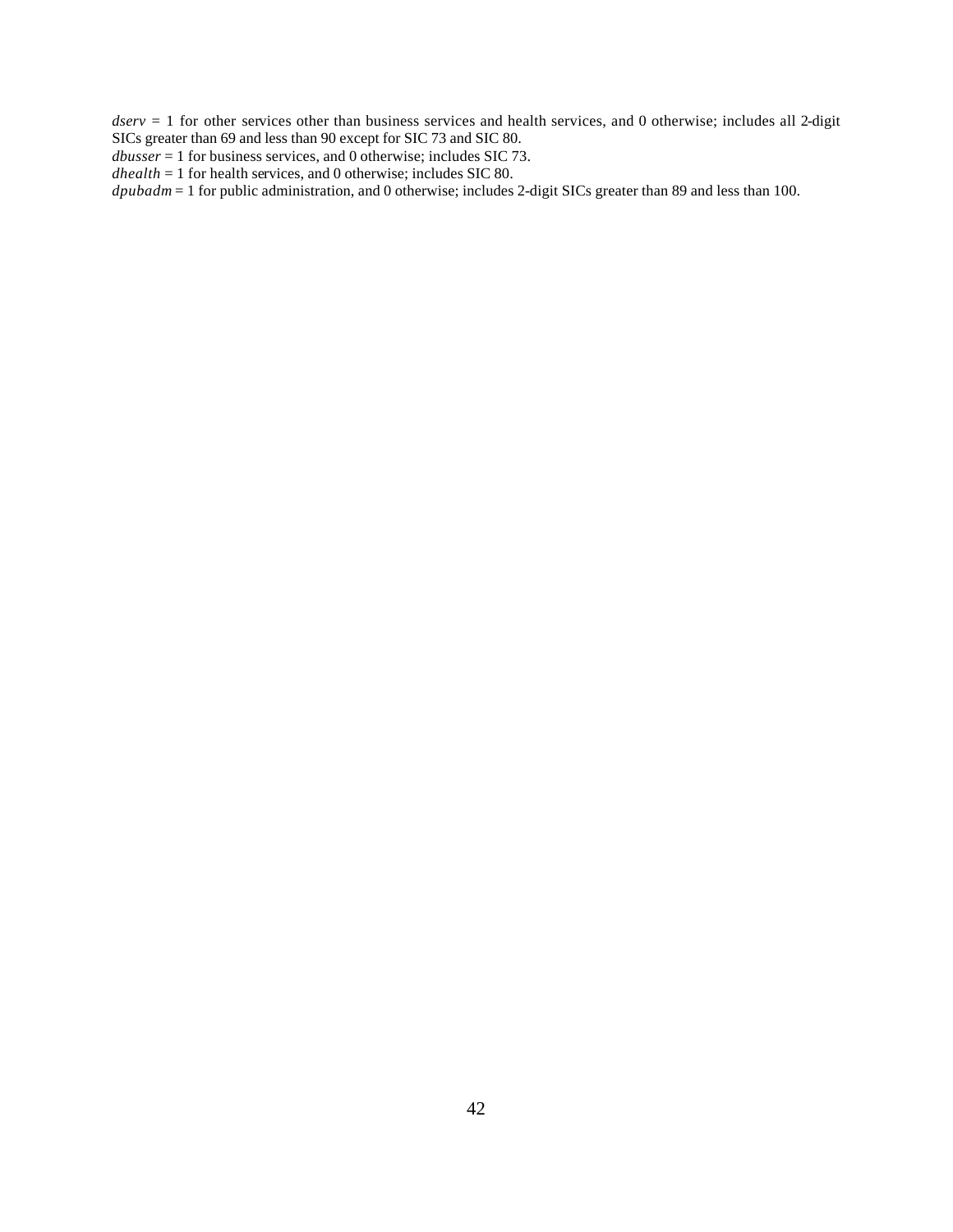## **Table VI-4 Probit Results for Probability of Self-Assessment (n=60) (asymptotic t-statistics in parentheses)**

| <b>Variable</b> | <b>Estimated Coefficient</b> |
|-----------------|------------------------------|
| dwholret        | 0.899                        |
|                 | (1.33)                       |
| dpubadm         | 1.932*                       |
|                 | (2.46)                       |
| comp            | $-0.189$                     |
|                 | $(-1.36)$                    |
| barg            | $0.234***$                   |
|                 | (1.80)                       |
| probres         | 4.248                        |
|                 | (1.25)                       |
| intercept       | $-1.276$                     |
|                 | $(-1.40)$                    |
| Log likelihood  | $-32.096$                    |
| Psuedo $R^2$    | 0.124                        |
| Chi-squared (5) | $9.11***$                    |

#### **Notes:**

\*\*\*significant at 0.10 level \*\*significant at 0.05 level \*significant at 0.01 level

There are 65 observations available to estimate the model in equation (2); however, the 2-digit industry variables, *dtrcomut* and *dfire*, are dropped along with the 5 observations where they equal 1 because they predict assessment perfectly. Thus, the results above are based on 60 observations.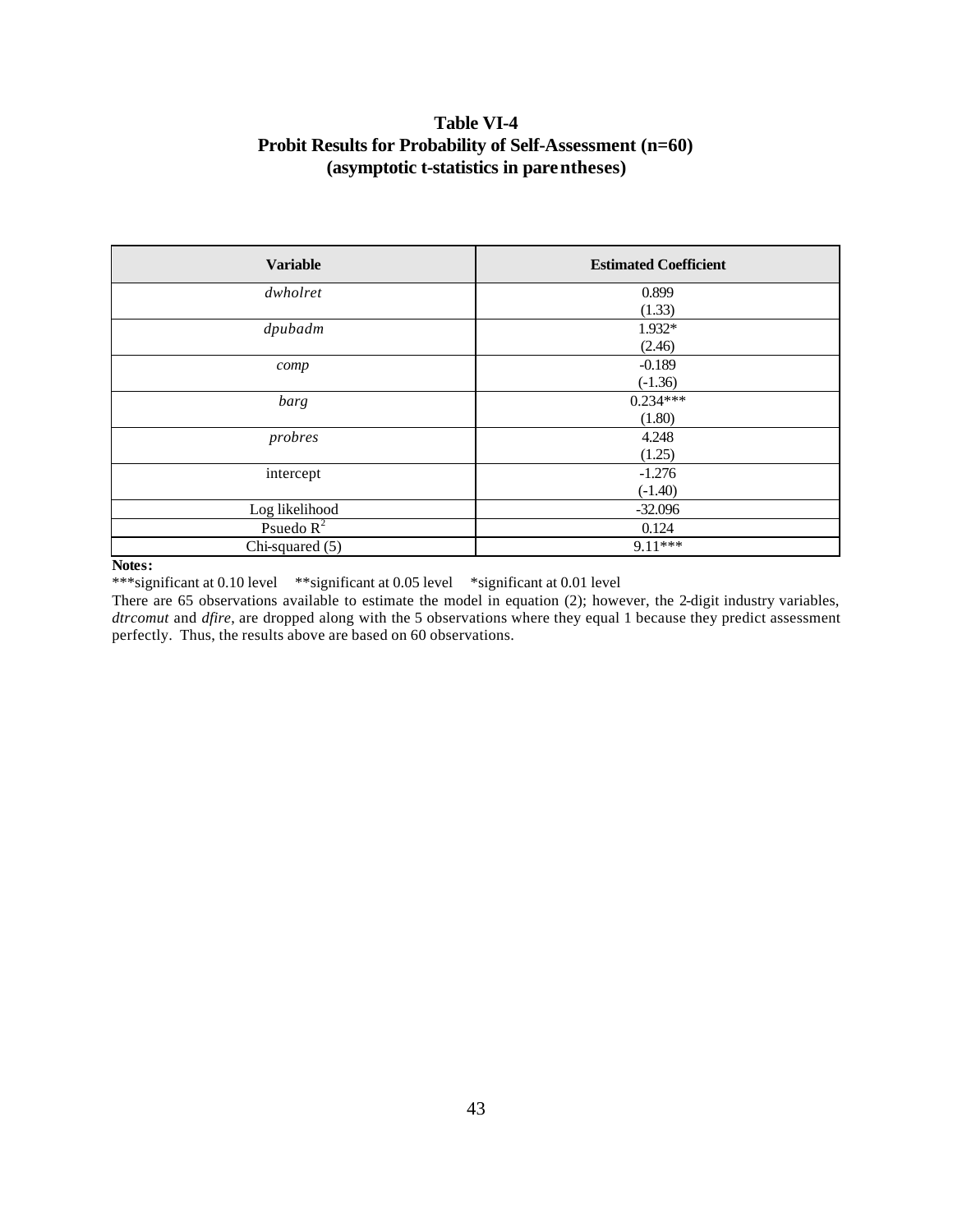## **Table VI-5 Least-Squares Results for Net Present Value of Benefits (n=14) (t-statistics in parentheses)**

| <b>Variable</b>   | <b>Estimated Coefficient</b> |
|-------------------|------------------------------|
| size              | $-83844.49**$                |
|                   | $(-2.48)$                    |
| size <sup>2</sup> | 13.33**                      |
|                   | (2.27)                       |
| dtrcomut          | $4.90e+07***$                |
|                   | (2.10)                       |
| intercept         | $9.45e+07**$                 |
|                   | (2.71)                       |
| $F_{(3,10)}$      | $3.51***$                    |
| $R^2$             | 0.513                        |

**Notes:**

\*\*\*significant at 0.10 level \*\*significant at 0.05 level \*significant at 0.01 level

The explanatory member-size variable is measured in millions of dollars, while the dependent variable for value is measured in dollars.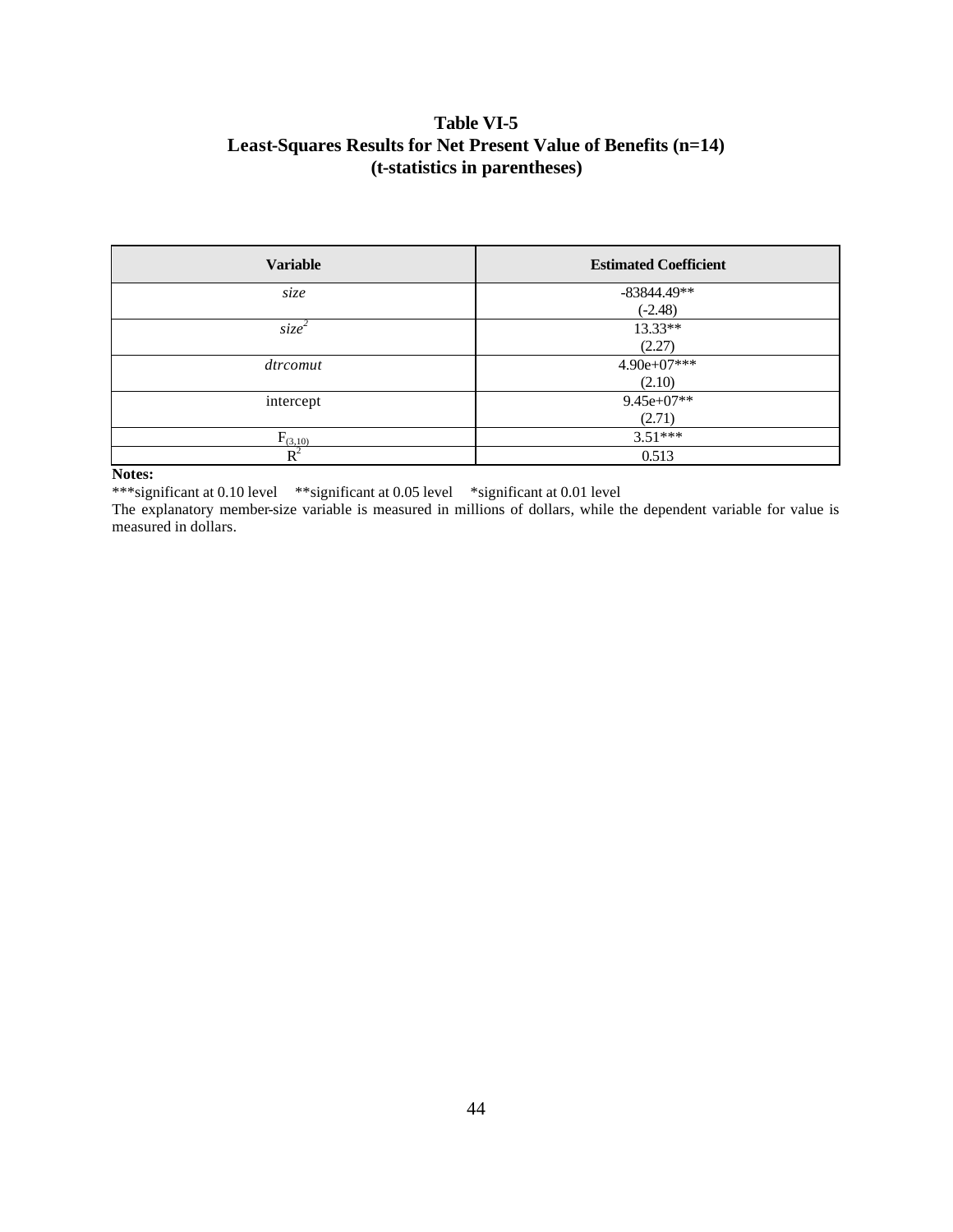## **VII**

## **Summary**

This report summarizes the findings from an economic evaluation of Baldrige National Quality Program. Specifically, the net private benefits associated with the Baldrige National Quality Program to the economy as a whole are conservatively estimated to be \$24.65 billion. When compared to the social costs associated with the Program of \$119 million, it is clear that, from an evaluation perspective, the Baldrige National Quality Program is socially beneficial as summarized by a benefit-to-cost ratio of 207-to-1.

Regarding the generalization from the ASQ membership to the entire economy, thus producing a social benefit-to-cost ratio of 207-to-1, only 11 of the 875 ASQ members have received to date the Malcolm Baldrige National Quality Award.<sup>30</sup> Clearly, based on the requests for Baldrige application materials and criteria and the many winners from outside the ASQ, many companies outside of the ASQ are using and benefiting—conceivably even more than ASQ members—from the Baldrige Criteria. Thus, generalizing about the net social benefits of the Program from ASQ members to the economy as a whole may underestimate the true social benefits associated with the Program. In that case, the social benefit-to-cost ratio of 207-to-1 understates, even beyond the conservative estimation procedure used in this study, the true benefits of the Program.

<sup>30</sup> One of the 11 Baldrige Award winners was among the 14 providing the detailed data about the net present value of benefits that was used to estimate the model reported in Table VI-5. Accounting for the presence of the Award winner in that sample does not affect the estimates obtained with the model. The model reported in Table VI-5 was reestimated with the addition of a qualitative variable equal to 1 for the observation of the Award winner and zero otherwise. The estimates of the parameters of the model and their significance were virtually unchanged (the estimated parameters and their t-statistics were essentially the same), and the coefficient on the qualitative variable indicating the Award winner was not significantly different from zero. The t-statistic for the coefficient was just 0.13 (the probability of a greater absolute value for the statistic given the null hypothesis is 0.896); the  $R^2$  increased from the 0.513 reported for the model shown in Table VI-5 to just 0.514.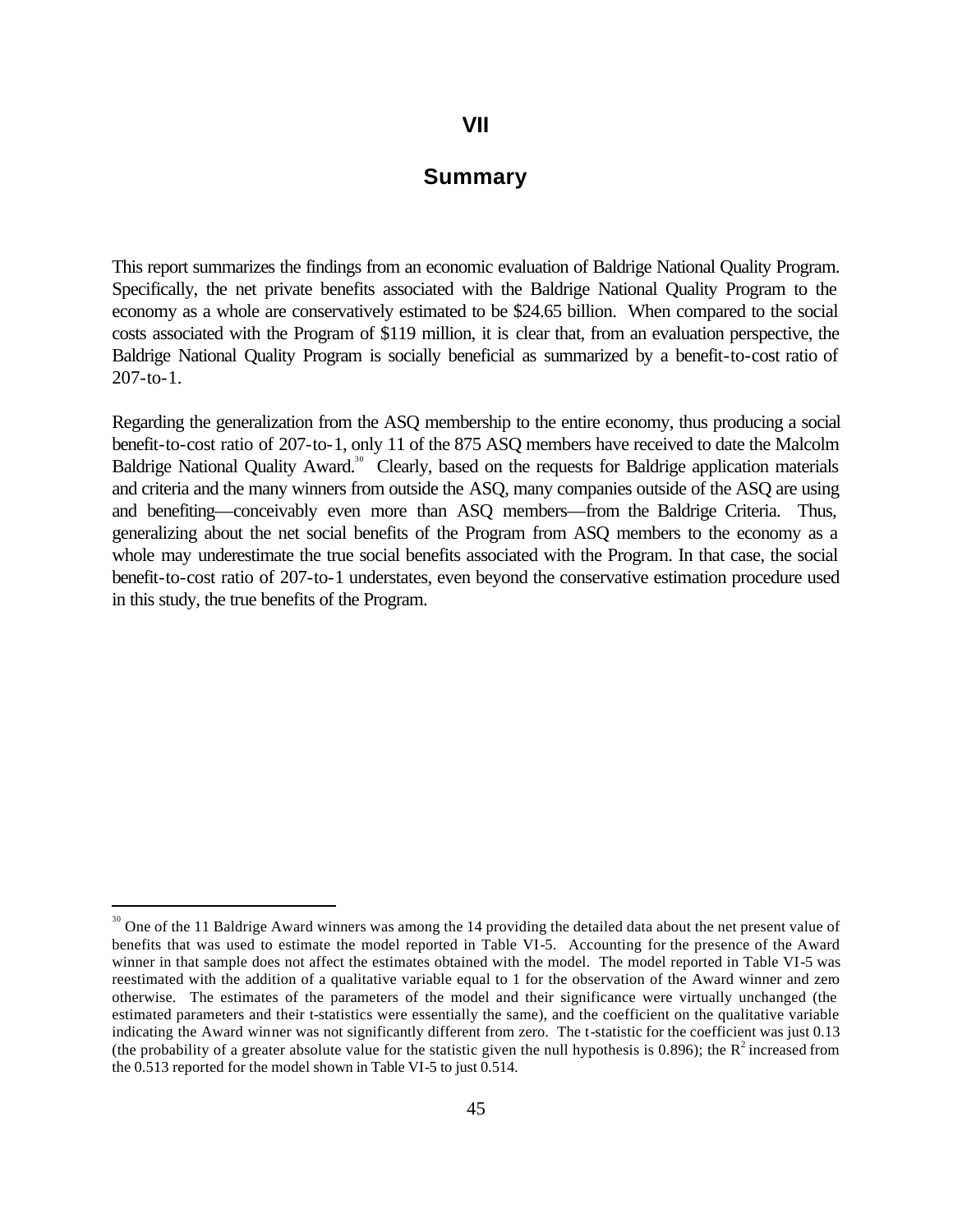## **References**

- Aghion, Philippe, and Howitt, Peter, "A Model of Growth Through Creative Destruction," *Econometrica*, vol. 60 (1992), pp. 323-351.
- Ahire, Sanjay L., Golhar, Damodar Y., and Waller, Matthew A., "Development and Validation of TQM Implementation Constructs," *Decision Sciences*, vol. 27, no. 1 (Winter 1996), pp. 23- 56.
- Anderson, J. C., Rungtunsanatham, M., and Schroeder, R. G., "A Theory of Quality Management underlying the Deming Management Method," *The Academy of Management Review*, vol. 19, no. 3 (1994), pp. 472-509.
- AT&T, *A History of Quality Control and Assurance at AT&T, 1920-1970*. A Series of 14 video cassettes available from AT&T Customer Information Center (1989).
- Audretsch, David B., Albert N. Link, and John T. Scott, Public/Private Technology Partnerships: Evaluating SBIR-Supported Research," *Research Policy*, forthcoming.
- Baldwin, William L., and Scott, John T., *Market Structure and Technological Change* (Chur: Harwood Academic Publishers, 1987).
- Berry, Steven, James Levinsohn, and Ariel Pakes, "Automobile Prices in Market Equilibrium," *Econometrica*, vol. 63, no. 4 (July 1995), pp. 841-890.
- Black, Sandra E., and Lynch, Lisa M., "Human Capital Investments and Productivity," *American Economic Review* (May 1996a).
- Black, Sandra E., and Lynch, Lisa M., "How to Compete: The Impact of Workplace Practices and Information Technology on Productivity," manuscript, Harvard University and U.S. Department of Labor, May 1996b.
- Black, Simon A., and Porter, Leslie J., "Identification of the Critical Factors of TQM," *Decisions Sciences* , vol. 27, no. 1 (Winter 1996), pp. 1-21.
- Blodgett, Nancy, "Service Organizations Increasingly Adopt Baldrige Model," *Quality Progress*, December 1999, pp. 74-76.
- Bresnahan, Timothy F., "Departures from Marginal-cost Pricing in the American Automobile Industry," *Journal of Econometrics*, Vol. 17 (1981), pp. 201-227.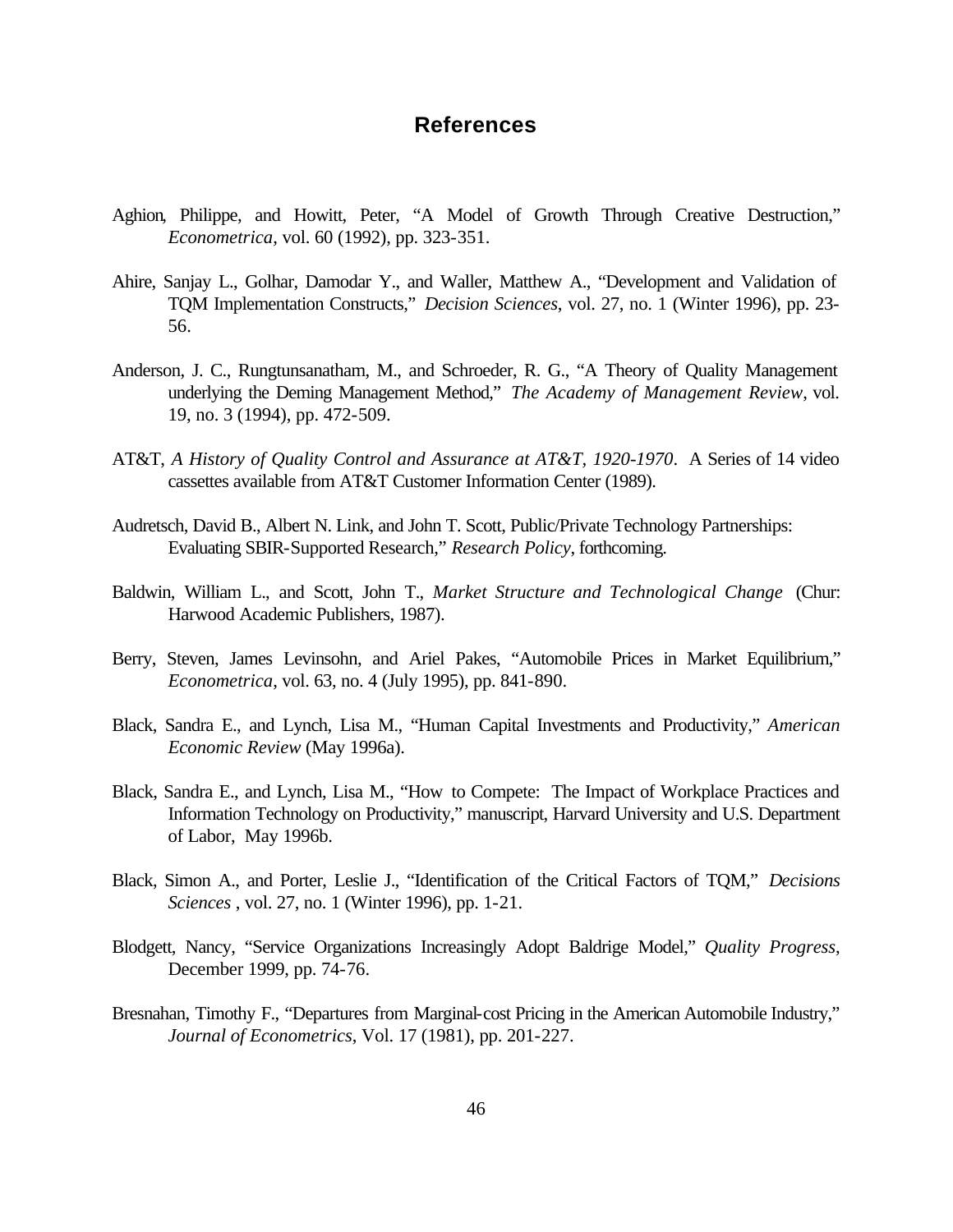- Bresnahan, Timothy F., "Competition and Collusion in the American Automobile Oligopoly: The 1995 Price War," *Journal of Industrial Economics*, Vol. 35, 1987, pp. 457-482.
- Bush, Vannevar, *Science—the Endless Frontier*. Washington, DC: U.S. Government Printing Office, 1945.
- Caballero, Ricardo J., and Jaffe, Adam B., "How High Are the Giants' Shoulders: An Empirical Assessment of Knowledge Spillovers and Creative Destruction in a Model of Economic Growth," *NBER Macroeconomics Annual 1993*, edited by Olivier Jean Blanchard and Stanley Fischer (Cambridge, Massachusetts: MIT Press, 1993), pp. 15-74.
- Cohen, W. M., and Levin, R. C., "Empirical Studies of Innovation and Market Structure," *Handbook of Industrial Organization*, Vol. II, edited by R. Schmalensee and R. D. Willig (Amsterdam: North-Holland, 1989).
- Committee on Science, Engineering, and Public Policy, *Evaluating Federal Research Programs*, Washington, DC: National Academy Press, 1999.
- Council on Competitiveness, *Building on Baldrige: American Quality for the 21st Century* (Washington, DC: Council on Competitiveness, 1995).
- Council on Competitiveness, "Quality is Key for Tomorrow's Workplace," *Challenges*, vol. 9, no. 7 (October/November 1996), pp. 1, 4.
- Council of Economic Advisers, *Economic Report of the President*, January 2001, Washington, D.C.: U.S. Government Printing Office, 2001.
- Feenstra, Robert C., and Levinsohn, James A., "Estimating Markups and Market Conduct with Multidimensional Product Attributes," *Review of Economic Studies*, Vol. 62, No. 1 (January 1995), pp. 19-52.
- Garvin, D. A., "Competing on the Eight Dimensions of Quality," *Harvard Business Review*, vol. 65, no. 6 (1987), pp. 101-109.
- George, Stephen, *The Baldrige Quality System: The Do-It-Yourself Way to Transform Your Business* (New York: John Wiley & Sons, Inc., 1992).
- George, Stephen, and Weimerskirch, Arnold, *Total Quality Management: Strategies and Techniques Proven at Today's Most Successful Companies* (New York: John Wiley & Sons, Inc., 1994).
- Goldberg, Pinelopi K., "Product Differentiation and Oligopoly in International Markets: The Case of the U.S. Automobile Industry," *Econometrica*, vol. 63, no. 4 (July 1995), pp. 891-951.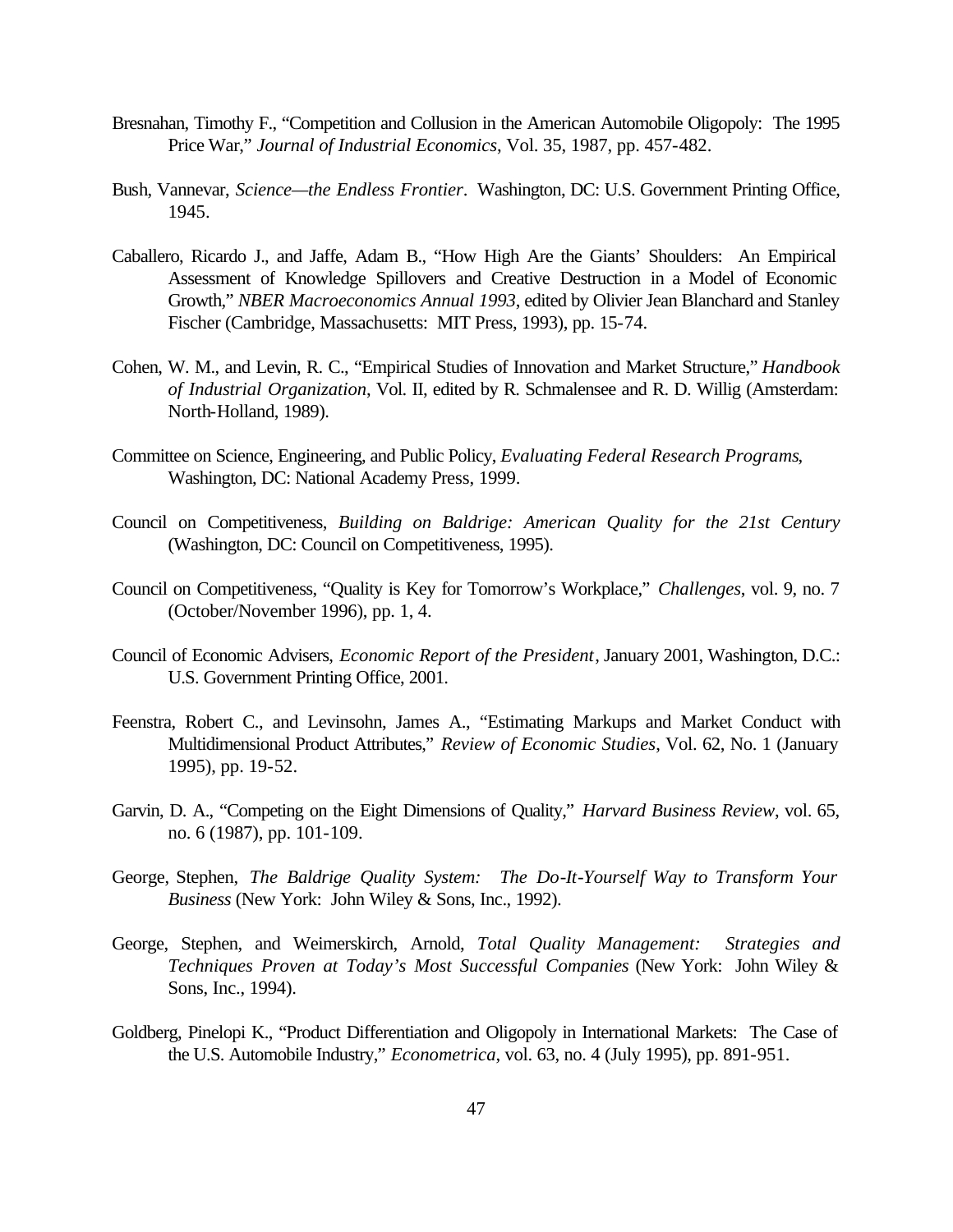- Grant, E. L., "Shewhart Medal Address," *Industrial Quality Control* (July 1953).
- Grant, E. L., "Statistical Quality Control in the World War II Years," *Quality Progress* (December 1991), pp. 31-36.
- Griliches, Zvi, "Research Costs and Social Returns: Hybrid Corn and Related Innovations," *Journal of Political Economy*, vol. 66 (1958), pp. 419-431.
- Grossman, Gene M., and Helpman, Elhanan, "Quality Ladders in the Theory of Growth," *Review of Economic Studies*, vol. 58 (1991a), pp. 43-61.
- Grossman, Gene M., and Helpman, Elhanan, "Quality Ladders and Product Cycles," *Quarterly Journal of Economics*, vol. 106 (May 1991b), pp. 557-586.
- Heaphy, M. S., "Inside the Baldrige Award Guidelines, Category 5: Management of Process Quality, *Quality Progress*, vol. 25, no. 10 (1992), pp. 74-79.
- Helton, B. Ray, "The Baldie Play," *Quality Progress*, vol. 28, no. 2 (February 1995), pp. 43-45.
- Hendricks, Kevin B., and Singhal, Vinod R., "Does Implementing an Effective TQM Program Actually Improve Operating Performance: Empirical Evidence from Firms that Have Won Quality Awards," *Management Science*, vol. 44, no. 9 (1997), pp. 1258-1274.
- Hendricks, Kevin B., and Singhal, Vinod R., "The Long-Run Stock Price Performance of Firms with Effective TQM Programs as Proxied by Quality Award Winners," *Management Science*, vol 47, no. 3 (2000), pp. 359-368.
- Hendricks, Kevin B., and Singhal, Vinod R., " Firm Characteristics, Total Quality Management, and Financial Performance, *Journal of Operations Management*, vol. 19 (2001), pp. 269-285.
- Hertz, Harry, "Letter to the Editor," Manufacturing News, vol. 7, no. 19 (October 30, 2000), p. 2.
- Huselid, Mark A., and Becker, Brian E., "High Performance Work Systems and Firm Performance: Cross-Sectional versus Panel Results," *Industrial Relations*, (1996), in press.
- Ichniowski, Casey, Shaw, Kathryn, and Prennushi , Giovanna, "The Effects of Human Resource Management Practices on Productivity," NBER Working Paper No. 5333 (November 1995).
- Juran, J. M., "The Taylor System and Quality Control," a series of articles in *Quality Progress*, May 1973 through December 1973 (listed under "Management Interface").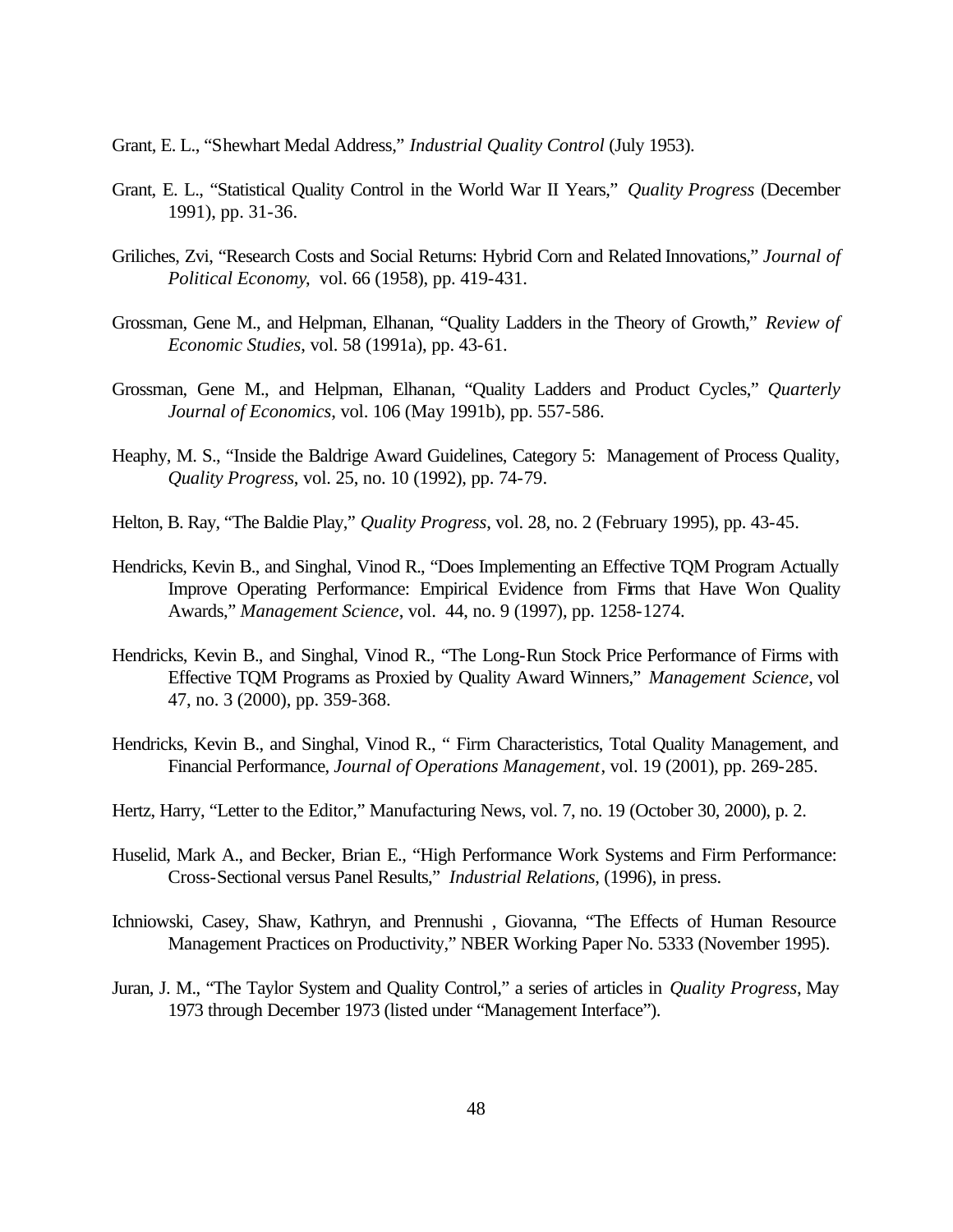- Juran, J. M., "World War II and the Quality Movement," *Quality Progress* (December 1991), pp. 19- 24.
- Juran, J. M., editor, *A History of Managing for Quality: The Evolution, Trends, and Future Directions of Managing for Quality* (Milwaukee, Wisconsin: ASQC Quality Press, 1995).
- Konczak, Lee J., "Review" of Lawler, Mohrman, and Ledford (1995), *Personnel Psychology* (April 1996), pp. 495-499.
- Lau, R. S. M., "A Survey of Competitiveness and Manufacturing Practices," *South Dakota Business Review*, vol. LIV, No. IV (June 1996), pp. 1, 4-9.
- Lawler, Edward E., III, Mohrman, Susan Albers, and Ledford, Gerald E., Jr., *Creating High Performance Organizations: Practices and Results of Employee Involvement and Total Quality Management in Fortune 1000 Companies* (San Francisco: Jossey-Bass, 1995).
- Link, Albert. N., *Technological Change and Productivity Growth* (Chur: Harwood Academic Publishers, 1987).
- Link, Albert N., "Economic Impact Assessment Guidelines for Conducting and Interpreting Assessment Studies," NIST Planning Report 96-1, 1996a.
- Link, Albert N., *Evaluating Public Sector Research and Development*, New York: Praeger Publishers, 1996b.
- Link, Albert N., and Tassey, Gregory, *Strategies for Technology-based Competition: Meeting the New Global Challenge* (Lexington, Massachusetts: Lexington Books, 1987).
- Link, Albert. N., Quick, Perry., and Tassey, Gregory., "Investments in Product Quality: A Descriptive Study of the US Optical Fiber Industry," *Omega: International Journal of Management Science*, vol. 19, no. 5 (1991), pp. 471-474.
- Link, Albert N. and John T. Scott, *Public Accountability: Evaluating Technology-Based Institutions*, Norwell, Mass.: Kluwer Academic Publishers, 1998.
- Link, Albert N., and John T. Scott, "Estimates of the Social Returns to Small Business Innovation Research Projects," in *The Small Business Innovation Research Program* (edited by Charles W. Wessner), Washington, DC: National Academy Press, 2000, pp. 275-290.
- Link, Albert N. and John T. Scott, "Public/Private Partnerships: Stimulating Competition in a Dynamic Market," *International Journal of Industrial Organization*, vol. 19 (April 2001), pp. 763- 794.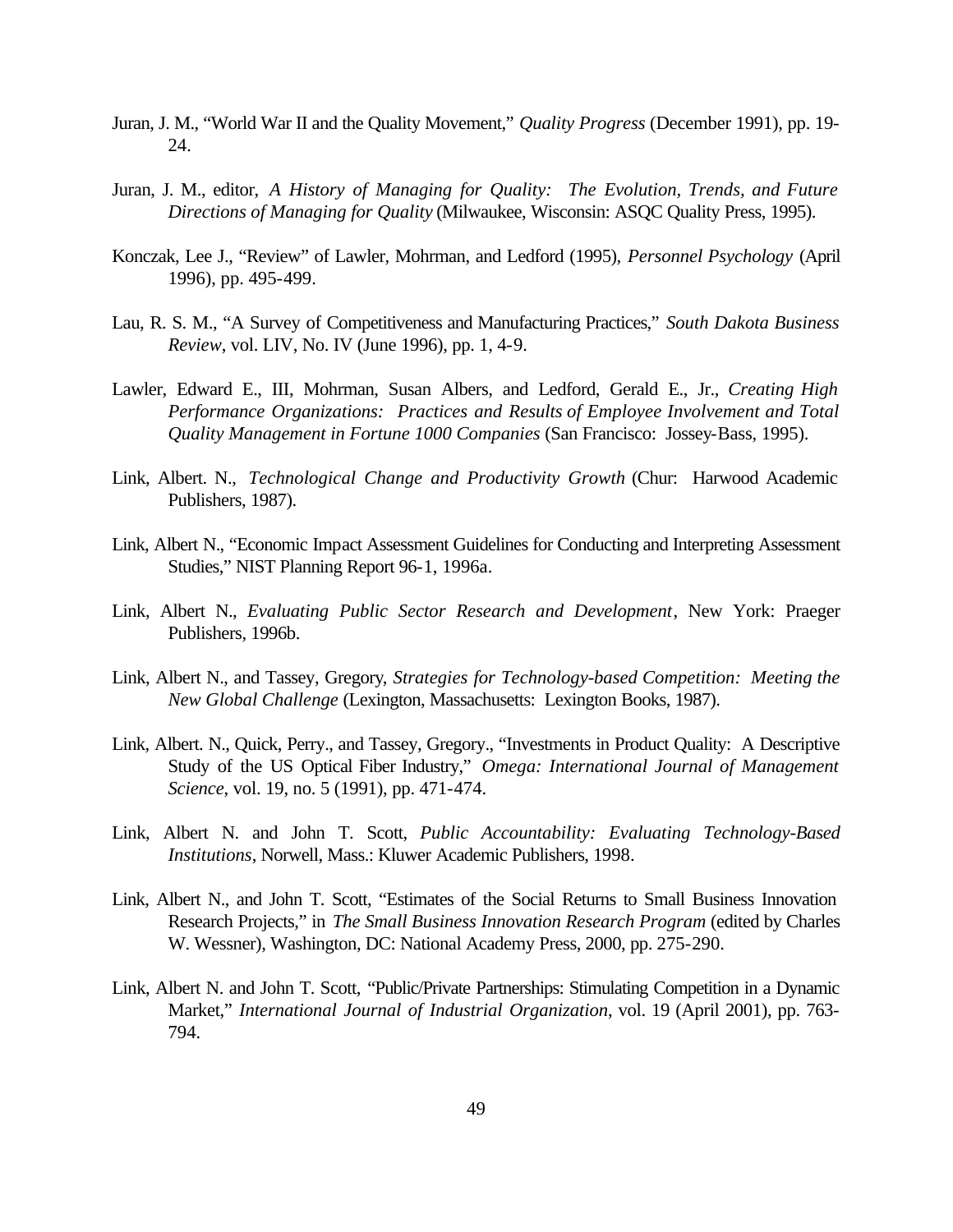- Mansfield, Edwin, John Rapoport, Anthony Romeo, Samuel Wagner, and George Beardsley, "Social and Private Rates of Return from Industrial Innovations*,*" *Quarterly Journal of Economics*, 91 (1977), pp. 221-240.
- Martin, Stephen, *Advanced Industrial Economics* (Cambridge, Massachusetts: Blackwell Publishers, 1993).
- Martin, Stephen, "Empirical Research in Industrial Economics: The Automobile Industry," manuscript, Centre for Industrial Economics, Institute of Economics, University of Copenhagen, July 1996.
- NIST, " 'Baldrige Index' Outperforms S&P 500 by Almost 5 to 1," Commerce News, February 25, 2000. Available at http://www.nist.gov/public\_affairs/releases/g00-26.htm.
- NIST, "Study Finds 'Quality Stocks' Yield Big Payoff," *Update*, February 5, 1996. Available at http://www.quality.nist.gov/qualstok.htm.
- NIST, "Results of Baldrige Winners' Common Stock Comparison, Third NIST Stock Investment Study," February 1997. Available at http://www.quality.nist.gov/96stok.htm.
- NIST, Malcolm Baldrige National Quality Award: 2001 Criteria for Performance Excellence (Gaithersburg, Maryland: National Institute of Standards and Technology, 2001), contents also available at http://www.quality.nist.gov/
- NIST, *Ten Years of Business Excellence for America* (Gaithersburg, MD: National Institute of Standards and Technology, 1998).
- Office of Management and Budget, "Circular No. A-94: *Guidelines and Discount Rates for Benefit-Cost Analysis of Federal Programs*" (Washington, DC: Office of Management and Budget, 1992).
- Porter, Michael E., *Competitive Advantage: Creating and Sustaining Superior Performance* (New York: The Free Press, 1985).
- Porter, Michael E., *Competitive Strategy: Techniques for Analyzing Industries and Competitors*  (New York: The Free Press, 1980).
- Reimann, Curt W., and Hertz, Harry S., "The Malcolm Baldrige National Quality Award and ISO 9000 Registration: Understanding Their Many Important Differences," *ASTM Standardization News*, (November 1993), pp. 42-53.
- Reinganum, Jennifer F., "The Timing of Innovation: Research, Development, and Diffusion," *Handbook of Industrial Organization*, Vol. I, edited by R. Schmalensee and R. D. Willig (Amsterdam: North-Holland, 1989).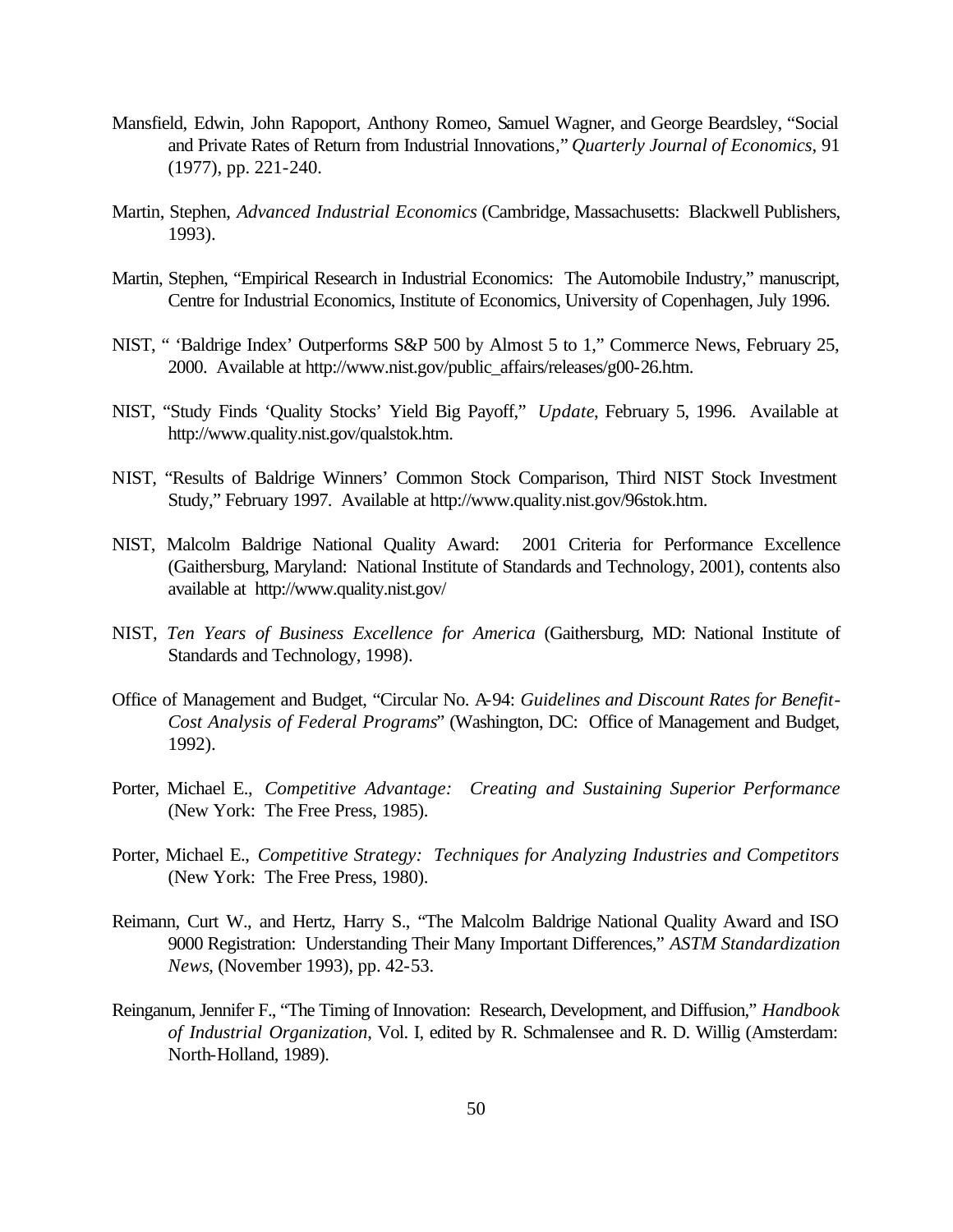- Scherer, F. M., "The Welfare Economics of Product Variety: An Application to the Ready-To-Eat Cereals Industry," *Journal of Industrial Economics*, vol. 28 (December 1979), pp. 113-134.
- Scherer, F. M., and Ross, David, *Industrial Market Structure and Economic Performance*, 3rd edition (Boston: Houghton Mifflin, 1990).
- Scott, John T., "Financing and Leveraging Public/Private Partnerships: The Hurdle-Lowering Auction," *STI (Science, Technology, Industry) Review*, vol. 23 (1998), pp. 67-84.
- Scott, John T., "The Service Sector's Acquisition and Development of Information Technology: Infrastructure and Productivity," *Journal of Technology Transfer*, vol. 24 (1999), pp. 37-54.
- Solow, Robert M., "Technical Change and the Aggregate Production Function," *Review of Economics and Statistics*, vol. 39 (August 1957), pp. 312-320.
- Sunday, J. L., and Liberty, L., "Benchmarking and the Baldrige Award," *Quality Progress*, vol. 25, no. 9 (1992), p. 75.
- Tassey, Gregory, *The Economics of R&D Policy* (Westport, Connecticut: Quorum Books, 1997).
- Tassey, Gregory, "Lessons Learned about the Methodology of Economic Impact Studies: The NIST Experience," *Evaluation and Program Planning*, vol. 22 (1999), pp. 113-119.
- Tirole, Jean, *The Theory of Industrial Organization* (Cambridge, Massachusetts: MIT Press, 1988).
- Townsend, Pat, and Gebhardt, Joan, "The Importance of the Baldrige to the US Economy," *Journal for Quality and Participation*, (July/August 1996), pp. 6-13.
- Trajtenberg, Manuel, *Economic Analysis of Product Innovation: The Case of CT Scanners*  (Cambridge, Massachusetts: Harvard University Press, 1990).
- U.S. General Accounting Office, *Management Practices: U.S. Companies Improve Performance Through Quality Efforts* (Washington, D.C.: General Accounting Office, GAO/NSIAD-91- 190, 1991).
- U.S. Census Bureau, *1997 Economic Census, 1987 SIC Basis, Sales, Receipts or Shipments in 1997*. Available at http://www.census.gov/epcd/ec97sic/E97SUS.HTM along with related material at http://www.census.gov/epcd/www/sic.html.
- Wisner, J. D., and Eakins, S. G., "A Performance Assessment of the U.S. Baldrige Quality Award Winners," *International Journal of Quality and Reliability Management*, vol. 11, no. 2 (1994), pp. 8-25.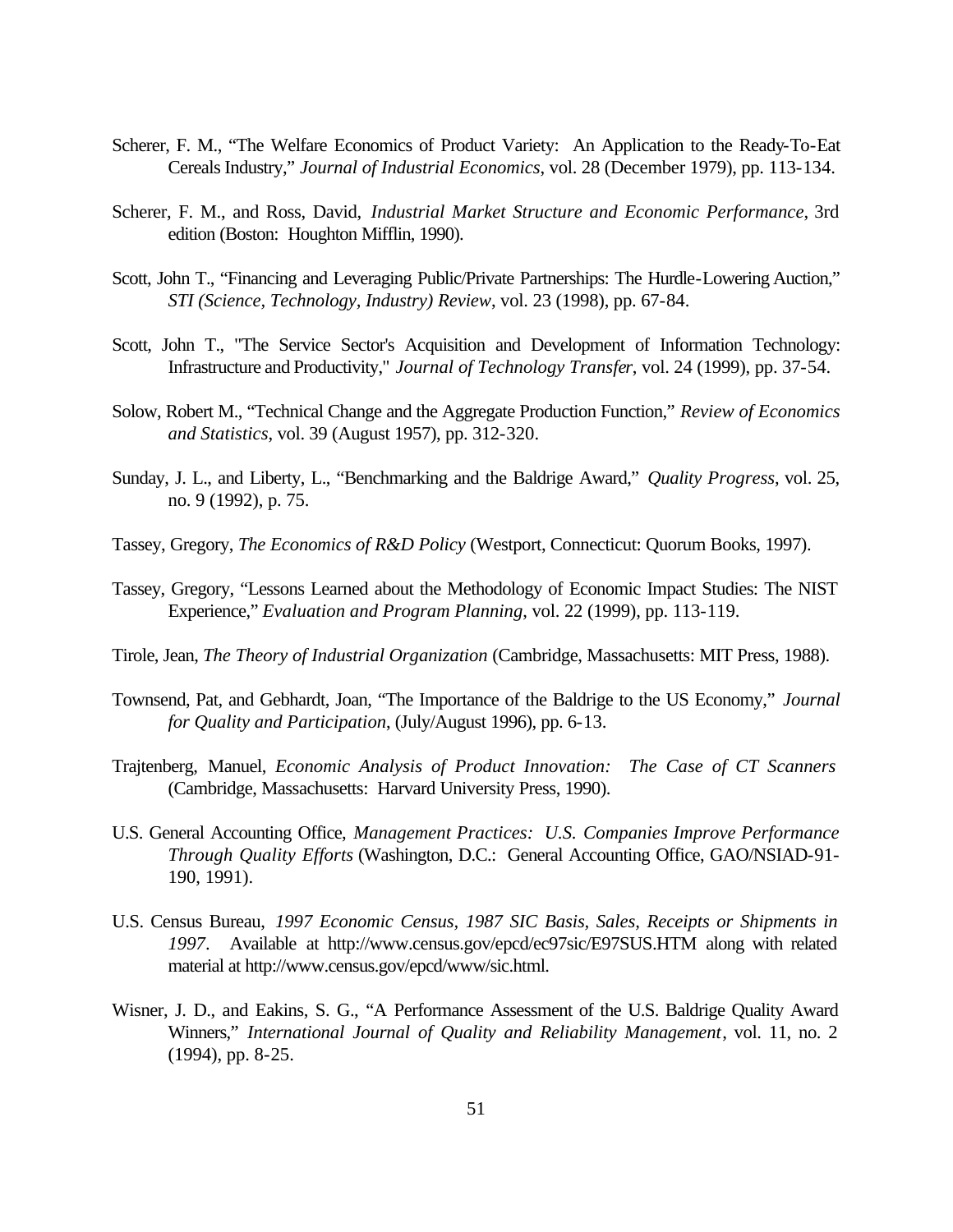- Wareham, Ralph E., and Stratton, Brad, "Standards, Sampling and Schooling," *Quality Progress* (December 1991), pp. 38-42.
- Working, Holbrook, "Statistical Quality Control in War Production," *Journal of the American Statistical Association*, (December 1945), pp. 425-447.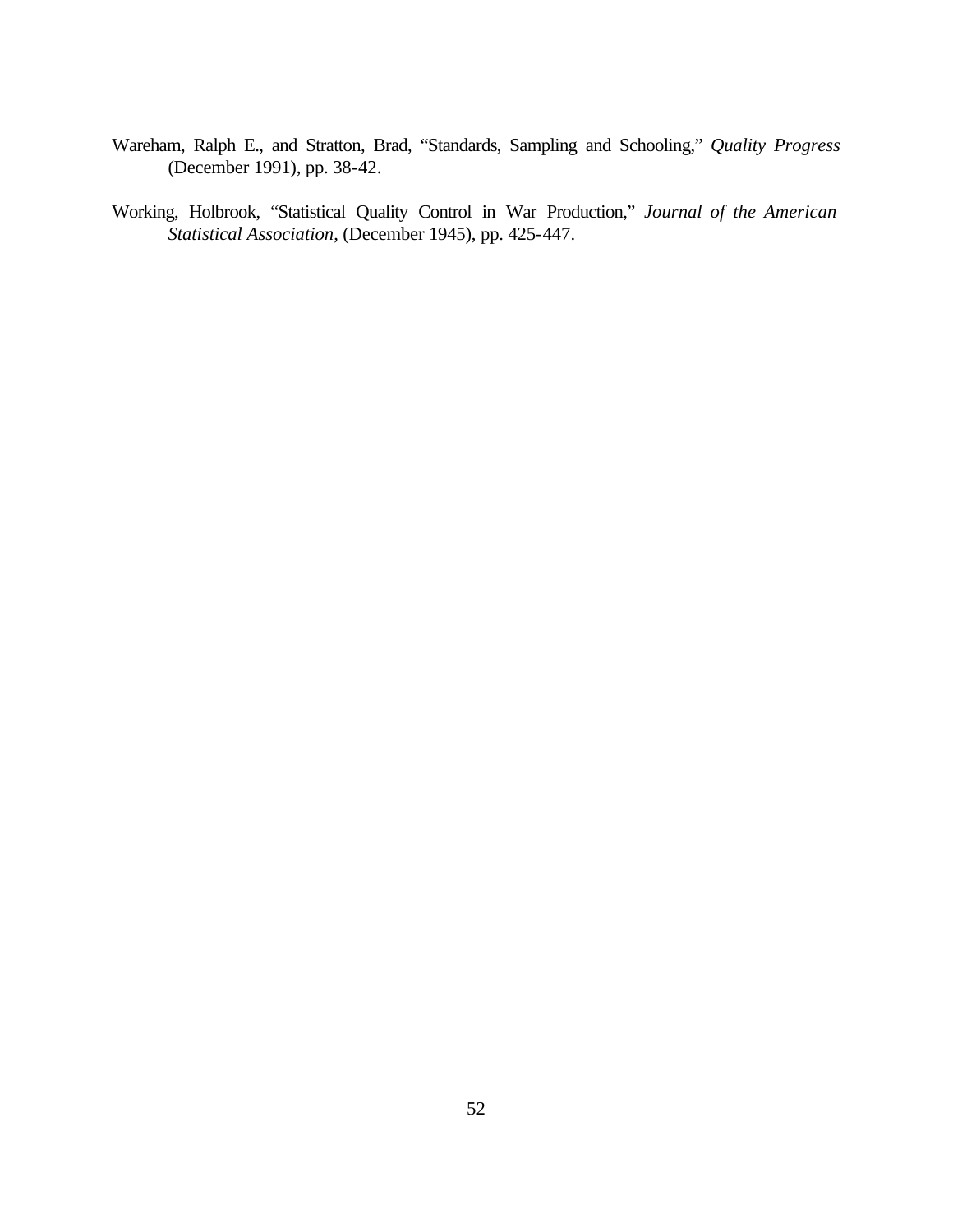## **Appendix**

## **Detailed Review of the Academic and Professional Literature Related to Investments in Quality**

### **Investments in Quality and Firm Performance**

### **Theoretical models of quality investment that emphasize investments in organizational culture**

In the quality management literature, the theoretical methodology for modeling private investments in quality is, as explained by Black and Porter (1996), distilled from case studies and other evidence based on experience about efforts to achieve quality, and the collected wisdom therefrom is gathered together as the package of concepts and prescriptions called Total Quality Management (TQM). Much of this work can be characterized as focused on investments in organizational culture. Even when firm strategies include techniques for improving product attributes, such as techniques of statistical quality control, the emphasis remains on an organizational culture within which such efforts will work (as opposed to having various isolated segments of the organization work on a product and then "throw it over the wall" to wait for the quality department to catch the bad products at the end of the process) (Juran, 1995, p. 561).

Black and Porter (1996) categorize, in the context of the underlying literature, various managerial theories that are included under the TQM banner. TQM encompasses benchmarking, customer feedback, leadership, planning, process management, quality cost measurement, quality policies, quality systems, statistical process control, supplier management, teamwork, training, and zero defects. They (1996, p. 2) note, within the context of the numerous prescriptions for managers trying to guide their companies toward performance excellence by setting out the steps to follow, that "no single model has yet established itself as a basis for Total Quality Management theory.<sup>331</sup>

Ahire, Golhar, and Waller (1996) also review the quality management literature and also observe that the prescriptions for performance management are offered piecemeal—there is a plethora of various strategies offered. They (1996, p. 23) conclude that "contemporary quality management (QM) literature … lacks scientifically developed and tested constructs that represent an integrative QM philosophy;" thus, they are essentially in agreement with Black and Porter in that they (Ahire, Golhar and Waller 1996, p. 24) believe that much remains to be done in unifying approaches to performance management:

<sup>&</sup>lt;sup>31</sup><br><sup>31</sup> This is not a surprising conclusion given the conceptual model of firm performance in Figure III-1. Therein it is clear that quality enters the model in many places and interacts with many elements of the model. Thus, any step-bystep prescription is obviously incomplete.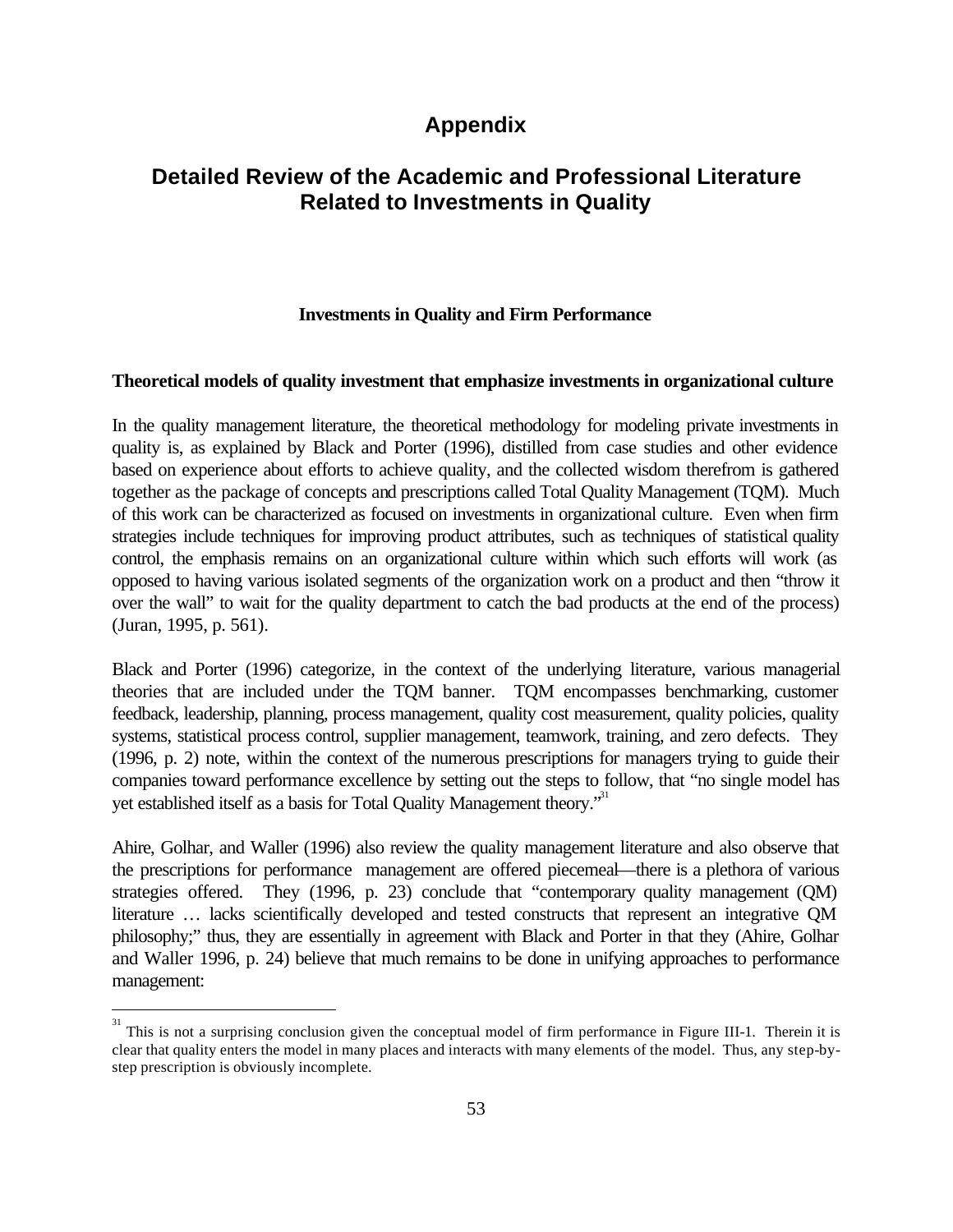The QM theory is far from being fully developed. Anderson, Rungtunsanatham, and Schroeder [1994] make the only known effort of synthesizing a theory of quality management. They assess the impact of Deming's management method on a firm's organizational behavior and practice of quality management. However, … this work suffers from a lack of systematic scale development, content validity, and empirical validation. Hence, it falls short on overall generalizability of results.

Black and Porter (1996) emphasize that because there is no single accepted theory of TQM, many firms have relied on quality award criteria to fashion their own TQM management practices. Such quality awards include the Deming Prize in Japan, the Malcolm Baldrige National Quality Award, and the European Quality Award. Designed to honor achievement of firms with successful quality management practices, the awards have certainly served as the basis for companies' own TQM policies. Indeed, George (1992) emphasizes the Baldrige Program's essence as a "Do-It-Yourself Assessment," and he also emphasizes that firms can use that assessment process to improve the performance of their overall operations.

Reimann and Hertz (1993, p. 52) explain, in contrast to ISO 9000 registration (which is a much narrower program in substance and procedure that is focused on conformity of specified operations to documented requirements to ensure buyers of the specified conformity), the primary purpose of the Baldrige Program is educational—to share learning about how firms can ensure overall operational excellence and to encourage the development and use of that learning by "... 1) promoting awareness of quality as an important element in competitiveness, 2) recognizing companies for successful quality strategies, and 3) fostering sharing of lessons learned."

The relevant literature supports the following interpretation: the criteria used to judge the most prominent quality award—the Baldrige Award—encompass the most comprehensive theory of performance management. That interpretation is expressed in the following proposition:

*Companies that endeavor to implement the business practices embodied in the non-results categories of the Malcolm Baldrige National Quality Award criteria will be more likely to exhibit performance excellence.* 

The Baldrige Criteria, then, define a theory, perhaps the preeminent theory, of quality management. That point is put more emphatically by George (1992, p. 267), who concludes:

The Malcolm Baldrige National Quality Award and the companies that have won it offer a beautiful melody, a do-it-yourself kit for transforming your organization. All that is left is the reaching.

A useful bridge from the theory of quality management to the empirical work describing and exploring its effects is provided by George and Weimerskirch (1994). They use the Baldrige Criteria as a model—a "model of integration" that provides a firm with a way of understanding and organizing its activities to be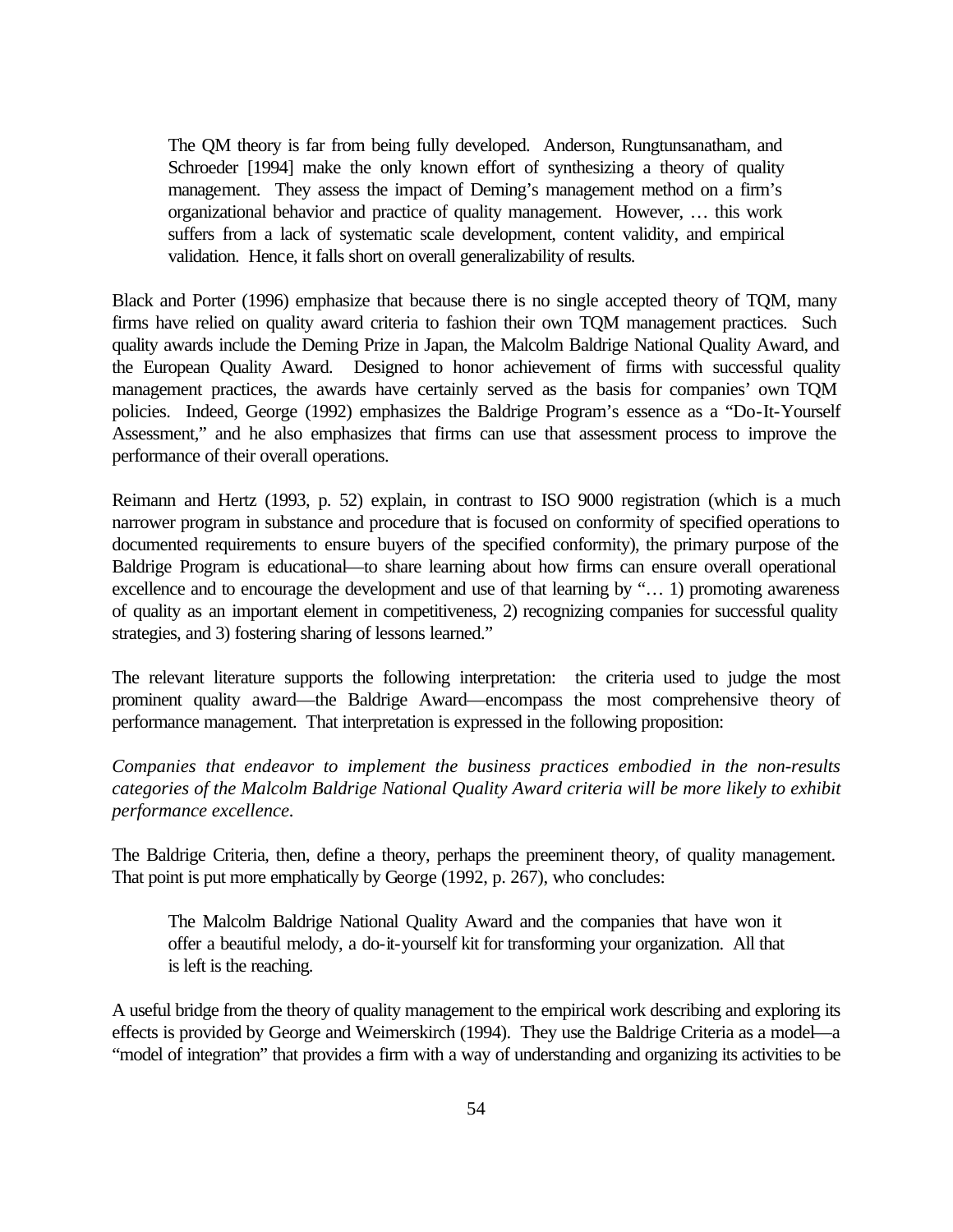more efficient and effective. For that reason George and Weimerskirch are classified here, in the theory section of the quality management literature. But, they also belong (below) in the empirical section of the quality management literature because they use the experiences of 53 leading U.S. companies to illustrate the model of total quality management that is defined by the Baldrige Criteria. They define a holistic theory of action with the Baldrige Criteria, and then they illustrate the theory with examples from leading companies. George and Weimerskirch (1994, p. 5) support the Baldrige Criteria as the leading model of TQM:

We believe the Baldrige [C]riteria define the new management model because they provide the best guide to understanding, assessing, controlling, and improving your organization*.*

#### **Theoretical models of quality investment that emphasize investments in product attributes**

Economists have not directly addressed the issue of management policies to promote quality. They have studied investments that can generate higher quality and more efficient firm performance investments in R&D and in product differentiation. The economists' niche within the conceptual literature focuses on investments in product attributes. Further, the related economic theory typically addresses questions other than management methods to improve quality, and instead focus on how characteristics of markets (such as the degree of competition in a market) and the broad characteristics of firms (such as the size or diversification of a firm) affect R&D investments which will ultimately lower costs or improve products.

Baldwin and Scott (1987), Reinganum (1989), Scherer and Ross (1990), and Martin (1993) provide reviews of the earlier theoretical economic literature studying innovative investments. There are two prominent strands of recent work in the economics literature that address the issue of quality; neither examines the issues of quality management addressed in the quality management literature. One strand of the recent economics literature is essentially a macroeconomic, international open economy literature grounded in the microeconomics of innovation. This is the "quality ladder" literature discussed briefly in Section II of this report. The other strand is a microeconomic literature that addresses the effects of differing qualities of a product in a market (local, domestic, or international). This second literature is refereed to herein as the "product-quality differentiation" literature. Both strands of this economic literature conclude that firms' investments in quality have important implications for the relative competitiveness and growth of entire nations, and of course the firms of those nations, as well as important implications for pricing and competitive position of companies within industries. This literature does not, however, speak to issues about which quality management practices to employ in which situation, or of how to effectively manage investments in quality or quality-related practices.

The theoretical portion of the "quality ladder" literature is in Grossman and Helpman (1991a, 1991b), Aghion and Howitt (1992) and papers cited therein, as well as in Caballero and Jaffe (1993)—which leads to the major empirical application of the "quality ladder" or "endogenous growth" literature as discussed in the following section. The recent theoretical literature brings together ideas from the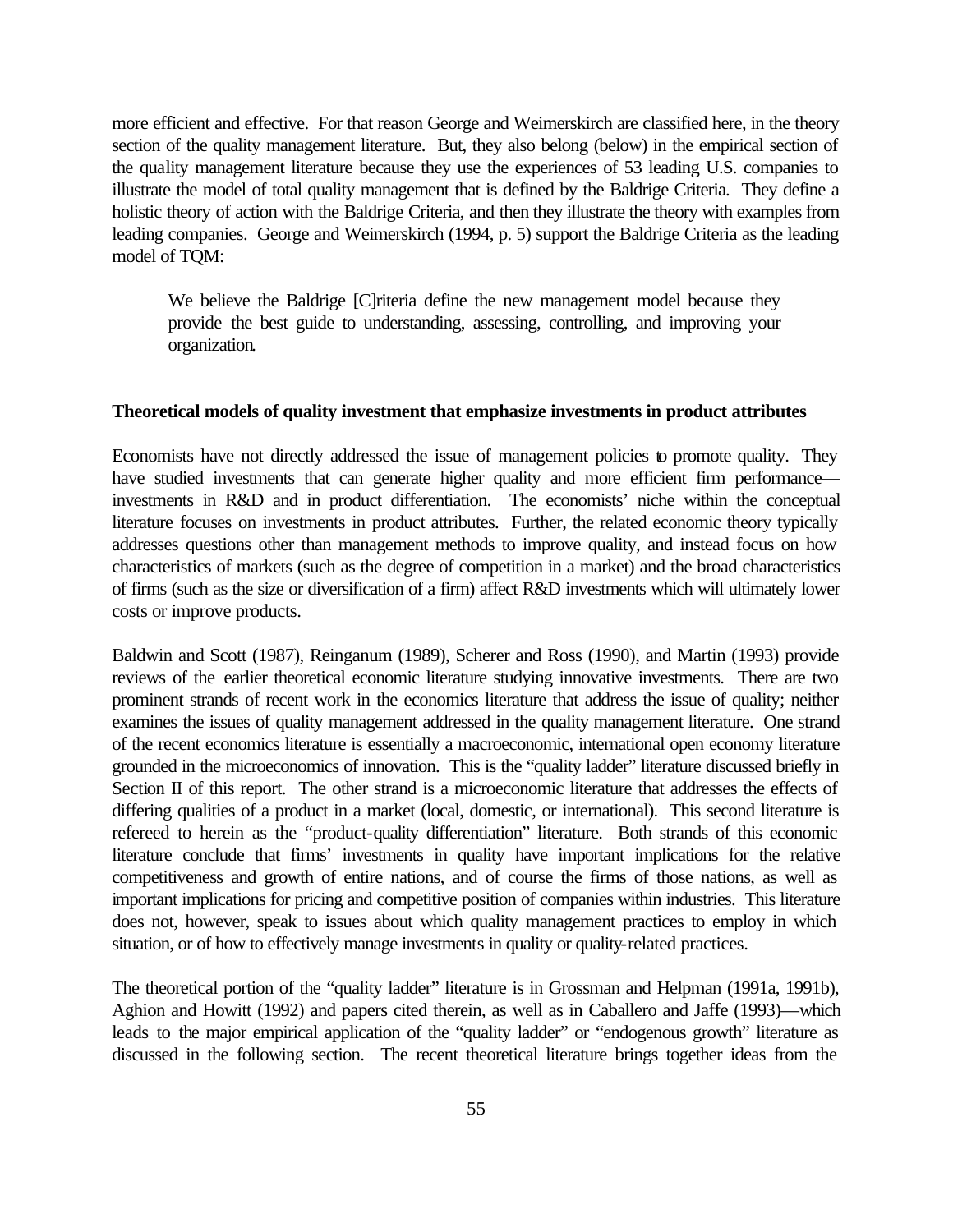microeconomic literature about Schumpeterian competition reviewed by Baldwin and Scott (1987) and Reinganum (1989) with the macroeconomic literature about the theory of growth evolving from the work of Solow (1957). These models have been used to address broad, aggregate international economics issues—such as appropriate trade policies and intellectual property policies in the presence of spillovers of knowledge—about the rates of growth in industrialized countries pioneering innovations and in countries whose entrepreneurs imitate those innovations.

Caballero and Jaffe (1993, pp. 16-17) describe the "quality ladder" theory in the context of their version of the model which they develop to frame their empirical study:

Our aim … is to create a framework for incorporating the microeconomics of creative destruction and knowledge spillovers into a model of growth, and to do so in such a way that we can begin to measure them and untangle the forces that determine their intensity and impact on growth. … We develop a model in the spirit of Grossman and Helpman … and Aghion and Howitt … that gives a simple relationship for the effect of new products on the value of existing ones. At any given time, the economy consists of a continuum of monopolistically competitive goods indexed by their quality, *q* ? (?? ,*N<sup>t</sup>* ]. The newest goods are always the best, i.e., the process of research advances the frontier by increasing  $N_t$ . Because of the quality ranking implicit in this process, constant marginal cost producers see their profits—relative to those of the (new) leader—decline over time. The rate of decline depends (positively) on the degree of substitutability between new and old goods and on the pace at which new goods are introduced. This captures the endogenous process of creative destruction described earlier and … yields intuitive equations relating the rate of growth in a firm's value relative to that of the industry to the firm's number of new ideas relative to the industry average. By relating the concept of new ideas to that of new patents, it is possible to use these equations to gauge the empirical magnitude of creative destruction.

The messages within the "quality ladder," endogenous growth literature are clearly of direct interest to managers. What could be more fundamental than the story of how innovation improves the quality of goods and thereby erodes the market position of laggards who do not keep pace? Equally clearly, however, the "quality ladder" literature is not generating results directly pertinent to the quality management literature in the sense that the results inform understanding of how economies evolve with different conditions for innovation and imitation and in different policy regimes rather than offer direct guidance about how to manage to managers trying to improve the performance of their companies, via innovation or in other ways. However, the results in the economics literature do point to controls needed in studies of managerial performance and can inform managerial decisions as Porter (1980, 1985) has shown.

The "product-quality differentiation" literature has always been squarely footed on empirical ground, and the empirical work is well motivated by theory. The roots of the work date to Bresnahan's (1981) important analysis of the automobile industry. Automobiles differ in many ways, and the demand side of the framework collapses those differences into a single dimension—quality. From the perspective of the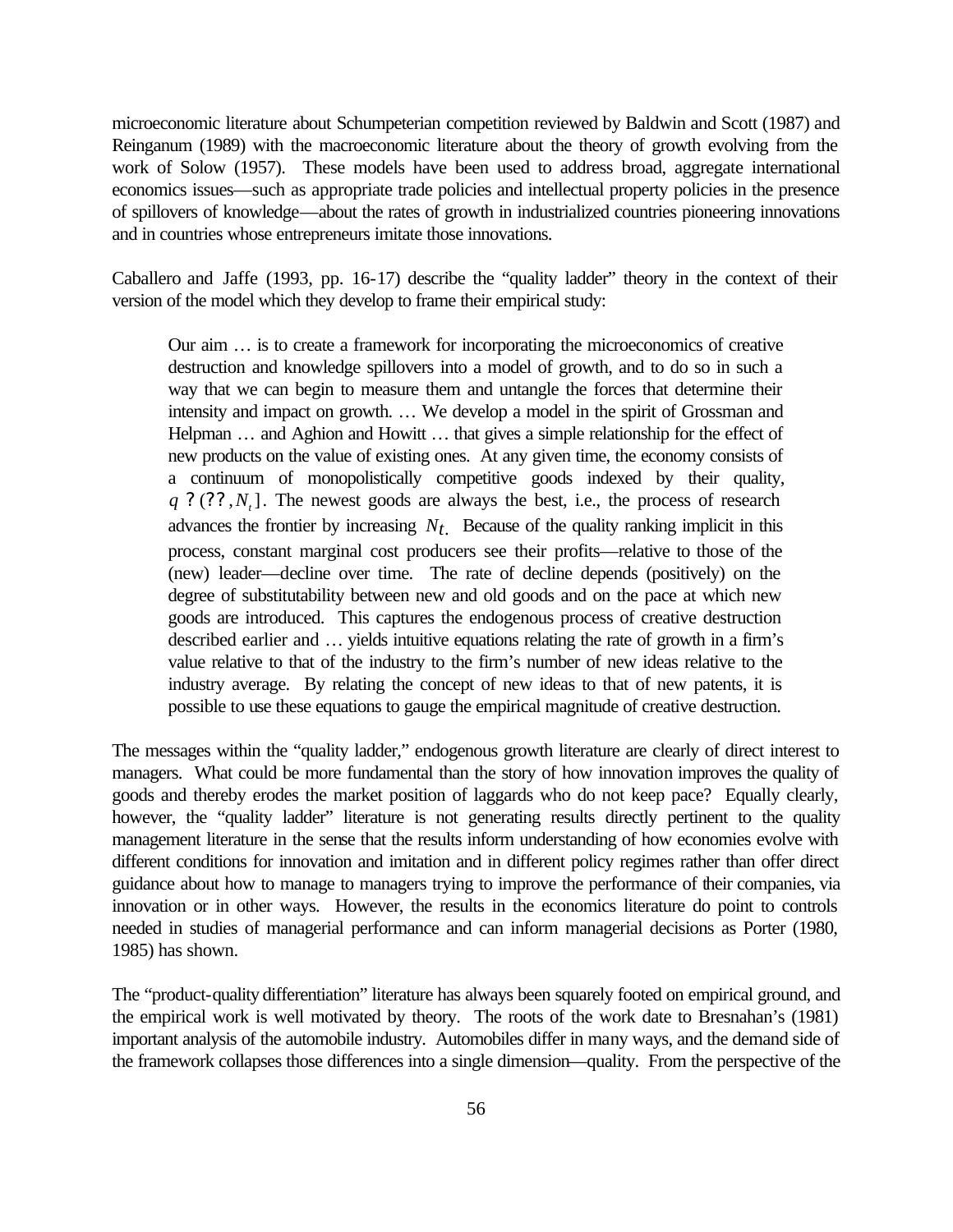managerial literature, such an abstraction eliminates much of importance since ensuring the various aspects of quality would be expected to require different managerial practices. And the framework assumes that consumers are uniformly distributed—in terms of their preferred product types—over the continuous interval reflecting the different qualities of automobiles. As Martin (1996) observes, this assumption violates reality and eliminates an important problem for managers of new product developments—namely the decision of what sorts of varieties of the product should be produced to appeal to the discontinuous agglomerations of customers who, herd-like, prefer a particular variety. In any case, in the theoretical framework, the demand for a particular variety depends on its own price and quality and on the prices and qualities of the products are "close"—immediately to the left or right on the interval measuring quality. On the cost side, the firm's total costs increase with not only the amount of the good produced, but with its quality. Although surely that is a sensible abstraction for the purposes of the economics literature, the managerial literature needs the additional details about the costs of ensuring the various aspects of quality that are eliminated in the simple abstraction of the product-quality model.

Martin (1996) observes that the theoretical model assumes that the qualities of the varieties of products produced by each firm are given; then pricing decisions are made. Clearly from a managerial standpoint, the assumption is restrictive, since rivalry over varieties and qualities would be a key part of an actual competitive situation. However, the model is interesting for the purposes that it was developed—namely, the framework shows the pricing and allocative efficiency aspects of the Nash equilibrium emerging for the firms producing in a market with product-quality differentiation. The principal results (Martin, 1996) are that the socially optimal number of varieties may be fewer than the number actually produced (because individual firms introduce varieties based on the effect on their individual profits, ignoring the effects of their own products on the profits that other firms earn from competing varieties. Further, in addition to the usual welfare loss from higher prices caused by market power, there is in addition to the conventional deadweight loss (resulting because some consumers who would have bought the good if price had equaled marginal costs do not purchase anything given the higher price) the welfare loss caused by "quality downshifting" as consumers buy lower quality products rather than the higher quality ones they would have purchased if market power had not increased price. The purpose of the theory is to inform empirical estimation of the pricing effects in a market, and the findings will be summarized in the next section. Bresnahan (1987), among other things, uses the basic model just described to explore the effects of cooperation among a market's firms, where cooperation takes the form of joint profit maximization. Again, the theory provides the framework for hypothesis testing that is described in the next section.

The product-quality differentiation literature has blossomed into the so-called "new hedonics" literature. As a prominent example, in the theoretical model of Feenstra and Levinsohn (1995) the quality of products has a multidimensional character; with each product is associated a vector of characteristics. Again, the "quality," here the product's characteristics, is taken as given. Thus, as Martin (1996, p. 14) observes, just the second stage of a two-stage game is being modeled; the first stage in which rivalrous firms decide on the characteristics of their products is not modeled. With greater complexity of the product space, the model requires even more restrictive assumptions than Bresnahan's model. Once again, the model assumes that the distribution over the characteristics space of customers most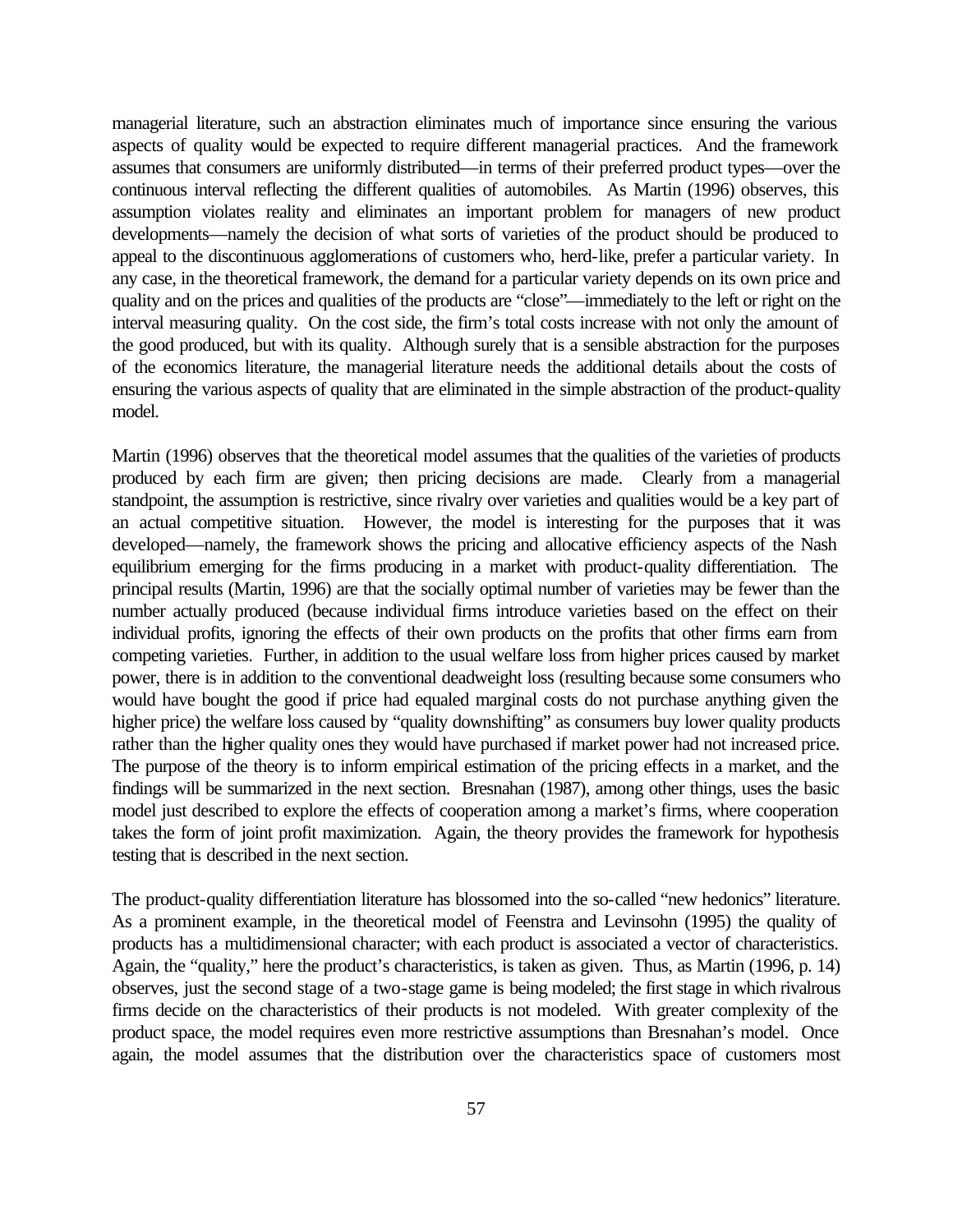preferred types of products is uniform, with the associated loss of realism noted earlier. Note that the abstractions may be a problem for applications to the practice of quality management without reducing the model's usefulness for the purposes intended by the authors, so the comments about realism are intended only to draw the distinctions of importance for this review of the literatures about quality in the context of evaluating the Baldrige National Quality Program. Again, costs depend on "quality," but here that means that costs are a function of product characteristics. The equilibrium price structure with price-setting firms implies that the price of a model of automobile increases as the distance increases, in product characteristics space, between it and rival models. Feenstra and Levinsohn explore the nature of the equilibrium prices given various assumptions about whether firms set prices or quantities or some firms do one thing while others do another. As Martin (1996) points out, these possibilities are interesting in actual fact, because for example the use of voluntary export restraints implies that the foreign suppliers are setting quantities while the domestic suppliers could set prices. The basic messages of such theory are surely of interest to managers—some approaches to pricing or quantity decisions yield higher profits than others. However, these questions are rather far removed from the issues of managing for quality addressed by the Malcolm Baldrige National Quality Award. Other work in this area includes Berry, Levinsohn, Pakes (1995) and Goldberg (1995).

Trajtenberg (1990) places the "new hedonics" literature squarely in the context of innovations with his study of CT scanners that among other things relates citation-weighted patent counts to the willingness of consumers to pay for scanners with particular characteristics and hence to "quality" measured as consumer welfare. Such pioneering work is clearly of interest to managers pursuing success by applying the Baldrige Criteria because customer satisfaction is at the heart of the performance of a firm that successfully achieves the overall operating performance exemplified by the Baldrige Award. Yet, the work is of indirect importance for the quality management literature, which is of course focused on the methods by which managers can marshal the R&D investments and product designs to increase customer satisfaction.

Earlier theoretical literature reviewed by Tirole (1988, pp. 95-131) explores the economics of markets in which products are produced in a variety of qualities and at times consumers do not have complete information about the quality of products—knowledge about quality is acquired before or after purchase, or in some cases never. Economists' interests are primarily in understanding how the markets for such products work as well as how well they work— considering, for example, whether the number of varieties produced is optimal or how moral hazard and adverse selection affect the warranty system that emerges for a product for which customers do not have complete information, or how repeat purchases provide a way that customers can monitor quality, or when the difficulties consumers face in evaluating quality justify government intervention in the market process. The usefulness of such literature for quality management practices is, of course, indirect. For example, understanding how markets with incomplete information work could help a company design a product information and warranty system that gave it a competitive advantage over its rivals. Or, understanding the product selection problem, could allow a firm to position its products in the product characteristics space in a way that gave it a sustainable competitive advantage (Scherer, 1979). These are important issues, but they are not directly the issues faced in the quality management literature.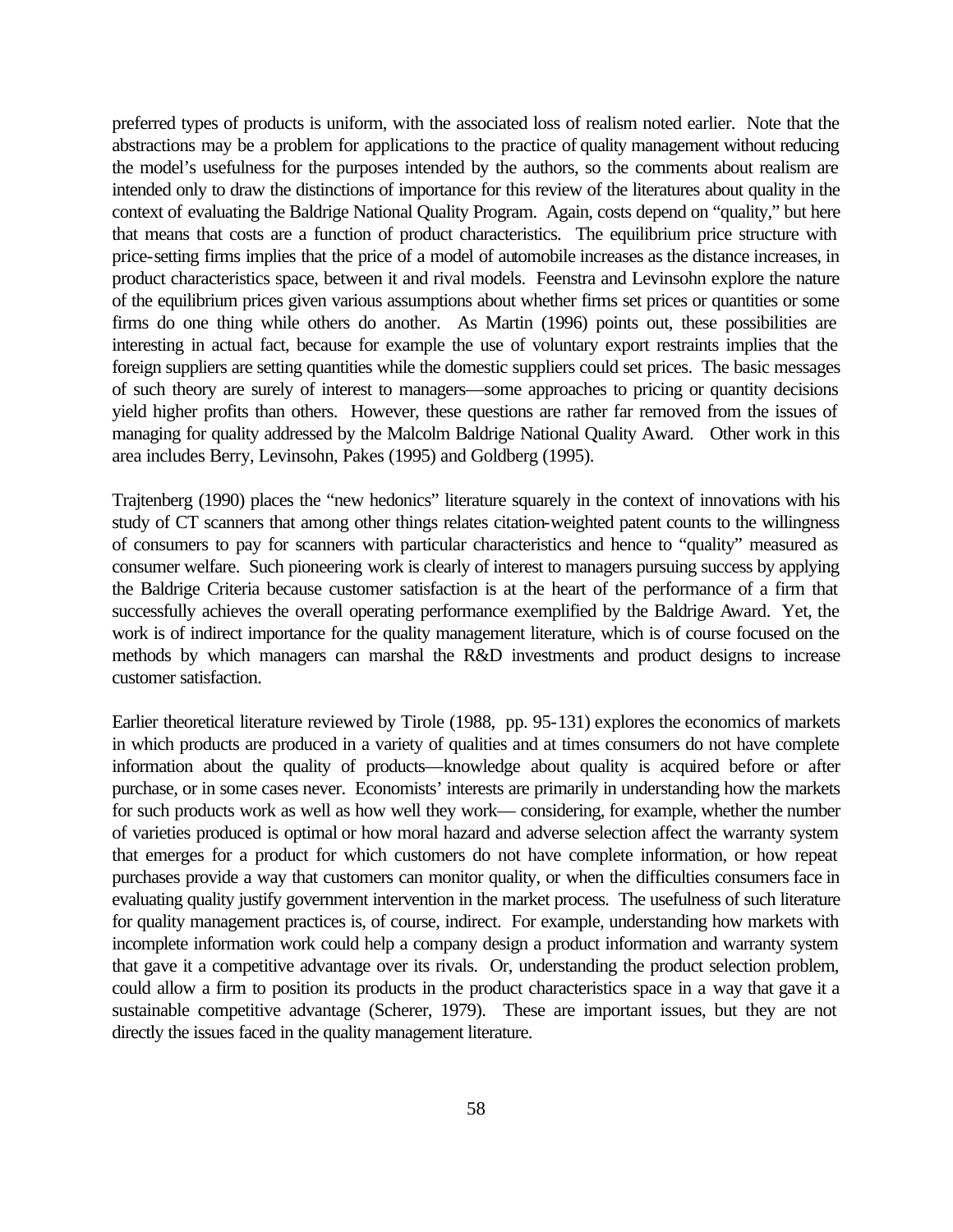In all, the economics literature on product-quality differentiation offers insights about price-cost margins and competition that is of interest to managers; however, in the context of quality management issues of concern to those working with the Baldrige Criteria, the economics literature differs from the quality management literature in two important ways. First, at best the literature addresses just product quality, which is just one aspect of the holistic, total quality management set of issues. Second, the literature does not address the issues of which management tools can improve performance, but rather predicts pricing performance conditional on a variety of assumptions about firms, customers, and markets.

#### **Empirical models of quality investment that focus on investments in organizational culture**

There is a large and important body of empirical work that has developed information about the use of quality management and has tested the hypothesis that the adoption of such management practices improves performance. Much of the work in this area uses the Baldrige National Criteria to define total quality management and to test for the importance of its various categories in use and in results. In the quality management literature, empirical analyses of quality management practices began to develop rapidly, clearly stimulated by the newly awakened interests in quality management during the late 1980s and 1990s. The work largely emphasizes investments in organizational culture as a way to improve quality.

For example, Link, Quick, and Tassey (1991) compare the firms in the U.S. optical fiber industry with their foreign competitors by surveying the firms about the proportions of their operations, capital, R&D, and overhead budgets that are devoted to quality assurance and about the functional objectives of their quality budgets. Thus, the Link, Quick, and Tassey study looks at the whole firm and implicitly measures investments in both organizational culture and product attributes. However, the focus is on gaining understanding of the successful organization's orientation toward quality, and like most of the literature that is focused directly on management for quality, the study is then developing understanding of the orientation, in a broad sense the culture, of successful companies in their pursuit of quality. The U.S. firms were the dominant firms in the industry in the early 1990s, and the empirical methodology of the authors allows inferences about the link from quality investments to international competitiveness. The U.S. firms invested more—three to four times more—of their operations, capital, R&D, and overhead budgets in quality assurance, and within their quality budgets themselves they focused more attention, than their less successful foreign rivals did, on improving manufacturability and improving product performance.

Some studies explore the effects of using the Baldrige Criteria to implement quality management policies. The U.S. General Accounting Office (1991) found that firm performance was improved by the quality efforts of the highest scoring Baldrige Award applicants in 1988 and 1989. As reviewed by Black and Porter (1996, p. 2):

The evidence from this small sample suggested that the organizations achieved improved employee relations, better quality, lower costs, greater customer satisfaction, improved market share and improved profitability. Common features appearing in these high-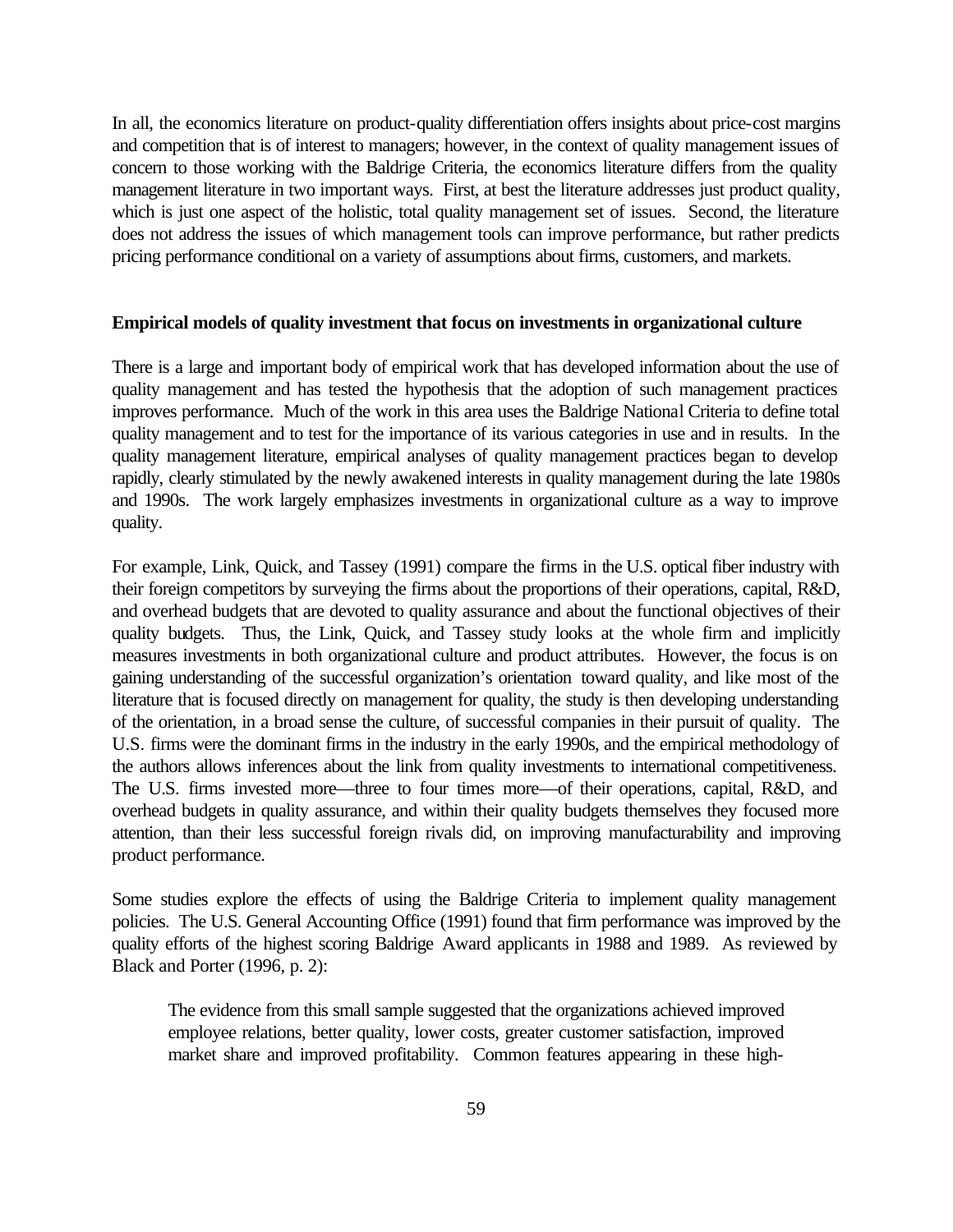scoring organizations were customer focus, management leadership in quality values, employee involvement, an open corporate culture, fact-based decision making and partnerships with suppliers. This report offers sound evidence supporting the relevance of implementing and maintaining TQM as defined by the Baldrige assessment framework.

Other studies (Hendricks and Singhal, 1997, 2000, 2001); Helton, 1995; Wisner and Eakins, 1994) show that the Baldrige Award winners have enjoyed strong financial performances, implying that quality improvement programs leads to increases in market values for the firms that invest in quality improvements. Helton considered a hypothetical portfolio of \$1,000 invested in the stock of each of the 11 publicly owned Baldrige Award winners through 1993, with the investment in each being made on the day the winner was announced by the U.S. Department of Commerce. By September 1, 1994, the cumulated investment of \$11,000 (accumulated over the time from November 14, 1988 when \$1,000 would have been invested in Motorola and Westinghouse to December 14, 1993 when \$1,000 would have been invested in Eastman Chemical) would have resulted in a portfolio worth \$21,887. Some of the Award winners were divisions of the publicly traded companies whose stock prices were tracked, so the actual performance of a fund invested in just the winning parts of the parent companies would presumably have performed even better. Alternatively, one could form the portfolio by investing \$1,000 in each whole company winner and for winning subsidiaries investing \$1,000 times the percent of the whole company employment taken by the winning subsidiary. NIST actually did this experiment and others (NIST, Feb. 5, 1996) and for each MBNQA portfolio constructed compared the results with portfolios formed simultaneously by investing identical dollar amounts at the identical times in the Standard & Poor's (S&P) 500. As of August 1, 1995:

The 14 publicly-traded winners outperformed the S&P 500 by over 4 to 1, achieving a 248.7% return compared to a 58.5% return for the S&P 500. The 5 whole company winners outperformed the S&P 500 by greater than 5 to 1, achieving a 279.8% return compared to a 55.7% return for the S&P 500.

The experiment was repeated for the 41 publicly-traded applicants that received site visits as a part of the Award evaluation process. These applicants also outperformed the S&P 500, in their case by greater than two to one. Updating the study yet again through December 2, 1996, similar results were found (NIST, 1997). When updated through 1999, the stocks of publicly-traded U.S. companies that have received the Award outperformed the S&P 500 nearly 5 to 1 (NIST 2000).

The Hendricks and Singhal studies were broader in their scope. Based on a sample of nearly 600 companies that won national, state, or local quality awards, and a control sample of firms that did not win such awards, Hendricks and Singhal concluded that award winners out performed the control group's performance, where performance was quantified as the growth in stock price, employment, sales, operating income, total assets, and return on sales. Hendricks and Singhal also showed that small award-winning firms out performed large award-winning firms in these dimensions.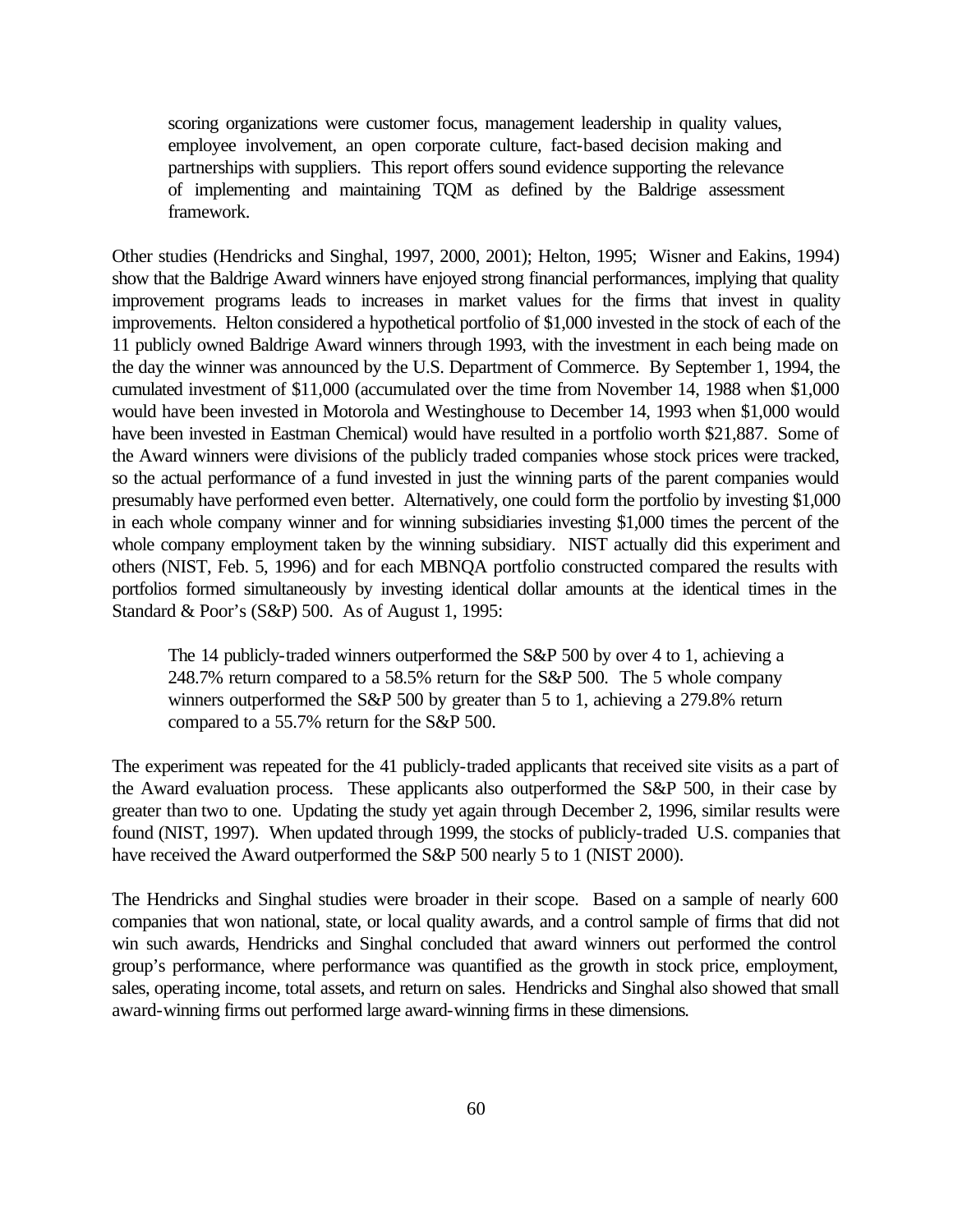The Council on Competitiveness (1995) report on the Baldrige National Quality Program reaches conclusions consistent with the belief that firms use the Baldrige Award Criteria to form their own performance management programs and consistent with the hypothesis that such programs have significantly improved the competitiveness and performance of U.S. companies. The Council (1995) observes:

The Baldrige National Quality Award and its state and local offshoots have been key to the effort to strengthen U.S. competitiveness. The annual government investment . . . in this program is leveraged by . . . private sector contributions. The impact of the Baldrige Award on the competitiveness of U.S. industry and the dividends it pays to the U.S. economy far exceed these investments.

Black and Porter (1996) try to identify the factors that are critical to the success of quality management and thereby try to improve the usefulness of the Baldrige Criteria as a self-assessment framework for firms using them to implement their own quality management programs. Black and Porter (1996) extracted 32 items from the Baldrige Criteria for the nonresults categories and added another seven items to cover issues that they believed were not adequately covered in the framework. The resulting 39 items were then listed in a questionnaire sent to a sample of European managers. Black and Porter then used factor analysis to identify ten critical factors of TQM. Black and Porter (1996, pp. 20-21) developed the following descriptive labels for the ten factors: (i) people and customer management, (ii) supplier partnerships, (iii) communication of improvement information, (iv) customer satisfaction orientation, (v) external interface management, (vi) strategic quality management, (vii) teamwork structures for improvement, (viii) operational quality planning, (ix) quality improvement measurement systems, and (x) corporate quality culture. Of course, the descriptive labels are attempts to summarize the import of the several questionnaire items associated with each factor, and interested readers should consult Black and Porter directly for the list of items appearing in each of their critical factors for TQM.

Like Black and Porter (1996), Ahire, Golhar, and Waller (1996) conclude that the large number of quality management strategies need to be integrated into a holistic, well-integrated strategy. Because agreement on such a holistic quality management policy does not exist, they first analyze the quality management literature to identify 12 key constructs of integrated quality management strategies. They survey manufacturing firms to test the constructs empirically and validate their usefulness, comparing their own formulation with other comprehensive approaches to TQM. Ahire, Golhar, and Waller (1996) provide an excellent review of several of earlier studies (apart from the important Black and Porter study which appeared simultaneously with their own and which is discussed above) that attempt to identify the key constructs of a holistic approach to quality management. As they observe, the earlier studies complement their own, but the Black and Porter (1996) and Ahire, Golhar, and Waller (1996) studies draw on a larger body of literature to develop their quality management constructs to be tested.

The twelve constructs developed from the quality management literature by Ahire, Golhar, and Waller (1996) bear a strong family resemblance to the ideas encompassed in the Baldrige Criteria. Indeed, after studying the details of the seven criteria (NIST, 1997) the twelve constructs can readily be assigned to various parts of the seven criteria. Indeed, the criteria are frequently among the sources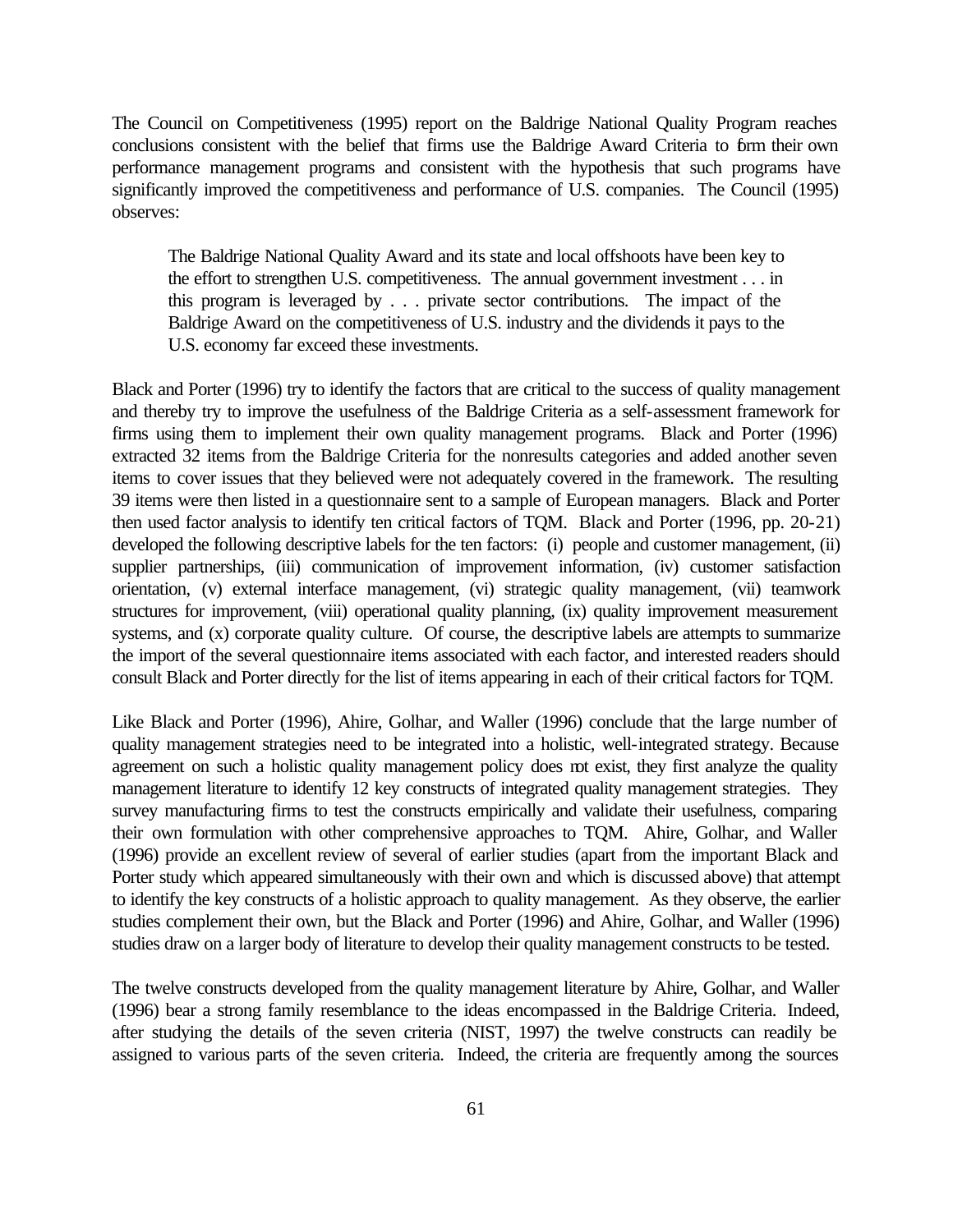cited in support of each of the Ahire, Golhar, and Waller constructs, and Ahire, Golhar, and Waller conclude their presentation of their twelve constructs by observing (p. 34): "These constructs span the entire range of activities deemed critical by the Malcolm Baldrige Award." That may be an overstatement; certainly the Baldrige Criteria are more complex in their comprehensive details and amenability to comprehensive evaluation of a firm's holistic or total quality management tailored to the firm's own situation and needs—especially when the firm using the criteria to create its own quality management policies has actually applied for the Baldrige Award and undergoes the entire process described by Reimann and Hertz (1993, p. 44) and NIST (1997)—of site visits by teams of examiners and the comprehensive reports providing feedback after a panel of judges reviews the site visit reports. However, the Ahire, Golhar, and Waller constructs can be fit into the framework implicit within the Baldrige Criteria, even though the converse would—because of the comprehensiveness of the MBNQA criteria and interactive process—probably not be completely convincing. The twelve constructs are:

- 1. Top Management Commitment: Ahire, Golhar, and Waller (p. 27) consider and cite fifteen sources from the quality management literature to summarize with six items—one, for example, being management's allocation of adequate resources to quality improvements—the commitment of top management to quality.
- 2. Customer Focus: Ahire, Golhar, and Waller (pp. 27-28) use ten sources to develop four items one, for example, being the availability of customer complaint information to managers—to capture the customer focus of a company's quality management.
- 3. Supplier Quality Management: Ahire, Golhar, and Waller (p. 28) develop a six-item scale including, for example, the consideration of the supplier's delivery performance—to represent the effectiveness of management of supplier quality from seven sources.
- 4. Design Quality Management: Ahire, Golhar, and Waller (p. 29) use eleven sources to develop six items—for example, one of the items is emphasis on the design team's marketing experience—to evaluate a company's management of design quality.
- 5. Benchmarking: Citing just two sources, but observing that benchmarking, the use in quality management of analysis of best practices—products and processes—of leading competitors, has been extensively discussed in the quality management literature, Ahire, Golhar, and Waller (pp. 29- 30) develop five items—including, for example, the emphasis the company places on benchmarking competitors products and processes—to measure a company's use of benchmarking.
- 6. Statistical Process Control (SPC) Usage: Seven sources from the quality management literature are cited by Ahire, Golhar, and Waller (p. 30) in support of their four-item scale to assess a company's use of SPC. One of the items, for example, is the extent of production employees' knowledge of SPC tools.
- 7. Internal Quality Information Usage: To measure the effectiveness of the use of information internally, Ahire, Golhar, and Waller (pp. 30-31) develop six items, citing five sources in the quality management literature to support their choice. One item, for example, is the availability for managers of data about the cost of quality.
- 8. Employee Empowerment: Four sources in the quality management literature are cited by Ahire, Golhar, and Waller (p. 31) to support their choice of five items to measure the extent of employee empowerment for a company. For example, one item is the extent to which workers are encouraged to find and fix problems.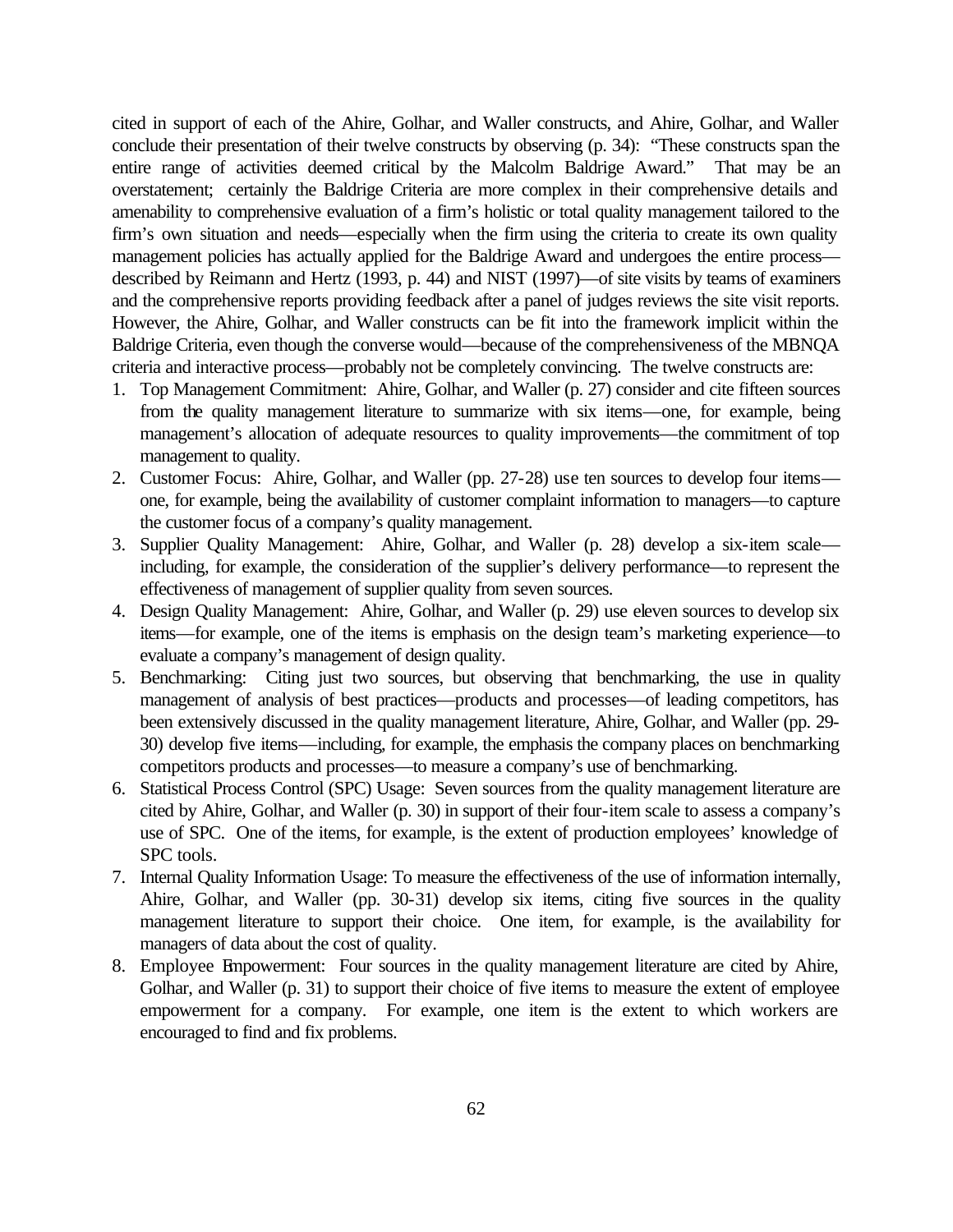- 9. Employee Involvement: Ahire, Golhar, and Waller (pp. 31-32) cite twelve sources to support their choice of eight items to represent the extent of a company's strategy for employee involvement. For example, the availability of profit-sharing programs is one of the items.
- 10. Employee Training: The quality management literature emphasizes the importance of training employees in quality management, and Ahire, Golhar, and Waller (p. 32) cite eleven sources to support their choice of five items—for example, one of the items is the availability of resources for training—to measure a company's strategy for training employees.
- 11. Product Quality: Ahire, Golhar, and Waller (pp. 32-33) review Garvin's (1987) rather comprehensive definition of product quality as encompassing performance, features, conformance, reliability, durability, serviceability, aesthetics, and perceived quality. Because their survey of quality management strategies focused solely on the automotive components manufacturing industry (SIC 3714), not all of Garvin's quality attributes were relevant, and Ahire, Golhar, and Waller use just four of his eight items and added two more of their own, citing four sources from the QM literature in addition to Garvin to support their choices.
- 12. Supplier Performance: Ahire, Golhar, and Waller (p. 34) measure supplier performance with six items, supporting their choices with references to five sources in the quality management literature. For example, among the items is the willingness of suppliers to improve quality.

Ahire, Golhar, and Waller empirically validate their twelve quality management constructs with a survey of manufacturers of automotive components, having the respondents evaluate the importance of the various items for a company's quality management by using a 7-point Likert scale to assess each item. For one example, with the fifth construct, benchmarking, the respondent evaluated five items, one of which was "We are engaged in extensive benchmarking of competitors' products that are similar to our primary product," by using a 7-point scale (1 = strongly disagree, 4 = neutral, 7 = strongly agree). Ahire, Golhar, and Waller used confirmatory factor analysis to refine and validate their construct scales and then estimated correlations among the twelve constructs that they had developed from their review of the quality management literature. Correlations among the constructs are all positive, which Ahire, Golhar, and Waller (p. 41) believe ". . . supports the notion that the quality management strategies should be implemented holistically rather than piecemeal. Many of these constructs exhibit synergy with one another."

Among other suggestions for future research, Ahire, Golhar, and Waller (p. 47) observe: ". . . the constructs developed here could be used in subsequent empirical research on integrated quality management strategies to develop and test causal models of quality management implementation effectiveness." Lau (1996, p. 6) also suggests the use of survey data, about the importance of various aspects of quality management, to test hypotheses about how various human and technical factors affect quality and about how quality management affects a firm's profitability and quality.

Lau (1996) has developed descriptive data about manufacturing firms in computer and electronics industries (SIC 357 and 367) and proposes to use the data for hypothesis testing about the effectiveness of various aspects of quality management. These data thus provide information about manufacturers in different industries other than the Ahire, Golhar, and Waller sample, and Lau's 7-point Likert scale survey covered the importance of a somewhat different set of factors that potentially affect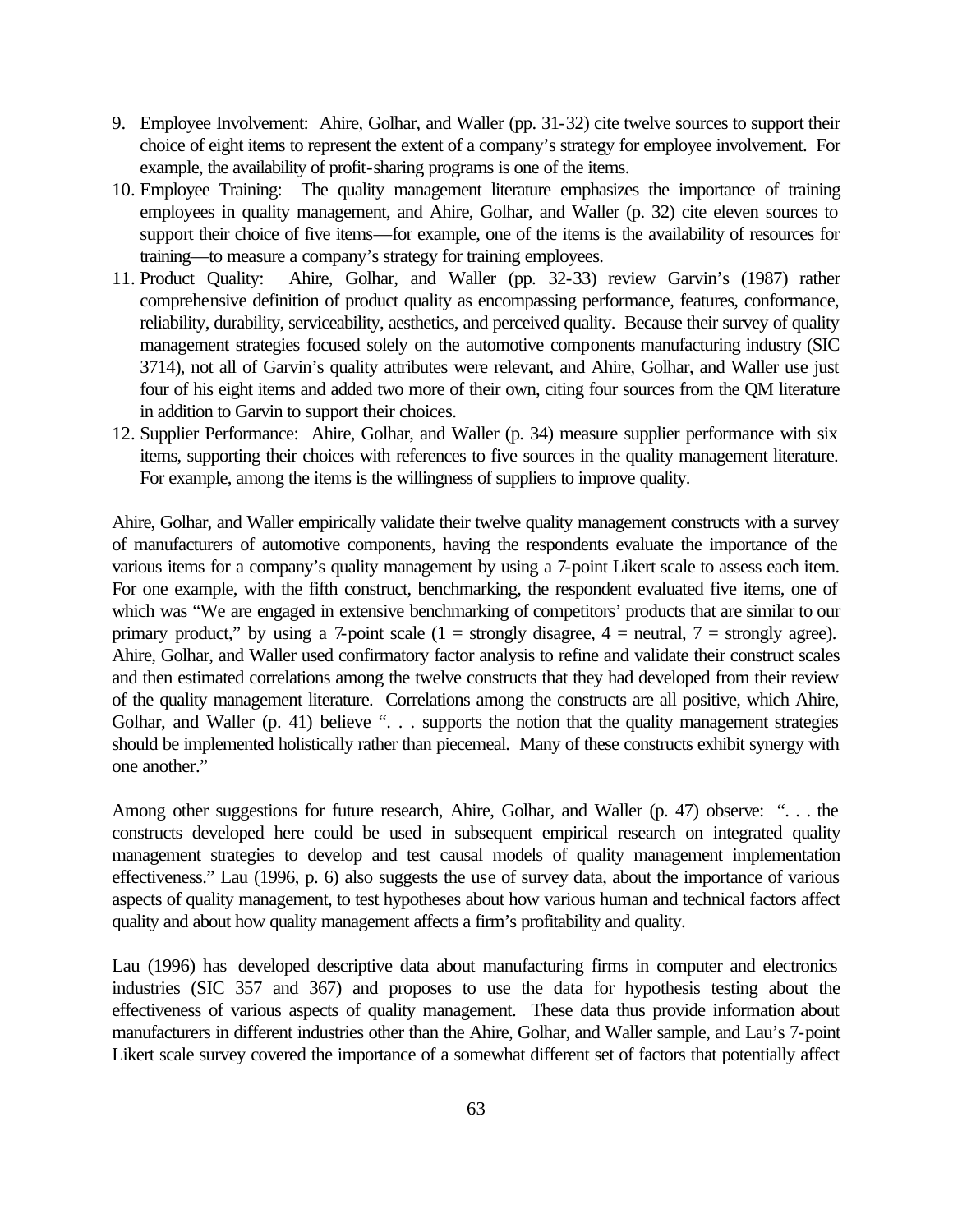quality. Lau has developed information about the respondents' assessment of their firm's competitive environment (six items, including for example the possibility or threat of new competition), factors affecting competitiveness (nine items, including for example innovative designs), workforce (ten items, including for example how much discretion line workers have over the pace of their work), organization (ten items, including for example the clarity of the division of responsibilities in the company), manufacturing technologies (ten items, including for example the extent to which TQM has been implemented), flexibility (ten items, including for example the company's ability to develop or modify new product designs), product quality (ten items—again largely following Garvin, 1987), and comparative performance (ten items, including for example profitability).

Lawler, Mohrman, and Ledford (1995) report that in multiple regression analyses financial performance measures such as the return on sales, investment, and equity were significantly related to the extent that employee involvement (EI) practices and TQM were used by the companies surveyed, although Konczak (1996) in reviewing the book criticizes the fact that the technical details of the regression analysis to support the report were not actually provided. Lawler, Mohrman, and Ledford provide the third in a series of reports for a project sponsored by the Association for Quality and Participation. The series documents the EI and TQM practices in Fortune 1000 companies. The 1995 work describes the survey results for 1993, but also includes data collected in the first two surveys in 1987 and 1990. Konczak (1996, pp. 497-498) provides a concise overview of the findings from the surveys: all of the EI practices—information sharing, knowledge development, reward systems, and power sharing appear to be important; about five-sixths of the respondents reported an increase in the use of TQM practices since the 1990 survey; most respondents believe that EI and TQM practices improve performance; and—although Konczak (1996, p.498) observes that the information is less convincing because detailed statistical support is not shown—the practices appear to improve performance somewhat, explaining a statistically significant but small amount of the variance in performance. Konczak (p. 498), continuing with the useful overview of the work, believes that the LML data characterizing the types of companies and their business environments "confirm what most readers have probably learned from their own experiences (e.g., EI and TQM are likely to be adopted when an organization faces tough competitive pressure)." The Lawler, Mohrman, and Ledford monograph, which Konczak (p. 498) considers "the best source currently available that provides an inside view (i.e., the senior management point of view) of employee involvement and total quality management practices in large organizations," concludes with a look at the future of quality management practices and finds that an increase in investments in quality management is planned by most firms.

Like the quality management literature, the economics literature has recently begun to provide some evidence to support the importance of quality management for firm performance. One theme that emerges is the importance of deploying systems of quality management practices—coherent policies that combine many individual practices into a holistic focus on improving quality performance. That message from the economics literature's empirical contributions to the study of management decisions to improve quality is in accord with the findings in the quality management literature itself.

Ichniowski, Shaw, and Prennushi (1995 at http://www.nber.org) emphasize the need for packaging complementary quality management tools to improve human resource policy: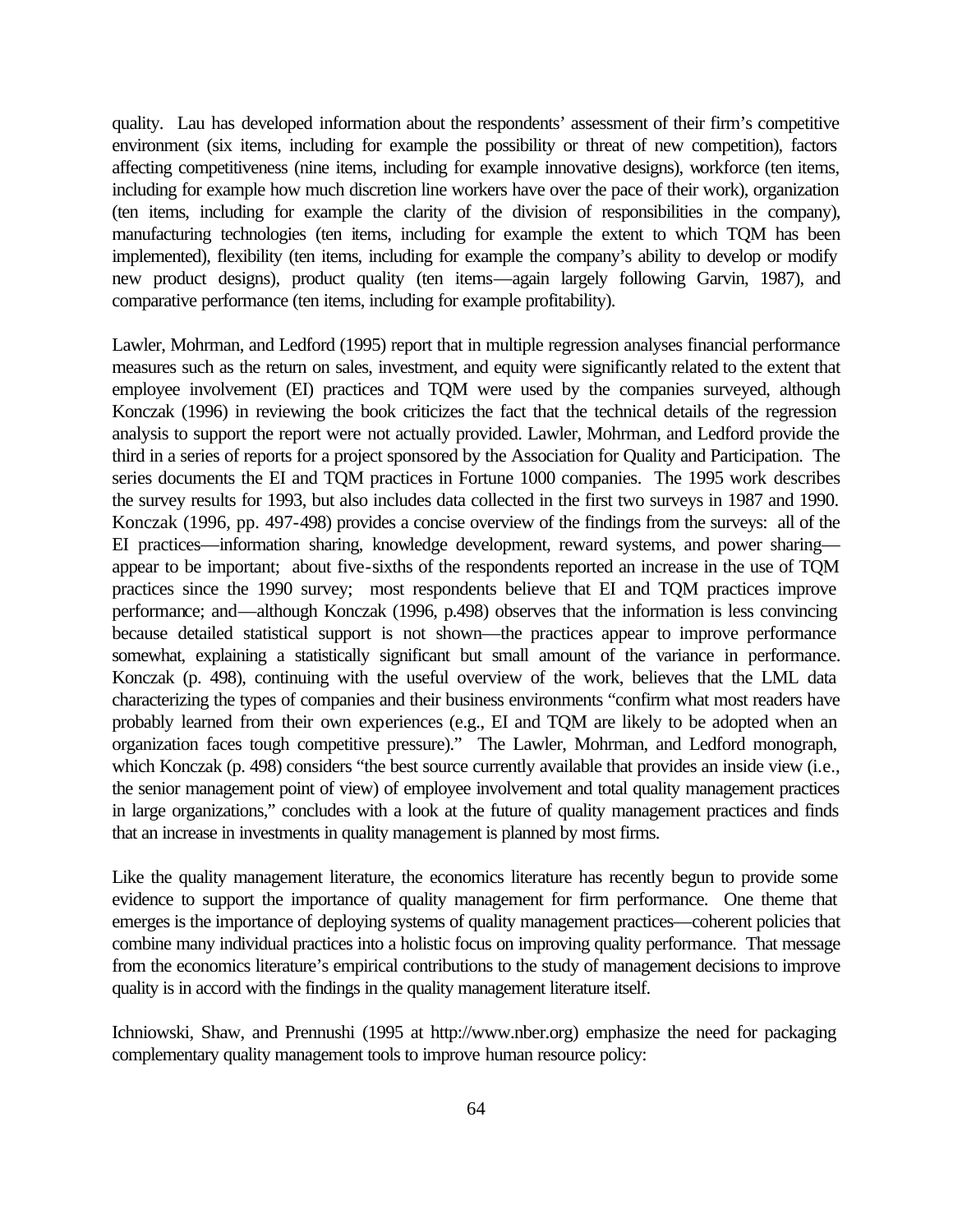Increasingly, firms are considering the adoption of new work practices, such as problem-solving teams, enhanced communication with workers, employment security, flexibility in job assignments, training workers for multiple jobs, and greater reliance on incentive pay. This paper provides empirical evidence to address the question: do these human resource management practices improve worker productivity? For this study, we constructed our own data base through personal site visits to 26 steel plants which contained one specific steelmaking process, and collected longitudinal data with precise measures on productivity, work practices, and the technology in these production lines. The empirical results consistently support the following conclusion: the adoption of a coherent system of these new work practices, including work teams, flexible job assignments, employment security, training in multiple jobs, and extensive reliance on incentive pay, produces substantially higher levels of productivity than do more traditional approaches involving narrow job definitions, strict work rules, and hourly pay with close supervision. In contrast, adopting individual work practice innovations in isolation has no effect on productivity. We interpret this evidence as support for recent theoretical models which stress the importance of complementarities among a firm's work practices.

Ichniowski, Shaw, and Prennushi (1995) focus on a single steelmaking process. A state of the art study using data across "a large nationally representative sample of manufacturing businesses"—the Educational Quality of the Workforce National Employers Survey (EQW-NES)—is provided by Black and Lynch (1996b) who link the EQW-NES with the Bureau of the Census' Longitudinal Research Database (LRD) and extend the productivity analysis that economists have often used to study the effects of capital investments and R&D to explore the effects of workplace practices, human capital, and information technology on establishment productivity. "More specifically, … [Black and Lynch] examine how workplace practices, human capital investments, and the diffusion of information technology explain the unobserved employer 'fixed effect' in standard production functions that do not control for these types of factors" (Black and Lynch, 1996b, pp. 2-3). Again, the importance of coherent, holistic quality management efforts is supported in the sense that the evidence suggests an effective quality management policy is built up from attention to meaningful, well-integrated practices throughout the workplace. Black and Lynch find that workplace practices do affect productivity, and the key is in how the practices are implemented. For example, they find that it is not enough to simply adopt a TQM system—that alone has an insignificant affect on productivity in their estimations. However, productivity is significantly increased when a larger proportion of a plant's workers are involved in decision making, a workplace practice that an effective TQM system incorporates through regular meetings involving the plant's workers in the decision making process. Black and Lynch find that investing in the human capital, especially education, of workers and diffusing the usage of computers among non-managerial employees increases labor productivity significantly.

Thus, the economics literature provides a direct way to model empirically firms' investments in quality firm or establishment productivity is explored in the framework of the economics literature's production functions augmented with measures of workplace practices and investments in human capital. Black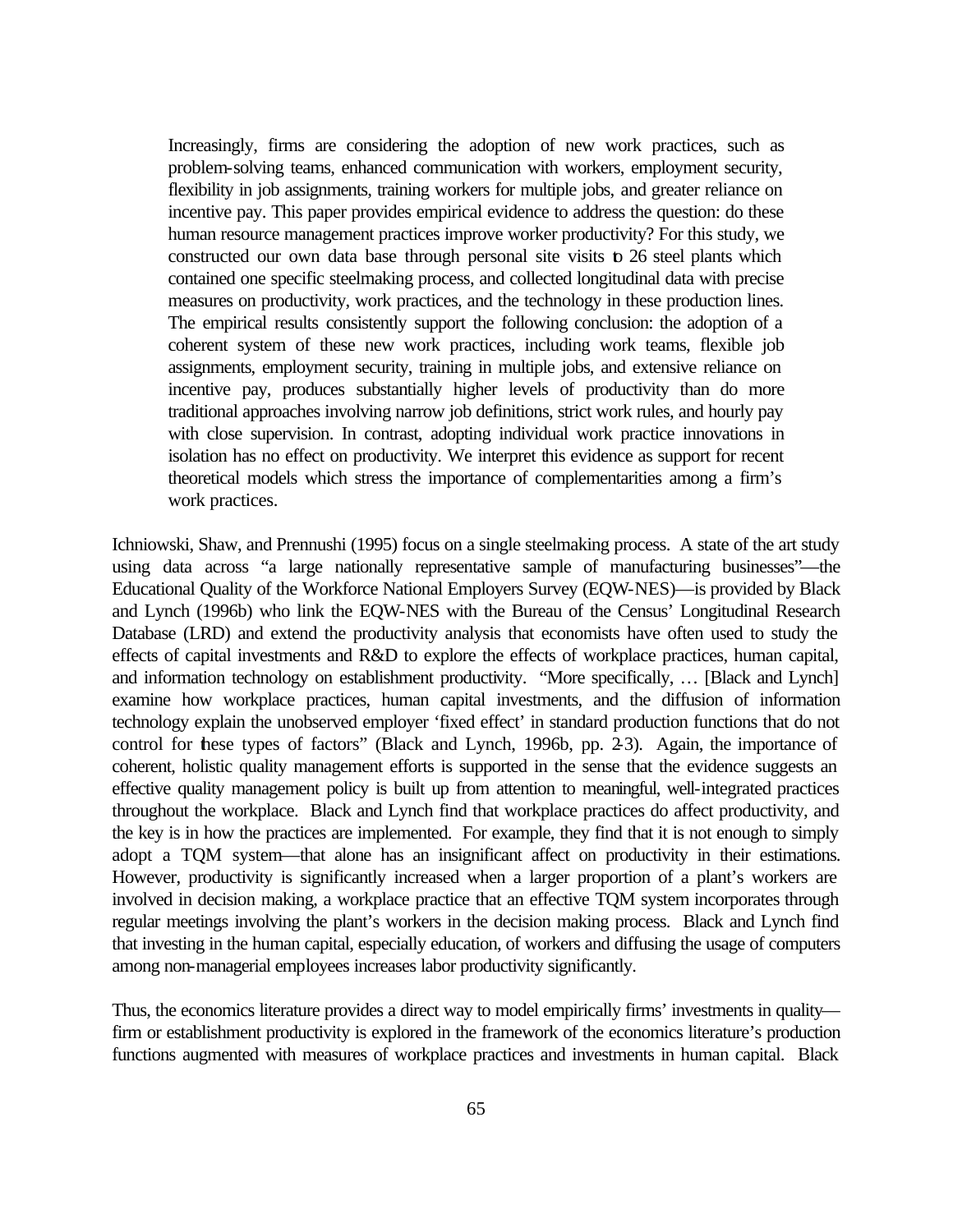and Lynch provide a review of the earlier efforts in that direction and then provide an improved analysis using the Educational Quality of the Workforce National Employers Survey matched with the Bureau of the Census Longitudinal Research Database to provide evidence in both cross section and panel data. Especially noteworthy among the earlier works reviewed by Black and Lynch (1996b) are Huselid and Becker (1996) and Black and Lynch (1996a). Huselid and Becker find that a firm's market value is higher by about \$16,000 per employee if the Huselid/Becker index of a firm's human resource systems is one standard deviation higher. Black and Lynch (1996a), as evaluated in their own 1996b (pp. 8-9) review of the literature:

… examine directly the impact of education and training on establishment productivity in both the manufacturing and non-manufacturing sectors … [and] conclude that education raises productivity approximately 5-13 percent, depending on the sector. In addition we find that the impact of training investments by employers differed depending on their nature, timing and location. More specifically, we find that formal training outside working hours has a positive effect on productivity in manufacturing businesses, while computer training raises the productivity of non-manufacturing establishments considerably.

#### **Empirical models of quality investment that focus on investments in product attributes**

Less direct evidence about investments in quality abounds in the economics literature. The distinction, though, is that the studies reviewed above are directly concerned with measuring the effects of the various managerial policies that make up TQM, whereas the vast amount of empirical work in the economics literature that is indirectly related to quality investments (i) does not consider managerial policies explicitly and (ii) does not focus on the measurement of the effects on performance of variance in such quality management policies across firms. These studies are largely focused on investments in product attributes, construed broadly to include R&D to improve the production process for producing the product as well as R&D to develop the product itself.

Perhaps most prominent among such indirect studies of investments in quality are the studies of investments in R&D and studies of the effects of such investments on productivity. The reviews of Baldwin and Scott (1987), Cohen and Levin (1989), and Link (1987) provide overviews of the earlier economics literature on R&D and productivity; clearly the focus in the economics literature until the recent studies in the wake of the new interests in quality management beginning in the late 1980s has not been on measuring the effects of differing managerial approaches on the effectiveness of R&D, but rather on how the structure of markets (e.g., the degree of competition in a market) and the broad characteristics of firms (e.g., the size of a firm) affected R&D investment and on how such investment affected the productivity of firms and industries and even entire economies. Scherer and Ross (1990) and Martin (1993) are good sources of overviews of the focus of economists' concerns as they have conducted empirical work on R&D investments and more generally on investments in products and processes—including investments in product differentiation other than R&D investments—that firms make to improve their performance. Of course, the recent quality management literature reviewed in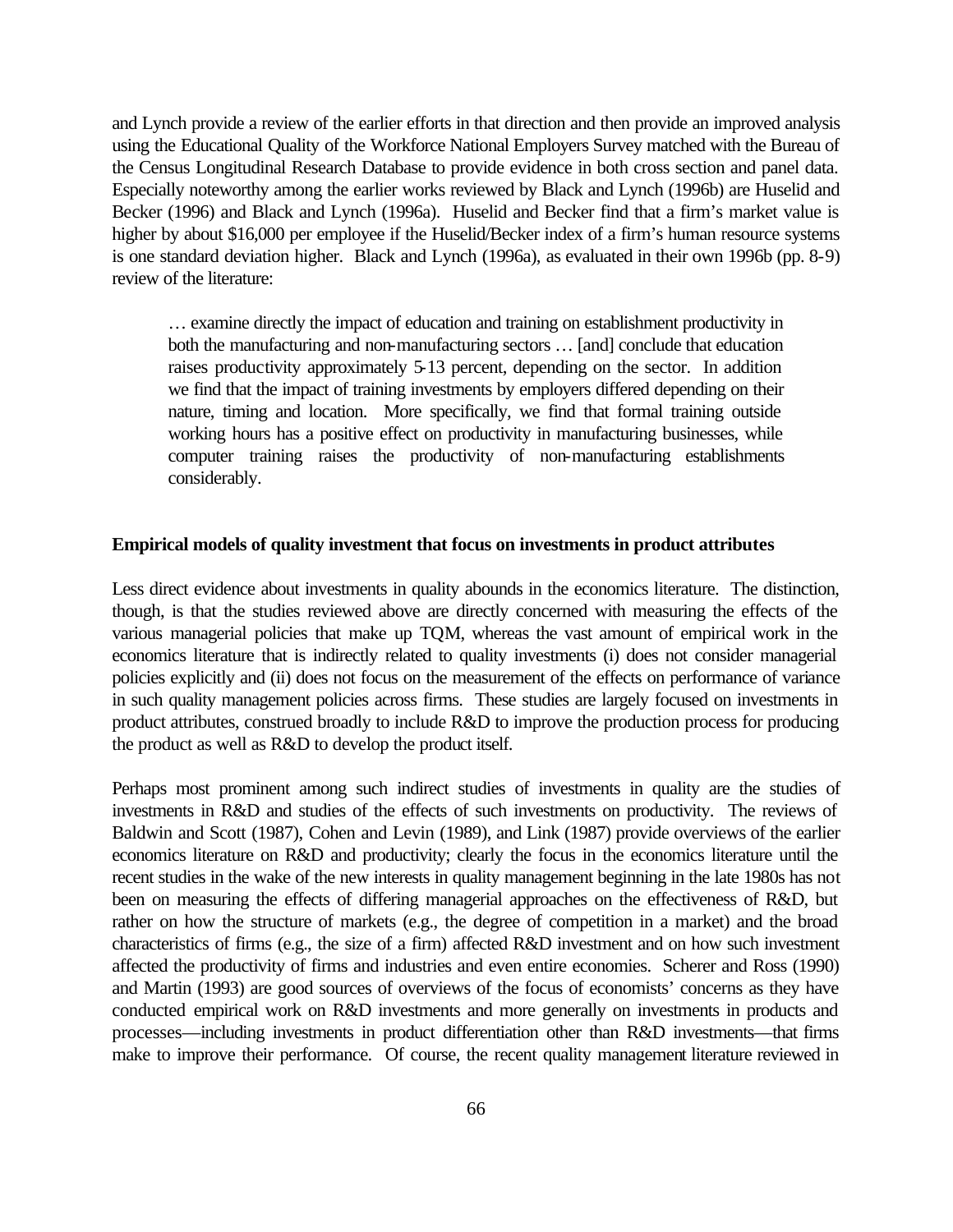this report cites, and has built upon, studies that combine the insights in the economics literature with a focus on management issues. Among the first studies to exploit the complementarities between the economics and managerial literatures and to combine economists' knowledge about R&D investments with recommendations for managerial policies increasing international competitiveness of firms was Link and Tassey (1987). There is, then, underlying the recent quality management literature, a literature that has brought the knowledge found in the economics literature to bear on managerial issues. Link and Tassey (1987) review much of that literature, and the recent quality management literature reviewed above reviews much of it, too. This review turns now to an update on such indirect studies of quality investments in the recent economics literature.

The recent empirical economics literature that indirectly explores quality investments has focused on the "quality ladder" model and on product differentiation in the context of international competitiveness focuses pertinent to the present report, although, nonetheless the work is indirect in the sense that unlike the recent literature reviewed and advanced by Black and Lynch (1996b), the studies are not evaluating the effects of the various types of TQM policies.

Caballero and Jaffe (1993) develop and estimate a model in the spirit of the "quality ladder" theory discussed briefly in the theoretical literature reviewed above. They are able to develop several important facts about the diffusion of ideas, the obsolescence of knowledge, the amount of knowledge embodied in patents at various times over the twentieth century, the spillovers of knowledge generated by patents at various times, and the relative size of the public knowledge stock at various times during the century. Regarding an especially noteworthy fact in the context of the present report, Caballero and Jaffe (1993, p. 17) observe:

[W]e use market value and patents data on 567 large U.S. firms. The data are annual for the period 1965-1981, and the firms are assigned to 21 technological sectors. We estimate 21 sectoral panels and find that, on average (over time and sectors), creative destruction is about 4% per year. That is, in an average sector in an average year a firm that does not invent sees its value relative to that of the industry erode by about 4%. This number varies widely across sectors; drugs have the largest average creative destruction, with about 25% per year.

Knowing such facts is obviously important for managers; the knowledge conditions the importance of managing to achieve innovations. Clearly though, the knowledge is not knowledge about *how* to manage successfully, so again, this part of the economics literature about quality investments is of indirect importance to managers but directly important to evaluation of the Malcolm Baldrige National Quality Award. What such economic literature about quality investments provides to the evaluation is the knowledge that one must control for differences across firms and industries in performance that would occur holding constant the managerial efforts. Thus, managers pursuing similar strategies with similar vigor might have different success maintaining or growing their firms' market values simply because the rate of creative destruction for some industries is greater than for others.